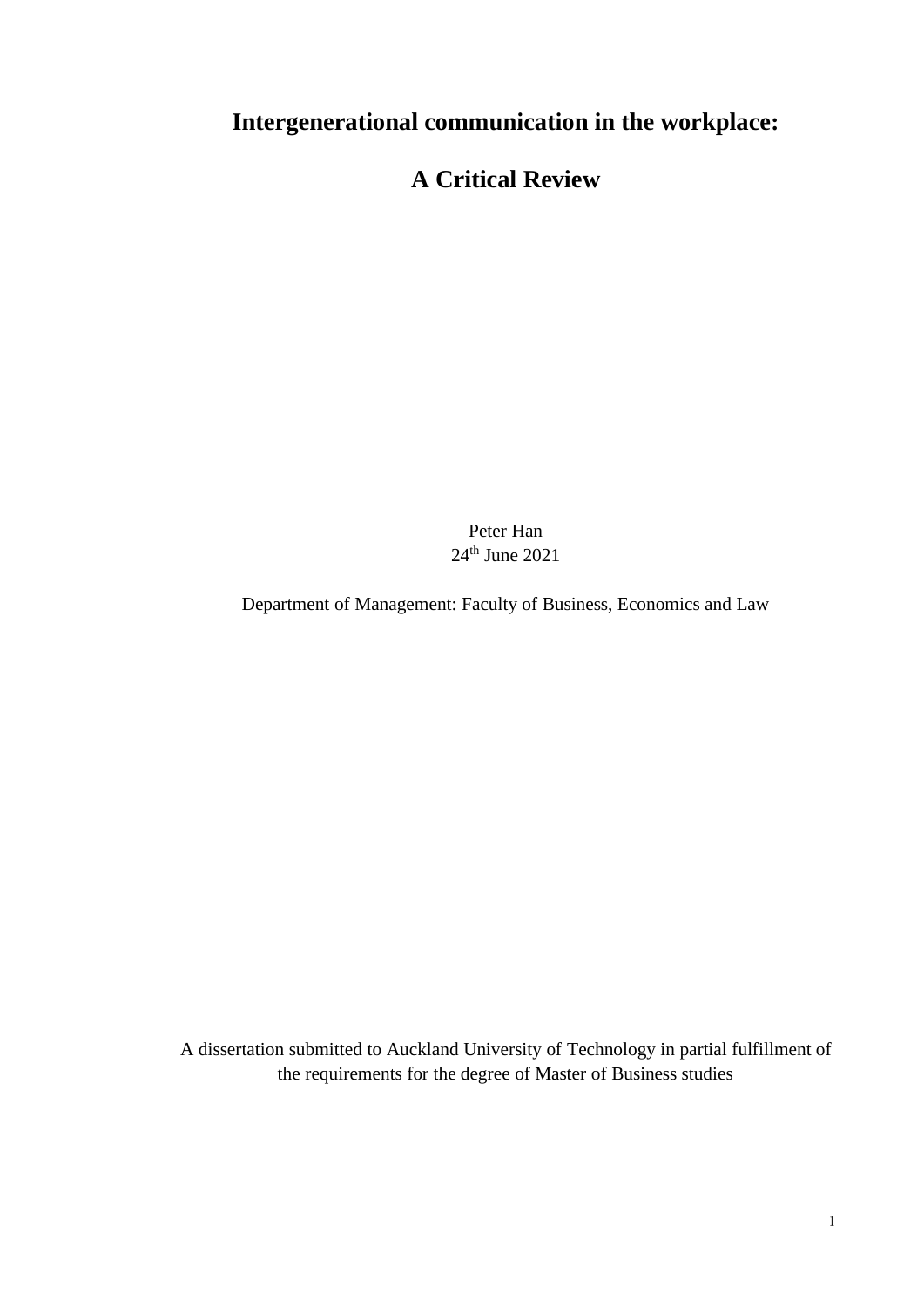#### **Abstract**

<span id="page-1-0"></span>As we have entered the  $21<sup>st</sup>$  century, the demographics of the workplace now consists of four distinct generations (Traditionalists, Baby Boomers, Generation X, and Generation Y). As a result, intergenerational communication is becoming an increasing timely issue that is gaining interest for both academics and business practitioners. However, the existing empirical studies about intergenerational communication within the workplace are often understudied, compared with other factors of intergenerational issues, such as gender, and sex. Guided by the research questions: what is known from the management and communication literature about intergenerational communication in the workplace? And, what are the communication differences between different generations? The aim of this study is to synthesize the present empirical literature on intergenerational communication in the workplace, to identify various themes; as well as to raise recommendations for future studies and practitioners. From an analysis of 32 studies six key themes emerged: *1) communication technology, 2) dynamics of relationships, 3) health and well-being, 4) intergenerational communication differences and preferences, 5) attitudes and values, 6) learning and literacy*. My systematic review contributes to the development and consolidation of the theory of intergenerational communication, to be more specific, unlike other studies which focused on family context, this dissertation emphasised the workplace context, and also specified the importance of future research areas and application in a more qualitative approach.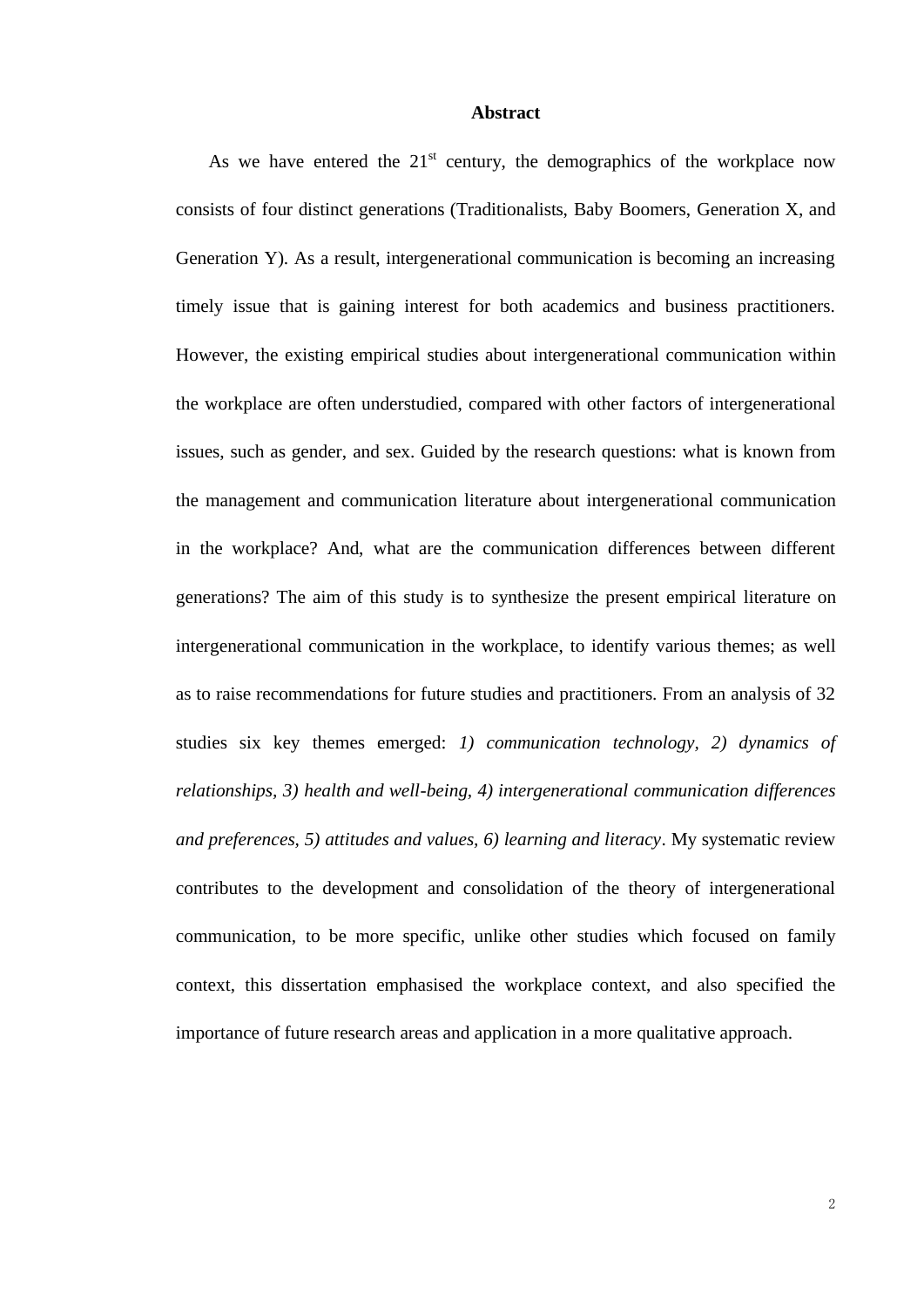| 3.1.1 Intergenerational communication differences and preferences (n=12) 28 |  |
|-----------------------------------------------------------------------------|--|
|                                                                             |  |
|                                                                             |  |
|                                                                             |  |
|                                                                             |  |
|                                                                             |  |
|                                                                             |  |
| 4.1 Intergenerational communication differences and preferences  38         |  |
|                                                                             |  |
|                                                                             |  |
|                                                                             |  |
|                                                                             |  |
|                                                                             |  |
|                                                                             |  |
|                                                                             |  |
|                                                                             |  |

## **Table of Contents**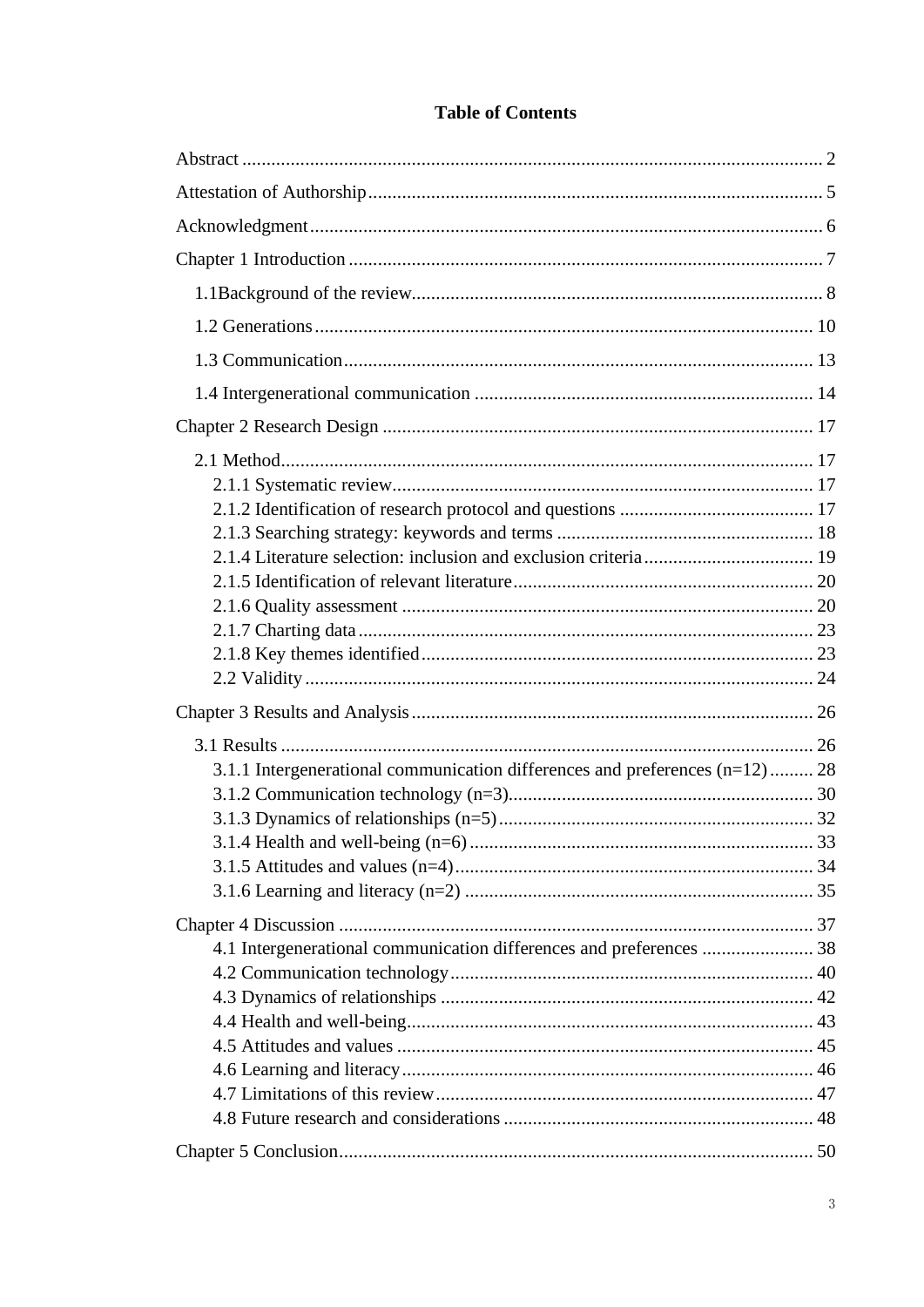# List of Figures

## List of Tables

| Table 3 Key Themes Synthedised in this Systematic Literature Review  24 |  |
|-------------------------------------------------------------------------|--|

# List of Appendixes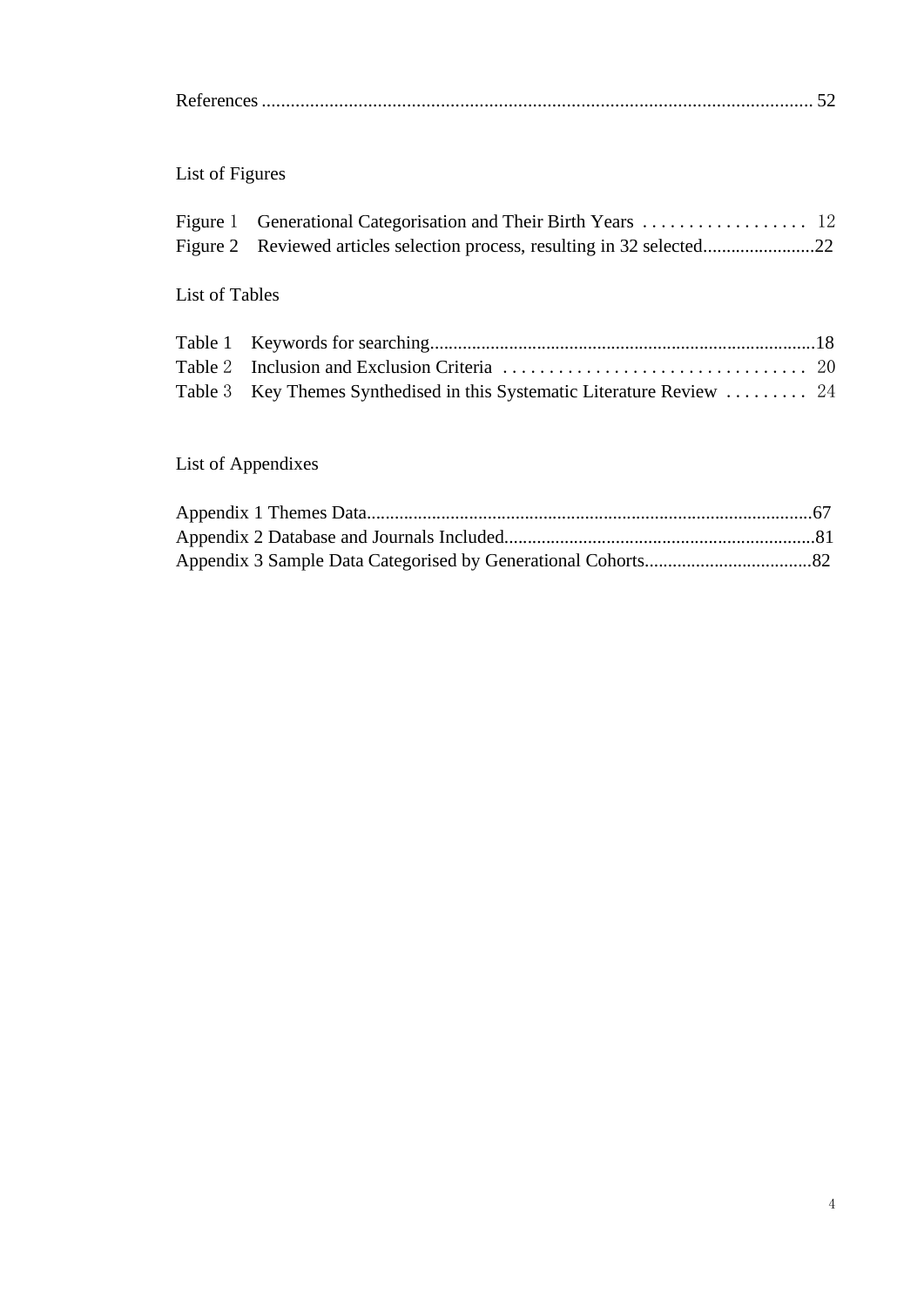## **Attestation of Authorship**

<span id="page-4-0"></span>*"I hereby declare that this submission is my own work and that, to the best of my knowledge and belief, it contains no material previously published or written by another person (except where explicitly defined in the acknowledgement), nor material which to a substantial extent has been submitted for the award of any other degree or diploma of a university or other institution of higher learning."*

Signature: Date: 24/06/2021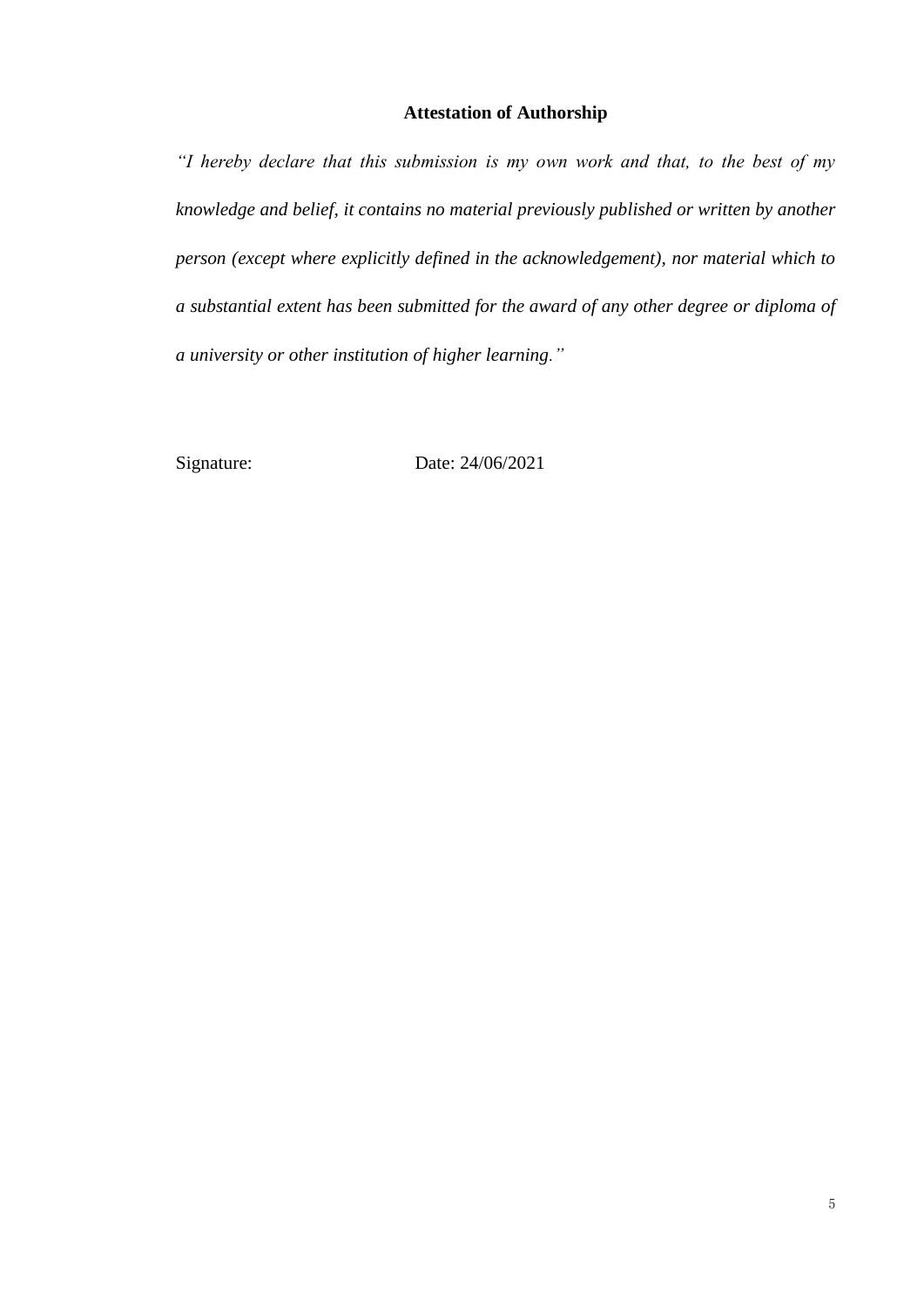## **Acknowledgment**

<span id="page-5-0"></span>First, I would like to acknowledge my supervisors, Dr. Tago Mharapara and Dr. Nimbus Staniland. I am so grateful and pleased to have you as my supervisors. For the time you have spent with me on my dissertation, your expertise was invaluable in formulating the research questions and methodology. Your insightful feedback pushed me to sharpen my thinking and brought my work to a higher level. In the journey of my dissertation, I have seen growth in my writing and research skills. Without your support and confidence, I would have struggled to complete my dissertation.

I would like to acknowledge AUT Business School, the Postgraduate Office, and Dr Eathar Abdul-Ghani. Thank you for your support and guidance provided.

I would like to acknowledge my colleagues. Thank you all for allowing me to take this short break and finish my final part of this degree and thank you all for the effort you have put into our company.

In addition, I would like to thank my parents and partner for their wise counsel and sympathetic year. You are always there for me.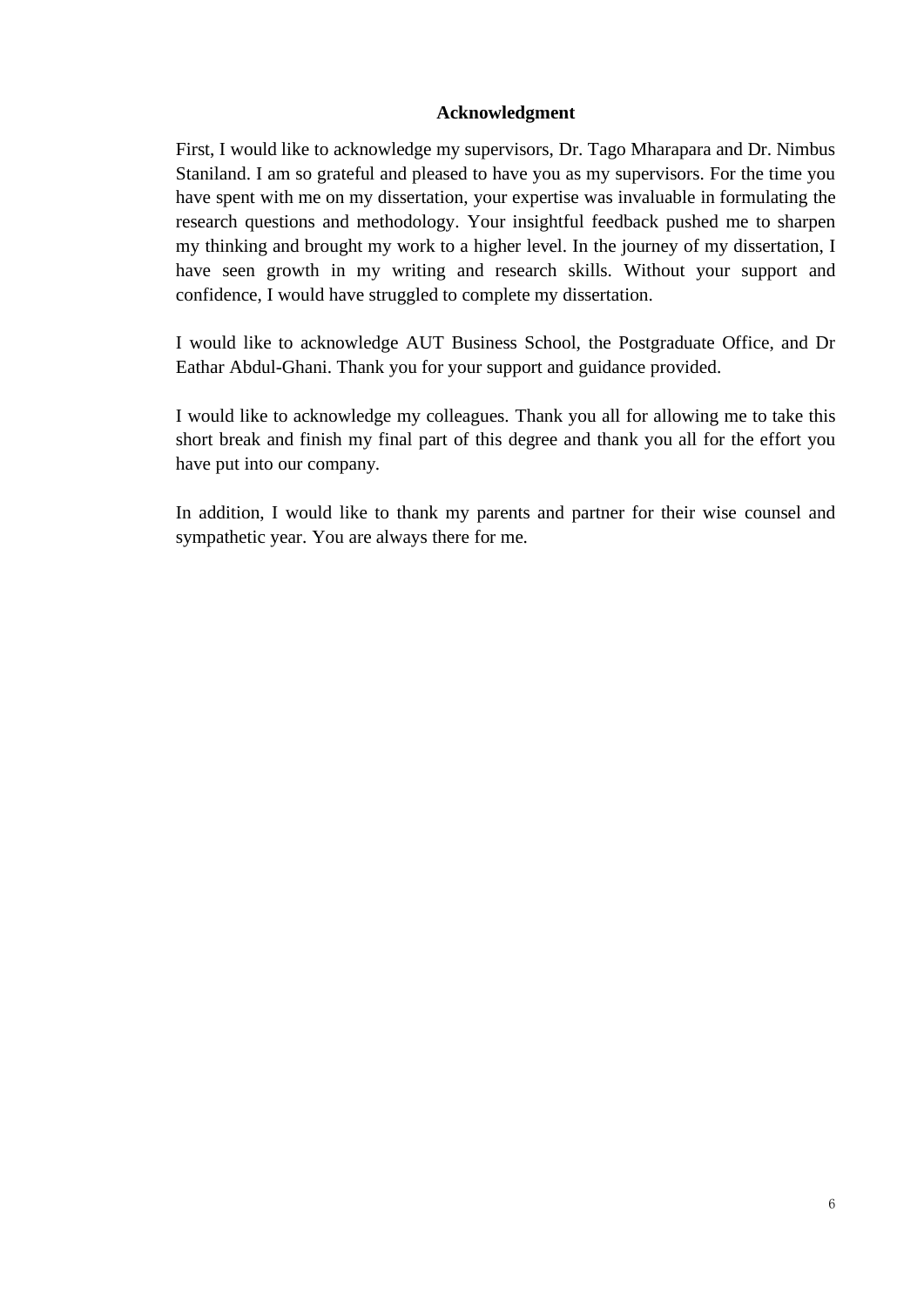## **Chapter 1 Introduction**

<span id="page-6-0"></span>In the recent past, demographics in the workplace have changed significantly (Roberson, 2012). The workplace now consists of four different generations working next to each other in many organisations (Freytag & Rauscher, 2017). As a result, issues related to intergenerational communication at work have risen in importance for employees, managers, organisations, and researchers (Sanner-Stiehr & Vandermause, 2017). On one hand, good intergenerational communication can create innovation and increase productivity for organisations (Hummert, 2013). However, on the other hand, poor interactions can lead to adverse consequences such as conflict and misunderstanding (Hummert, 2013). As a result, it is essential to understand and identify methods to better manage and modify the shift to a multi-generational workplace (Parry & Urwin, 2011).

Strauss and Howe (1991) proposed a theoretical concept of how to distinguish different generational cohorts in the workplace. Still, the topic of intergenerational communication remains understudied in academia. There is scarce empirical research on intergenerational communication in the workplace (Strauss & Howe, 1991). Much of the intergenerational communication research takes place in the family context (Shaw, 2013). Where research on intergenerational communication in the context of family has been conducted, results are inconclusive and at times result contradictory to the general concept of individuals (Macky et al., 2008; Parry & Urwin, 2011). There are two main schools of thought . One supports a significant difference in communication among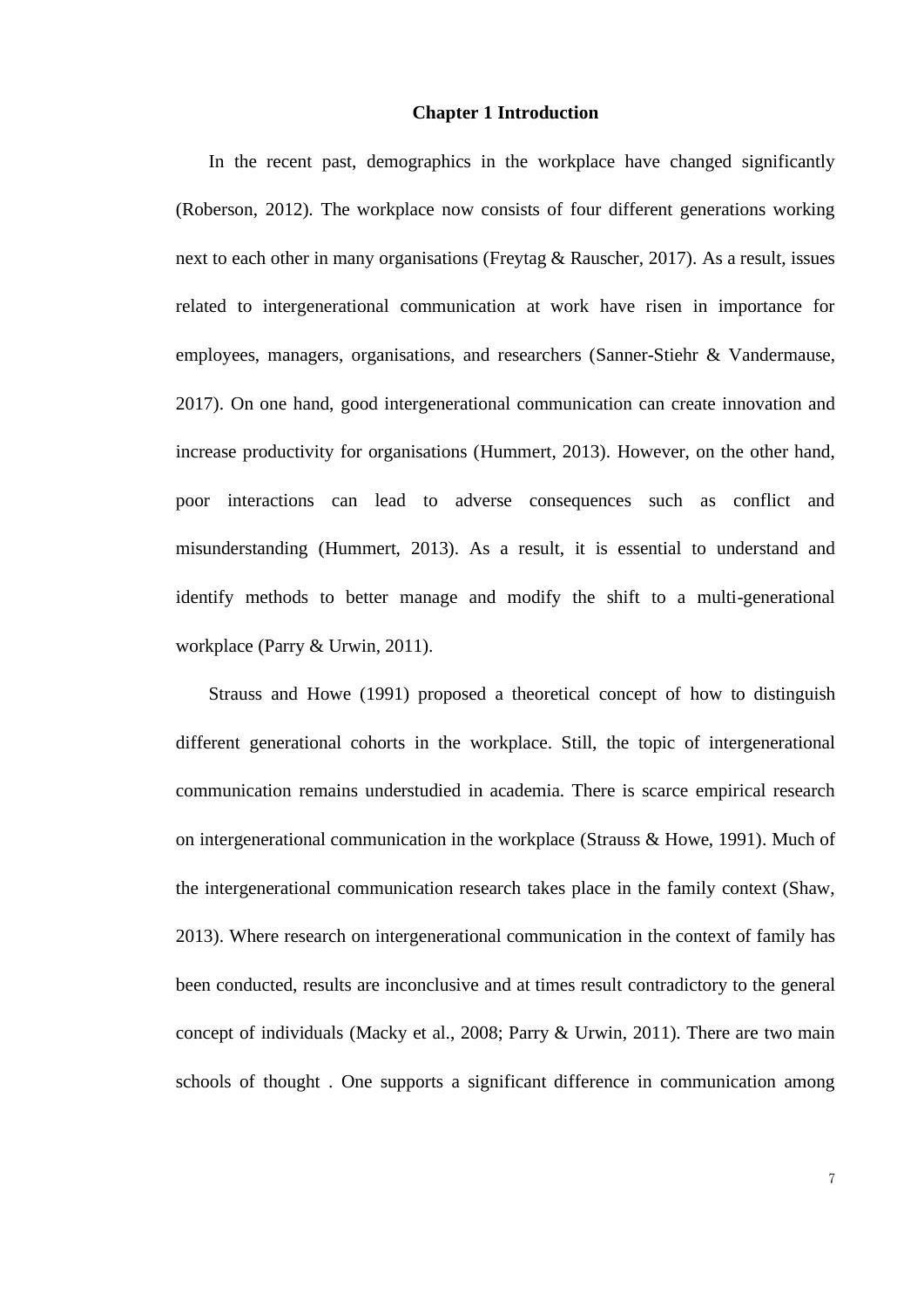generations; the other finds no substantial differences (see Hart, 2006; Jurkiewicz, 2000; Wong et al., 2008).

Intergenerational communication is one of the influencing factors of intergenerational relationship (Beechler & Woodward, 2009). Compared to other studies of the factors such as gender and sex, the communication research is less developed (Shore et al., 2009). My review is focused on integenrational communication in the workplace and its effect on relationships amongst different generational cohorts.

This dissertation starts by presenting a contextual background to my systematic review of intergenerational communication. I then briefly review key terms in intergenerational communication research, including 'generations', 'communication', and 'intergenerational communication'. I describe the methods I applied in my systematic review before presenting the results based on the themes that emerged via thematic analysis. I discuss each theme and conclude by making suggestions for future research, implications, limitations, and recommendations related to the findings.

#### <span id="page-7-0"></span>**1.1Background of the review**

To the best of my knowledge, no systematic literature search and review has been done on intergenerational communication in the workplace. Extant literature reviews are narrative in nature (e.g., Law et al., 2019; Van Dyke et al., 2009). Narrative reviews heavily rely on the interpretation of the researchers (Cook et al., 1997). Narrative reviews generally fail to fulfil essential requirements that might help limit bias, for example, they typically lack defined criteria for article selection and no evaluation of selected papers for validity (Cook et al., 1997). On the other hand, a systematic review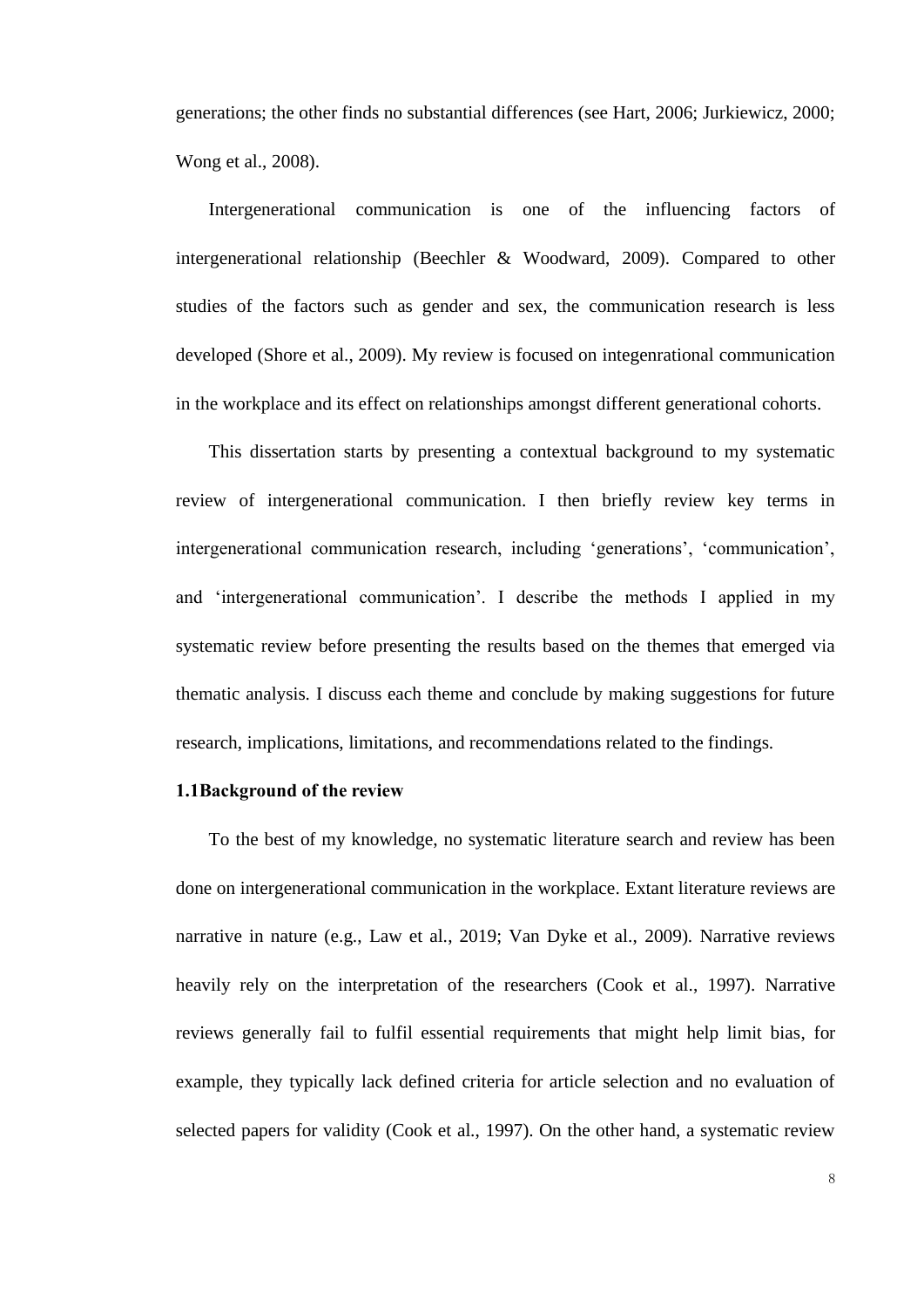has greater transparency, following with a duplicable review process for other researchers to assess the validity (Mulrow, 1994). In addition, my systematic review thematically synthesises primary studies to show the current state of research on intergenerational research at work.

The purpose of my systematic literature search and review is to:

- a. Identify and examine previous empirical research on intergenerational communication in the workplace.
- b. Synthesise empirical evidence on intergenerational communication under relevant themes.
- c. Make recommendations for future research on intergenerational communication in the workplace.

The systematic literature search and review will be guided by the following questions:

- a. What is known from management and communication literature about intergenerational communication in the workplace?
- b. How do different generations communicate in the workplace?
- c. What barriers do different generations have when they communicate in the workplace?

The contributions of my systematic review approach to the literature are: firstly, it explicitly emphasised intergenerational communication in the context of the workplace, and excluded literature reviews. In essence, there are reviews focused on different influential factors of intergenerational communication such as, personality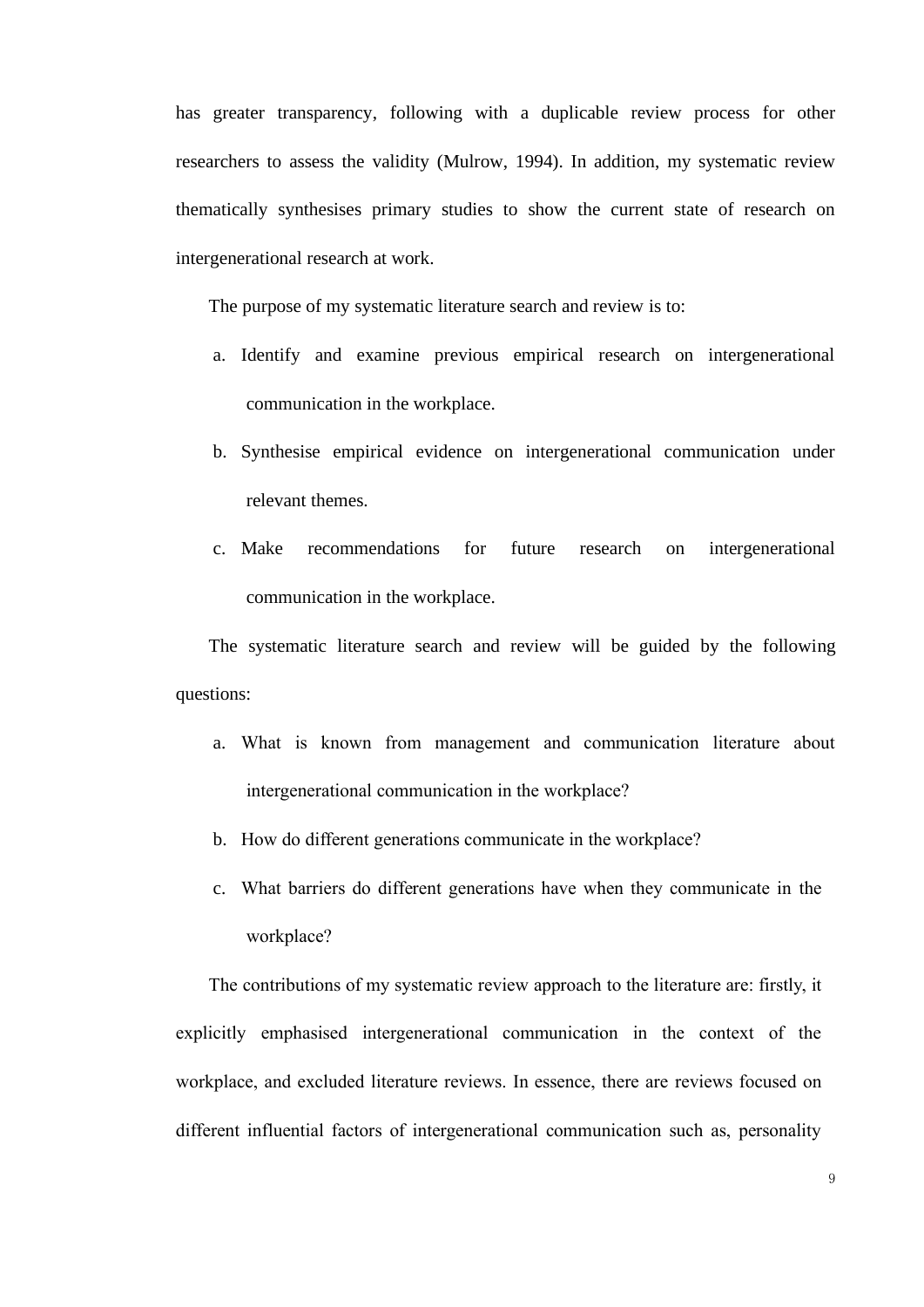(Twenge & Campbell, 2008), work values and attitudes (Parry & Urwin, 2011), and general findings (Lyons & Kuron, 2014). Although comprehensive, authors did not adopt a systematic approach to review research on intergenerational communication at work. As stated previously, to the best of my knowledge, this is the first review on intergenerational communication at work that uses a systematic literature search. My review also contributes to the body of knowledge by adding a systematic lens to the systematic search. Finally, this review also included articles using qualitative methodologies that provides additional perspectives to intergenerational communication research. .

#### <span id="page-9-0"></span>**1.2 Generations**

One issue with conducting intergenerational research is to define and categorise different generations appropriately. There are vary views to determine generations from the lens within management (Dencker et al., 2008). For example, an early theory of definning generations (Mannheim, 1952) described a generation as people who share both a specific birth year and a collection of views. This is based on historical or social phenomena that developed during their formation years. According to Schuman and Scott (1989), people in the same generational cohort share common experiences that aid them in the formation of 'collective memory'. This memory influences their future beliefs, behaviours, and characteristics. This concept is also supported by Kelan (2014) and suggests that the earlier experiences they have encountered created the unique and distinguished characteristics between one generation and another.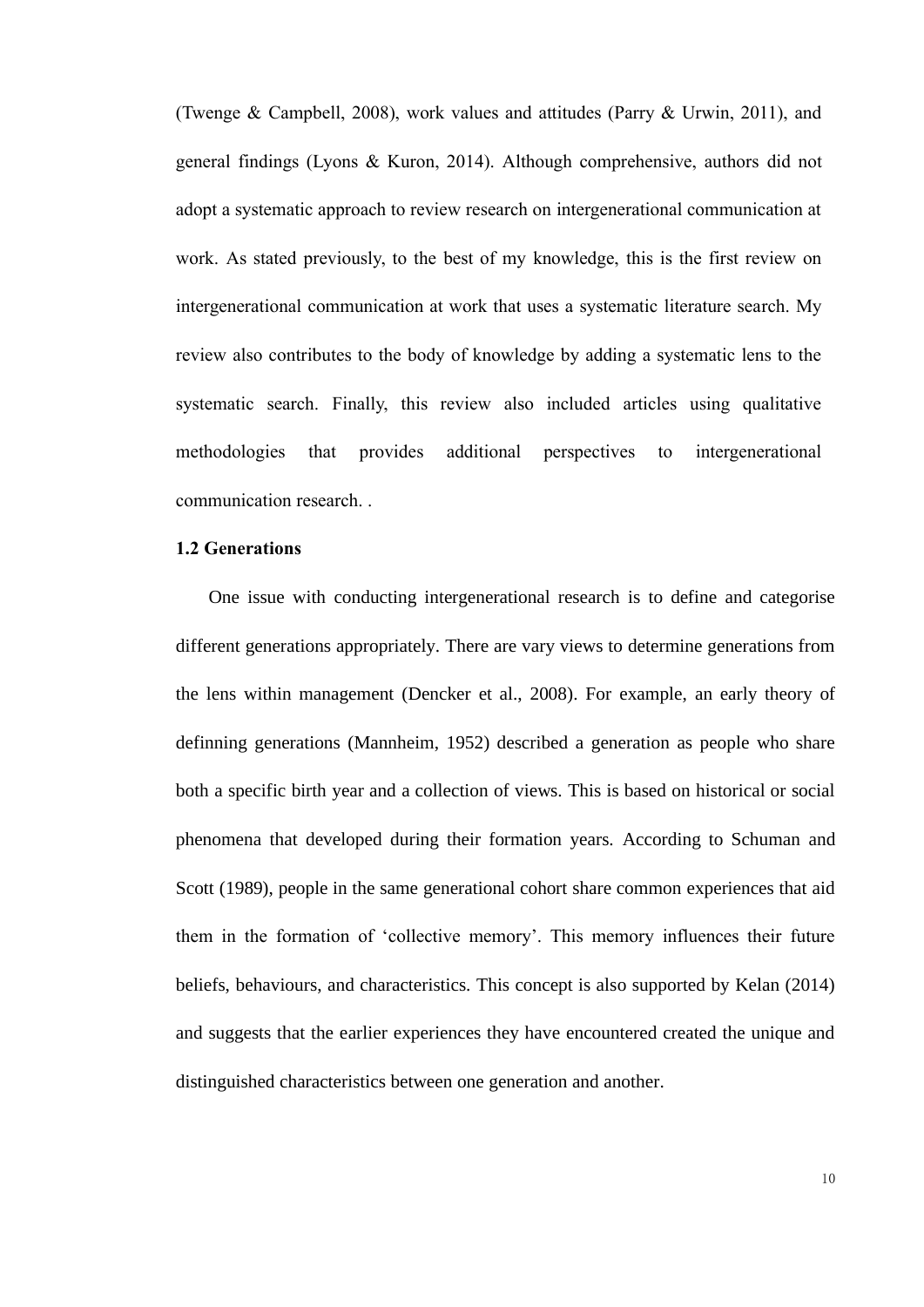The sociological concept of generations contrasts with a more common approach to researching generations in contemporary management literature. In these scientific works, it is a usual practise to designate generations based on standardised age-based groups (Joshi et al., 2011)—first, setting cut-off points of birth dates, and then assessing whether each group differs in result (values, attitudes, behaviours). For example, by using a specific birth date and then testing if there are any differences in beliefs, behaviours, and characteristics. Unlike Mannheim's concept, which seeks to identify generational interactions to categorise generations, the age-based generations categorisation theory focuses more on the impacts of an individual's attitudes, values, and behaviours (Lyons & Kuron, 2014). The age-based approach also indicates the impact of individuals on the values and attitudes that are similar amongst people of the same generation, i.e., born at the same period of time (Parry & Urwin, 2011).

Recent organisational researchers extend on the age-based classification of generation in response to the statement that generations are more complex and multi-dimensional than a biological age-based definition would imply (Gilleard & Higgs, 2005). Joshi et al. (2010), for example, define generation in organisations as a group of people who share a common experience throughout a certain time period (for example, organisational entry). They argue that, while external influences such as formative and life cycle experience may shape generations, organisational factors such as successive admission into companies can also impact generations. In this perspective, a generation is a group of people who join an organisation and go through orientation and training at the same time.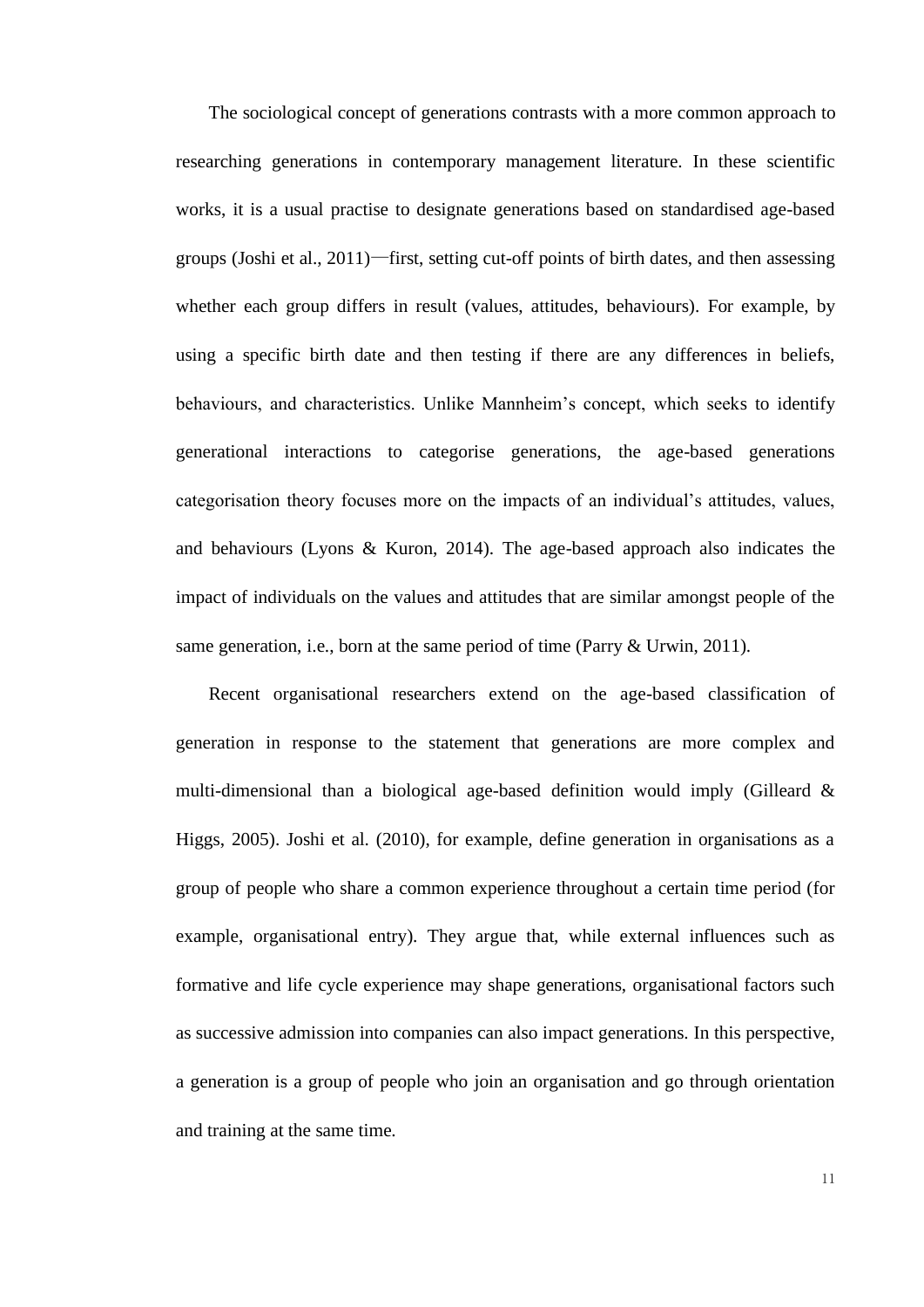For this review, I will use the biological age-based concept to categorise generations for the process of my article's selections (e.g., Howe & Strauss, 2009; Lyons, 2003; Yu & Miller, 2005) (see Figure 1 for the cohorts' groups). Despite the sociological understanding of generation, the biological age-based generation categorisation satisfies the purpose of forming generational cohorts (Kelan, 2014). I have chosen the age-based concept to define generations because it is the most common and pragmatic way to better facilitates my review of the empirical evidence (Howe & Strauss, 2009). It is clearer than the sociological concept classification with its greater focus on past experiences.



<span id="page-11-0"></span>**Figure 1** *Generational Categorisation and Their Birth Years*

The previous section demonstrated the theory of biological age-based categorisation of generational cohorts. It is now necessary to look more details into them. Traditionalists (born between 1925 and 1944) grew up between the Great Depression and WWII. Their characteristics are associated with experiences from the Great Depression, and they are often described as being patriotic. They are very loyal employees and enjoy promotions and recognition from work (Dimock, 2019). Baby Boomers (born between 1945 and 1964) grew up during the Civil Rights Movement and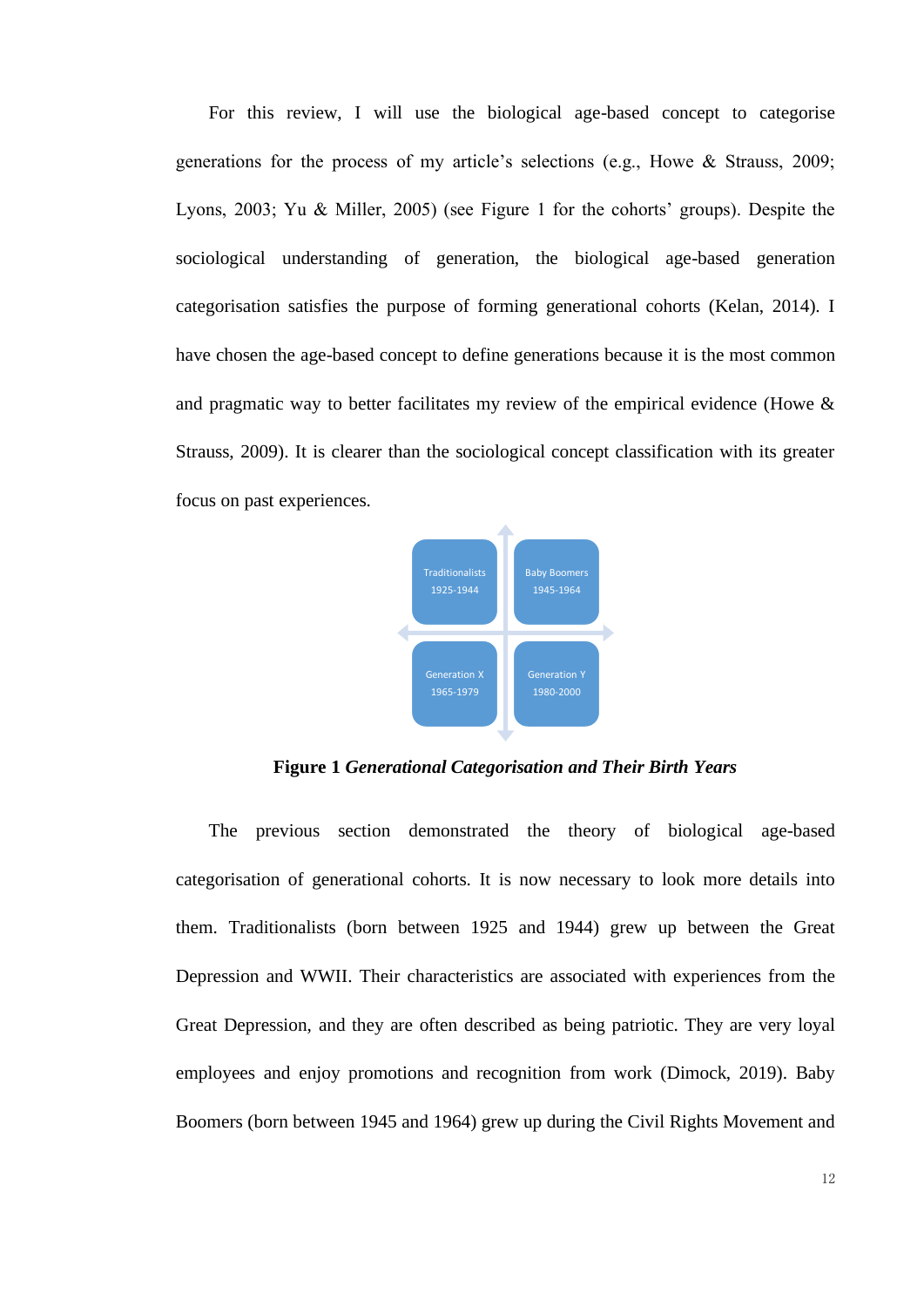the Cold War. They believe in following rules. Their main characteristics are experimental and individualism (Dimock, 2019). Generation X (born between 1965 and 1979) are the generation that grew up with the development of technology. They are independent and self-reliant. They believe in flexibility and freedom at work and value open communication regardless of position or title (Dimock, 2019). Generation Y (born between 1980 and 2000) grew up with computers, cell phones, the internet, etc. Their main characteristics are ambition and optimism. They believe 'work to live' rather than 'living to work' (Dimock, 2019).

## <span id="page-12-0"></span>**1.3 Communication**

This section reviews the forms of communication, communication power distance, models of communication. Communication is the mean of exchanging ideas, information, and messages with others (Sanchez & Guo, 2005). Forms of communication include verbal communication (speaking), nonverbal communication (body language and facial expressions), and digital communication (phone calls) (Sanchez & Guo, 2005).

Early communication theory indicates that different generational cohorts may face misunderstandings and conflicts caused by power distance (Hofstede, 2001). According to Fock et al. (2013), power distance between different aged employees is a vital result of poor communication in organisations. Power distance is the level of inequity among employees in various roles of authority.

Over time, models of communication have developed. The way different generations communicate in the workplace now has evolved due to the level of their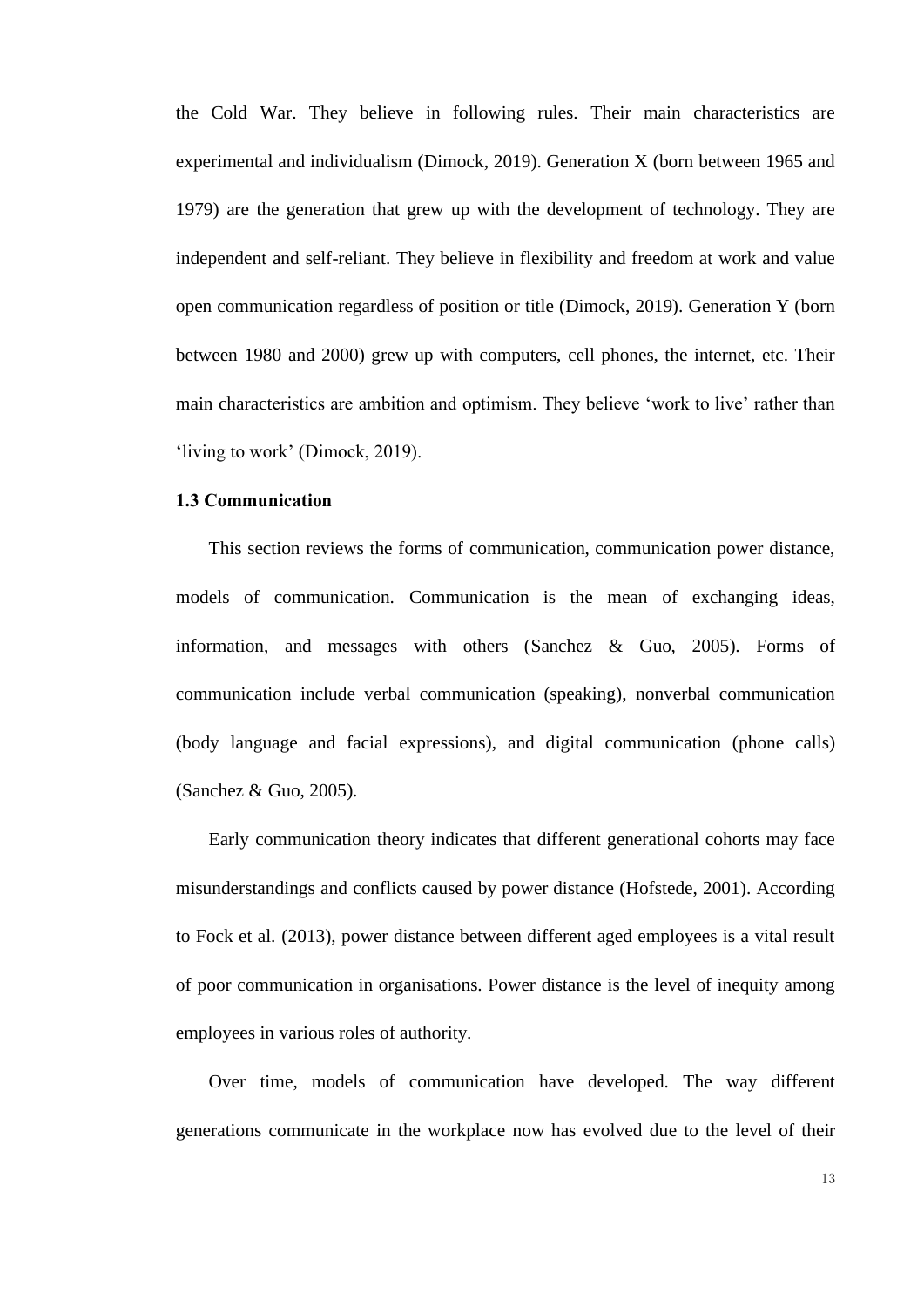education and professional growth (Hofstede, 2001). Early communication models focused on senders only, which suggested that the message's meaning would be understood if it was fully received (Shannon & Weaver, 1949). Berlo (1960) developed a communication model which emphasised the sender's and receiver's relationship. This indicates that the more developed the participants' communication knowledge and ability, the more successfully the message would be received. The most recent communication model focused more on the sharing media (Burton, 2008). In addition, these communication engagements and the emphasis of the current communication model focus on individual message receivers, and these disparities in communication styles and tactics may jeopardise both trust and productive dialogues.

Communication is essential in business for both employers and employees. The ability to convey messages correctly through communication is vital and can build trust between each participant (Glass, 2007). According to Myers and Sadaghiani (2010), communication may affect team and organisational performance directly or indirectly, and a range of individual characteristics during communication influence relationships in the workplace, affecting employees' work satisfaction and productivity. These concerns focus on the ability of younger employees to establish productive working relationships with older employees and to improve organisational performance (McGuire et al., 2007). For example, younger employees' open communication expectations may lead older employees feel disrespected.

## <span id="page-13-0"></span>**1.4 Intergenerational communication**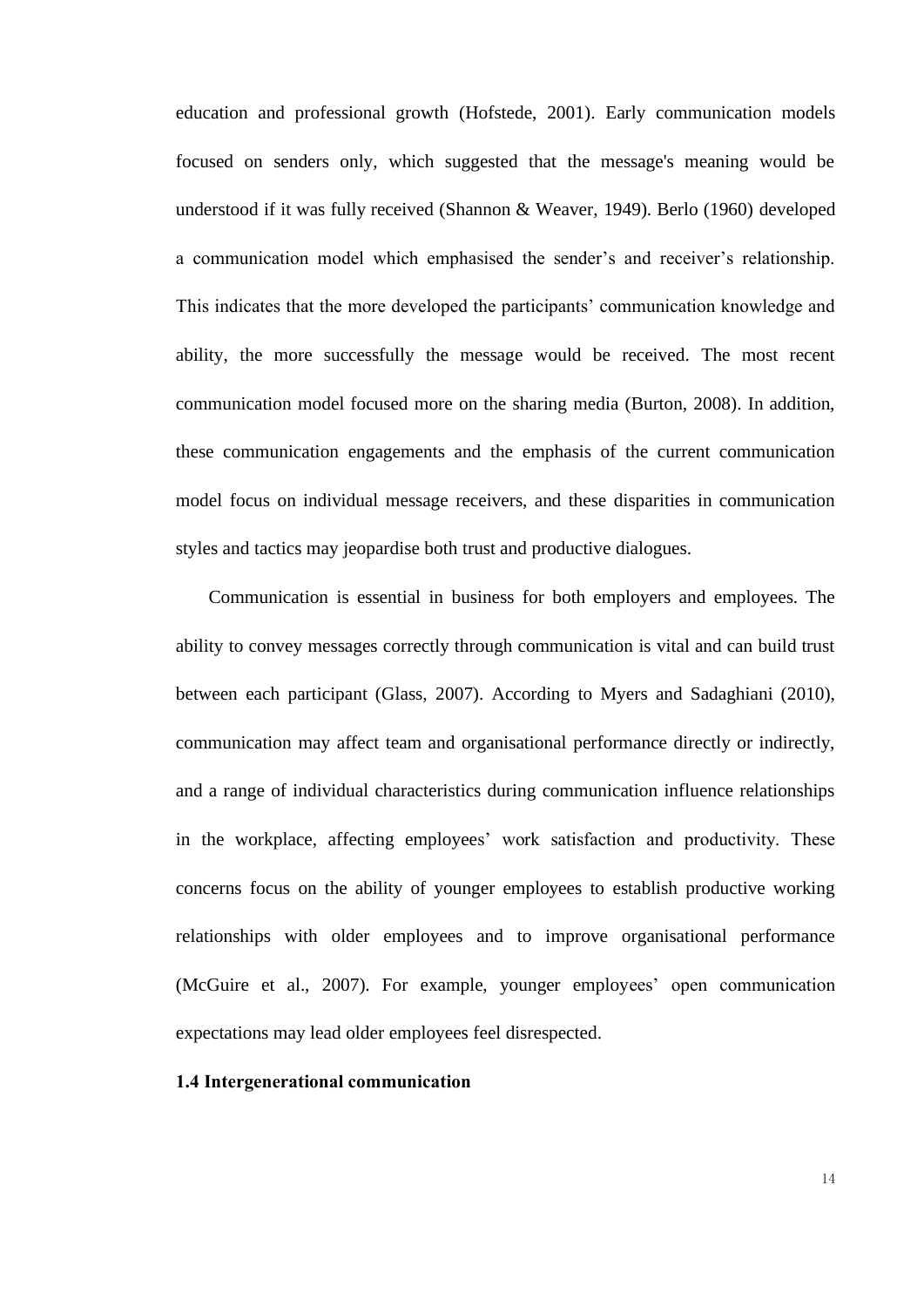Intergenerational communication research draws support from social identity theory (Tajfel & Turner, 1979) and communication accommodation theory (Giles et al., 1991). According to communication accommodation theory, people would adjust or accommodate their speech patterns and gestures to interact with others (Giles et al., 1991). It is the strategies people employ when they believe they are communicating with people who do not belong to their social group (Giles et al., 1991). These methods or strategies of communication are frequently based on preconceptions. Later on, this was examined also by Giles et al. (1991) with the basis to explain "the social cognitive processes mediating individuals' perceptions of the environment and their communicative behaviours. Social identity theory refers to generational cohorts are divided into different social groups, and within that groups, communication differs (Tajfel & Turner, 1979). According to social identity theory, people are social beings that divide society into groups and view themselves as belonging to or distinct from those social categories (Tajfel & Turner, 1979). One method of dividing society into groups is age (Abrams & Hogg, 1990; Tajfel & Turner, 1979). Age categorisation is rather unique in that, unlike many other social categories such as race or gender, a person remains connected with that category throughout the majority of his or her life. With the passage of time, a person moves with age from a (young) category to a different category (middle age, or old) (Hummert et al., 1994). The individual's identity as a member of a specific age cohort serves as the foundation for both communication and social categorization (Hogg & Terry, 2001).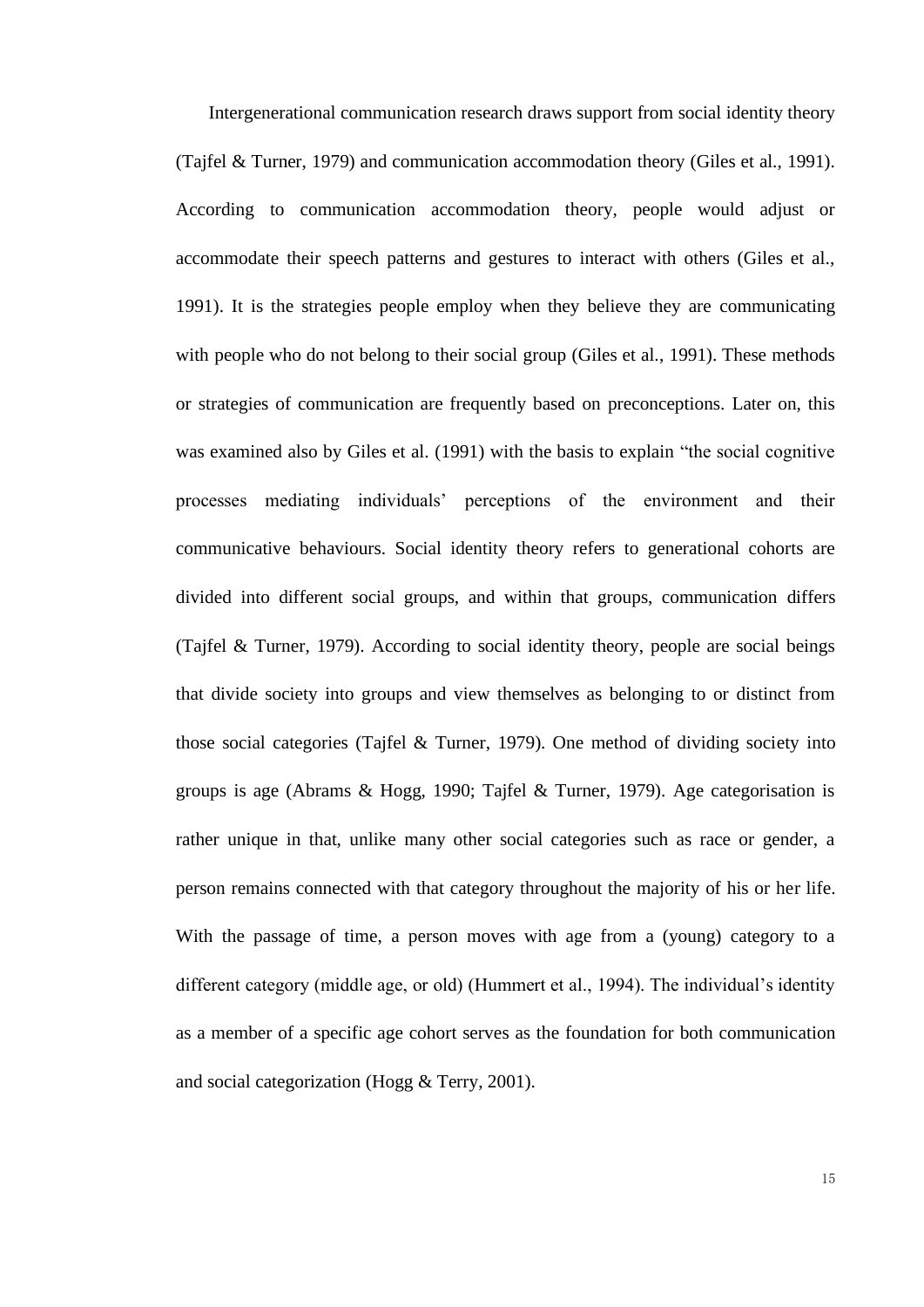The communication predicament of aging (CPA) model was developed on the basis of communication accommodation theory to underline the negative effect of age stereotypes on intergenerational communication (Ryan et al., 1986). For example, a young person may accommodate the verbal or non-verbal language when communicating with an older person. However, modification of language or speech may result in over-accommodations inappropriate for the older person. Then the receiver may feel dissatisfied and give a negative response.

Research on intergenerational communication has primarily focused on either the social or family context. McCann and Giles (2006) are a notable exception. In their study, young bankers in Thailand and the U.S. participants were completed the 'Global Perceptions of Intergenerational Commutation' questionnaire. In the questionnaire, the participants were asked to rate the perceptions of both peer and intergenerational communication. Results indicated that Thai bankers are more non-accommodative in intergenerational communication than the American bankers. Also, older bankers were more non-accommodative than younger bankers in both countries.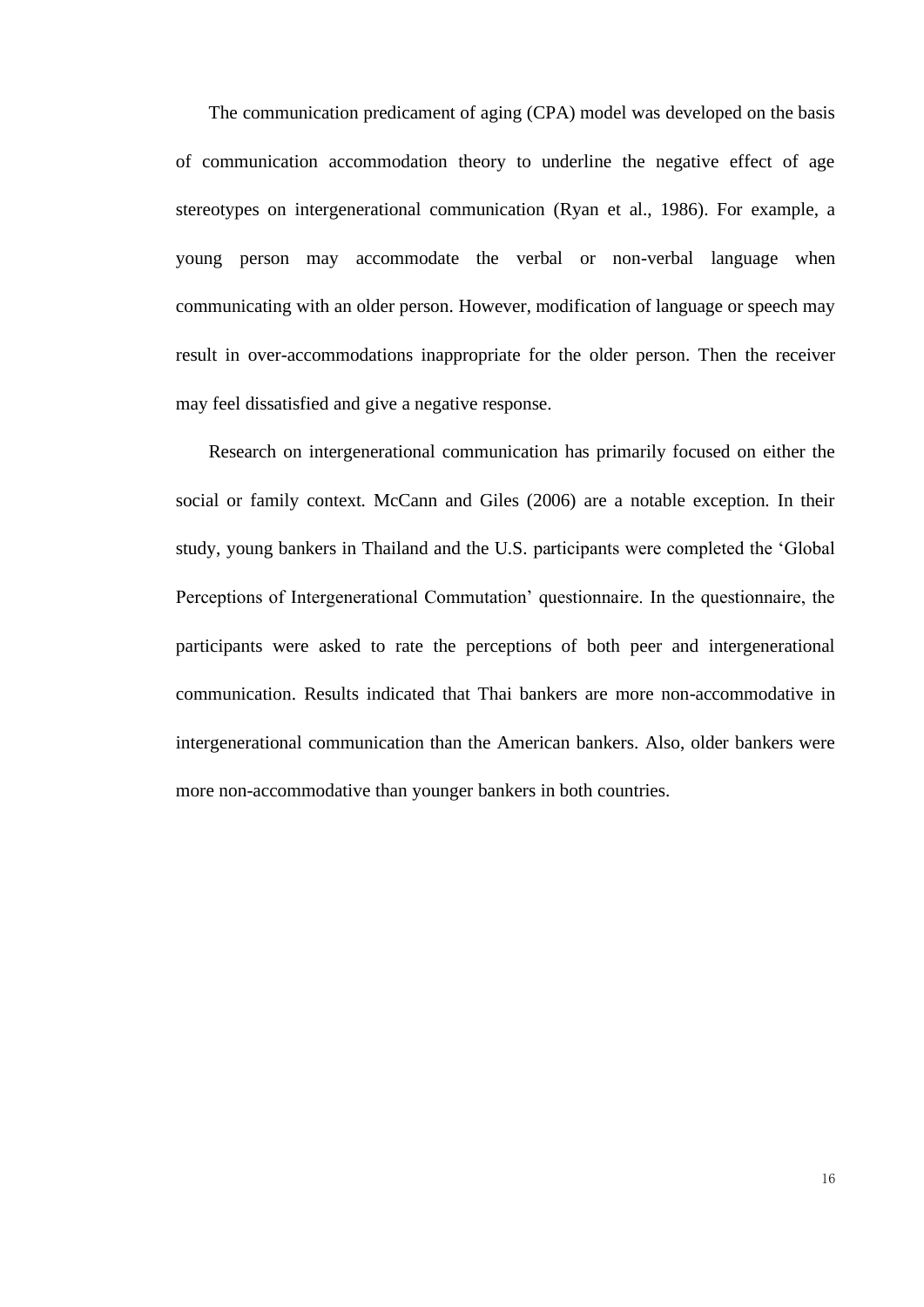#### **Chapter 2 Research Design**

#### <span id="page-16-2"></span><span id="page-16-1"></span><span id="page-16-0"></span>**2.1 Method**

#### **2.1.1 Systematic review**

A systematic review is a method of collating research using replicable methods to synthesise knowledge on a specific topic (Carney & Geddes, 2002). A systematic review aims to identify, select, compare, contrast, and integrate published research on a particular topic (Gough et al., 2017). It is often limited to a specific time frame, and the methods used to conduct the review are clearly described and reported for replicability (Grant & Booth, 2009). Systematic reviews are used in various disciplines, including management (Woodward & Vongswasdi, 2015), and health (Thorpe & Holt, 2005). In addition, a well-executed systematic literature review can contribute to theory and provide a framework for future research (Thorpe & Holt, 2005).

Although researchers have conducted primary studies on intergenerational communication (e.g., Woodward & Vongswasdi, 2015; Law et al., 2019), a systematic literature search and review is yet to be conducted.

#### <span id="page-16-3"></span>**2.1.2 Identification of research protocol and questions**

I used a search protocol recommended by researchers with relevant expertise (Wright et al., 2007;Grant & Booth, 2009). This research protocol has been used in other literature reviews in health (Arksey & O'Malley, 2005), hospitality and tourism (Gomezelj, 2016), and management (Woodward & Vongswasdi, 2015). The current literature review was guided by the following research questions and Intergenerational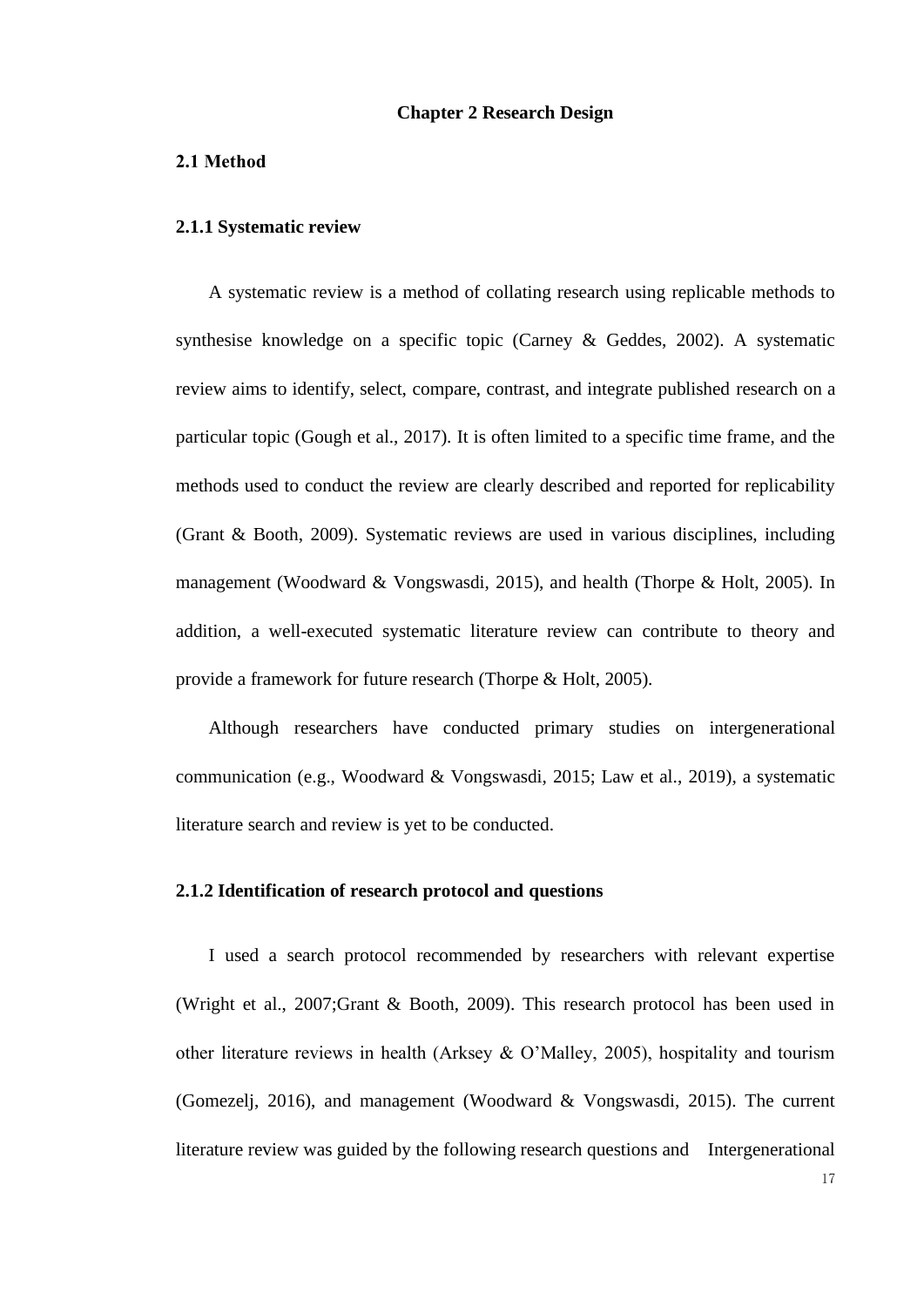communication in the workplace was the focus of this literature review and was the basic search term.

- a. What is known from management and communication literature about intergenerational communication in the workplace?
- b. How do different generations communicate in the workplace?
- c. What barriers do different generations have when they communicate in the workplace?

I used the following process to conduct my systematic literature review: 1) Electronic database search using keywords and terms. 2) Literature selection by applying inclusion and exclusion criteria. 3) Quality assessment by applying journal metrics. 4) Data charting through an annotated bibliography. 5) Theme identification by thematic analysis.

## <span id="page-17-0"></span>**2.1.3 Searching strategy: keywords and terms**

In a systematic review, the search parameters of the literature search must be carefully considered and executed to capture relevant studies (Levac, et al., 2010). The strategy is to search the keywords related to the research topic and to set the time period for peer-reviewed publications in electronic databases. The keywords used in my search are shown in Table 1.

**Table 1** 

*Keywords for searching*

#### **Keywords used in searching**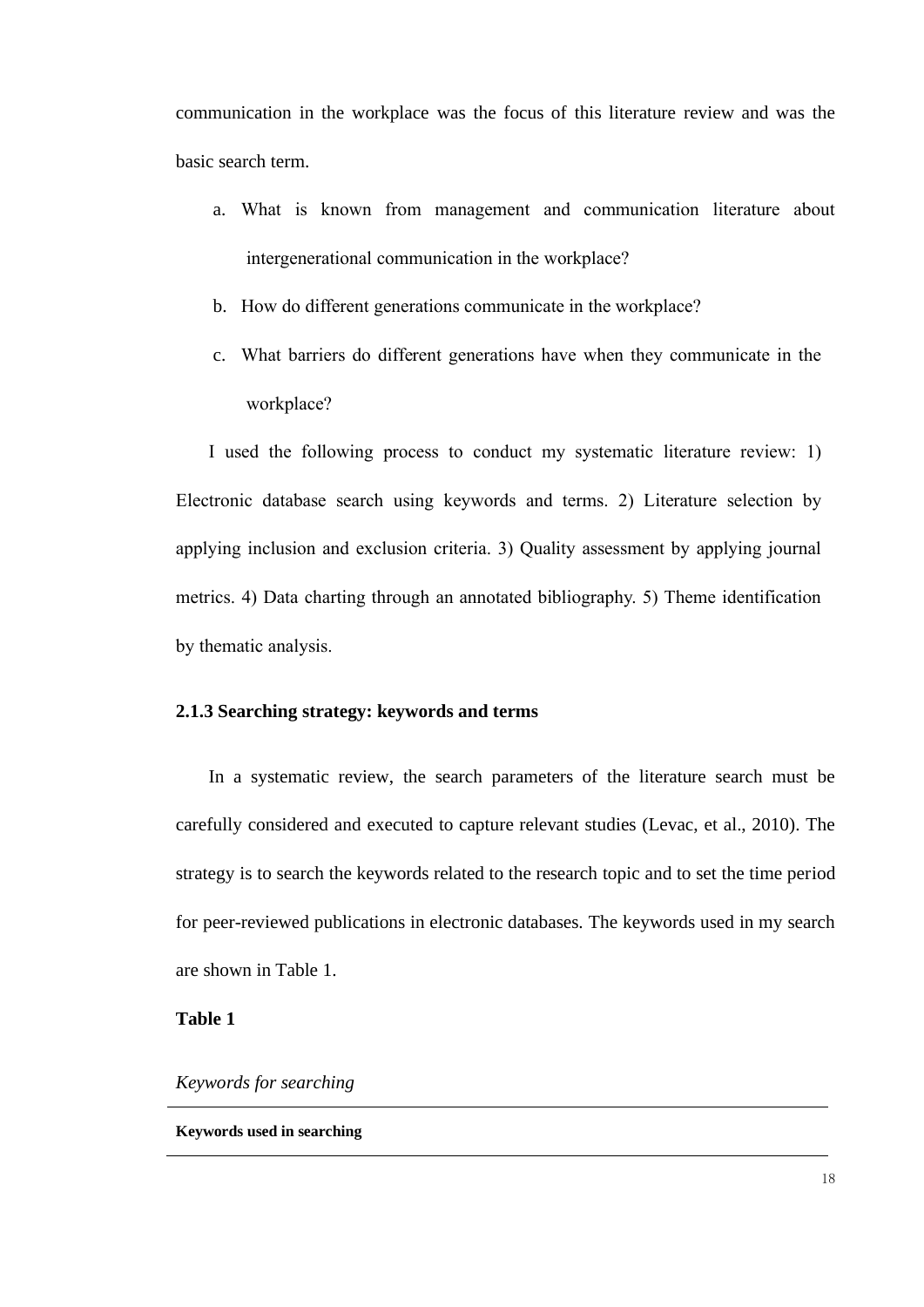Intergenerational communication

Workplace communication

Inter-group communication

Generational communication

I used the following databases to search for relevant articles: EBSCOhost, Emerald, Full-text, ScienceDirect, and Google Scholar. Management and communication articles from reputable scholarly journals can be accessed through the above-mentioned databases. I selected the above mentioned databases because they have options for limiting searches to specific criteria. I present the inclusion and exclusion criteria in the next section.

#### <span id="page-18-0"></span>**2.1.4 Literature selection: inclusion and exclusion criteria**

For my review, I created a set of criteria for both inclusion and exclusion. The studies must: 1) be in the English language, 2) be published in a peer-reviewed journal (this systematic review does not include book chapters, conference materials, theses, and dissertation papers), 3) be empirical studies that deal with data extraction of quantitative, qualitative, or mixed methodology reviews and literature reviews were excluded from my review, 4) be articles that focus on intergenerational communication differences between more than one generational cohort in the workplace as the main topic, for example, topics on intergenerational communication in the workplace or multi-generational communication in the workplace (see Table 2 for inclusion and exclusion criteria).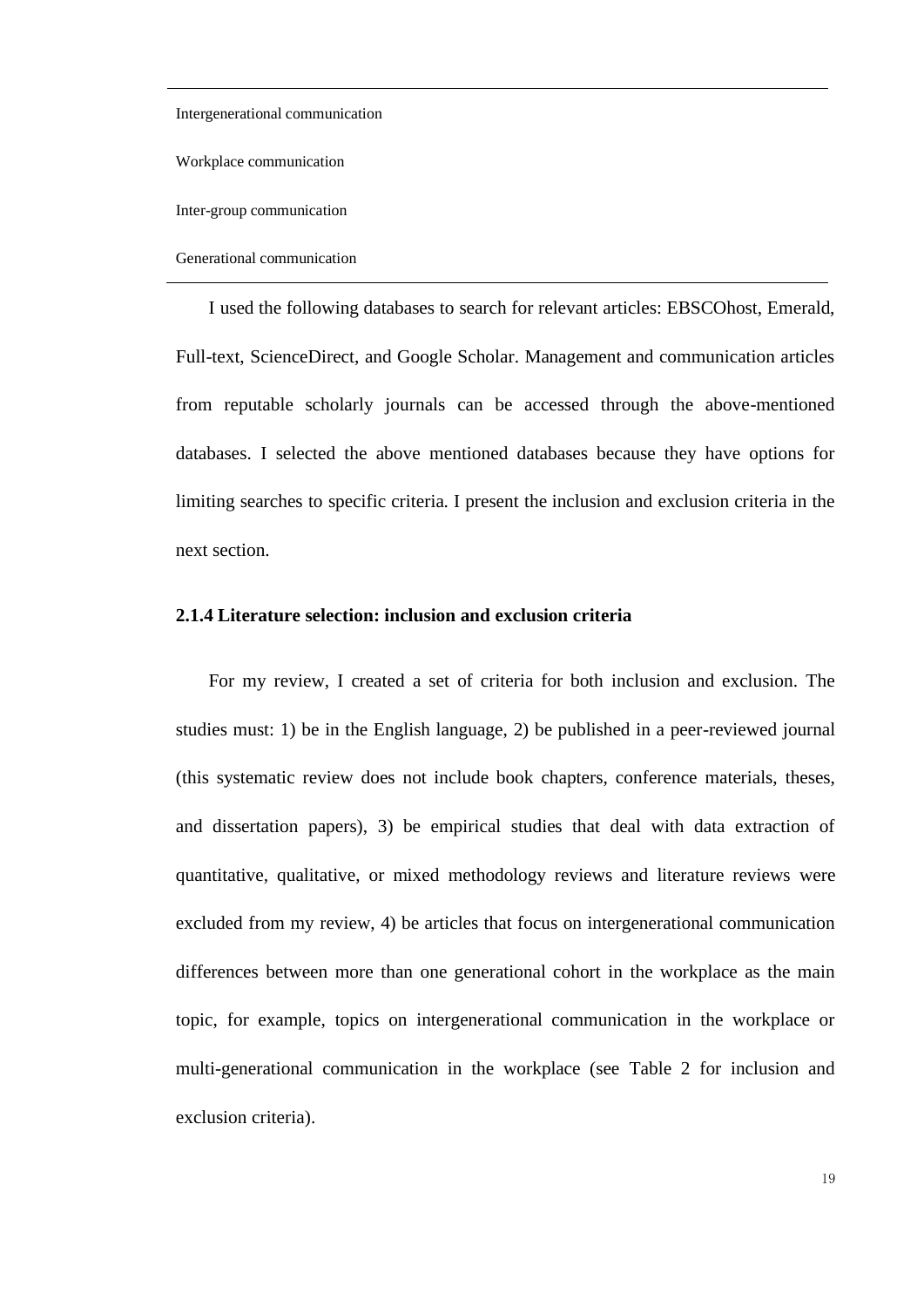## <span id="page-19-2"></span>**Table 1**

### *Inclusion and Exclusion Criteria*

| Inclusion Criteria        | Written in English language                                              |
|---------------------------|--------------------------------------------------------------------------|
|                           | Scholarly peer-reviewed articles                                         |
|                           | Examined more than one generation                                        |
|                           | Focus on the context of workplace                                        |
| <b>Exclusion Criteria</b> | Book or book chapters, literature reviews, conference materials, theses, |
|                           | or dissertation papers                                                   |

#### <span id="page-19-0"></span>**2.1.5 Identification of relevant literature**

The systematic search was conducted on the  $10<sup>th</sup>$  of October 2020, and 2,165 articles were retrieved from the four electronic databases and imported into EndNote (X9). After I removed duplicates (n=365), I screened 1,800 articles based on the titles and abstracts. I removed 1,735 articles based on the inclusion and exclusion criteria (reasons for exclusion are presented in figure 2 below).

### <span id="page-19-1"></span>**2.1.6 Quality assessment**

I carried out a quality assessment by screening the potentially relevant articles (n=65). This process reduced the sample articles by considering 1) their 2020 Journal Impact Factor (JIF), and 2) the 2019 Australian Business Deans Council (ABDC) Journal Quality List. Journal rankings are used extensively by researchers to measure journal article quality (Royle et al., 2013). I obtained the journal impact factor (JIF)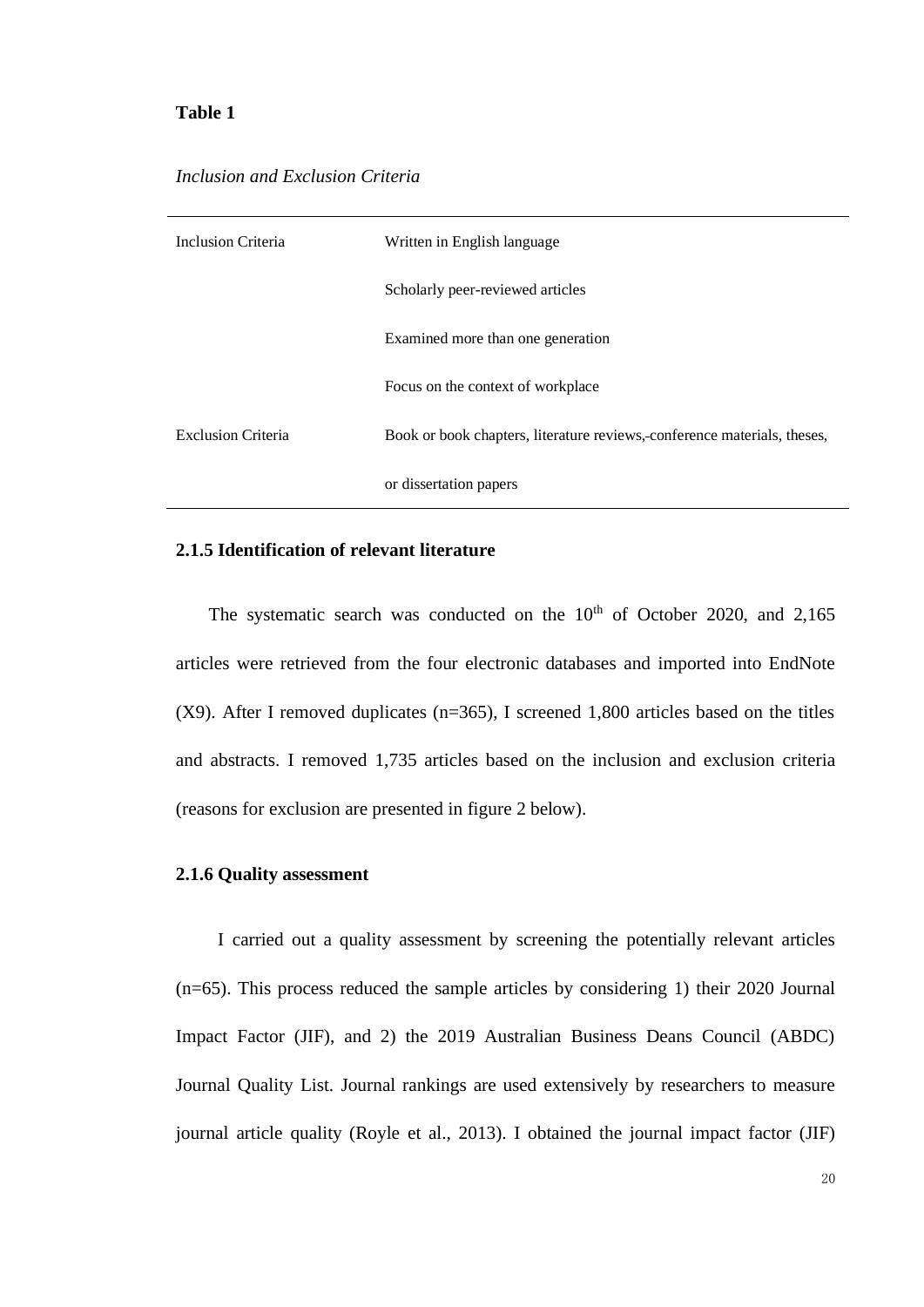indices from Clarivate's (2020) journal citation report. I retrieved the ABDC list from the Australian Business Deans Council website. The quality assessment process resulted in 32 articles in total to be included in my review.

Although the ABDC Journal Quality List is produced by a group of editors and professional experts, the JIF is derived from citations in published work. Using the ABDC Journal Quality List and the JIF to assess quality contributes to the robustness of my systematic literature review.

In addition, not many constrains were set for the JIF number on the selected articles, but it needed to have a JIF score to meet the inclusion requirement. The minimum requirement for the ABDC ranking was set to be at least C to be included in the review.

After assessing for journal quality, 32 peer-reviewed articles met my inclusion and exclusion criteria and were included in the systematic literature review. A diagram detailing the literature search process is presented in Figure 2.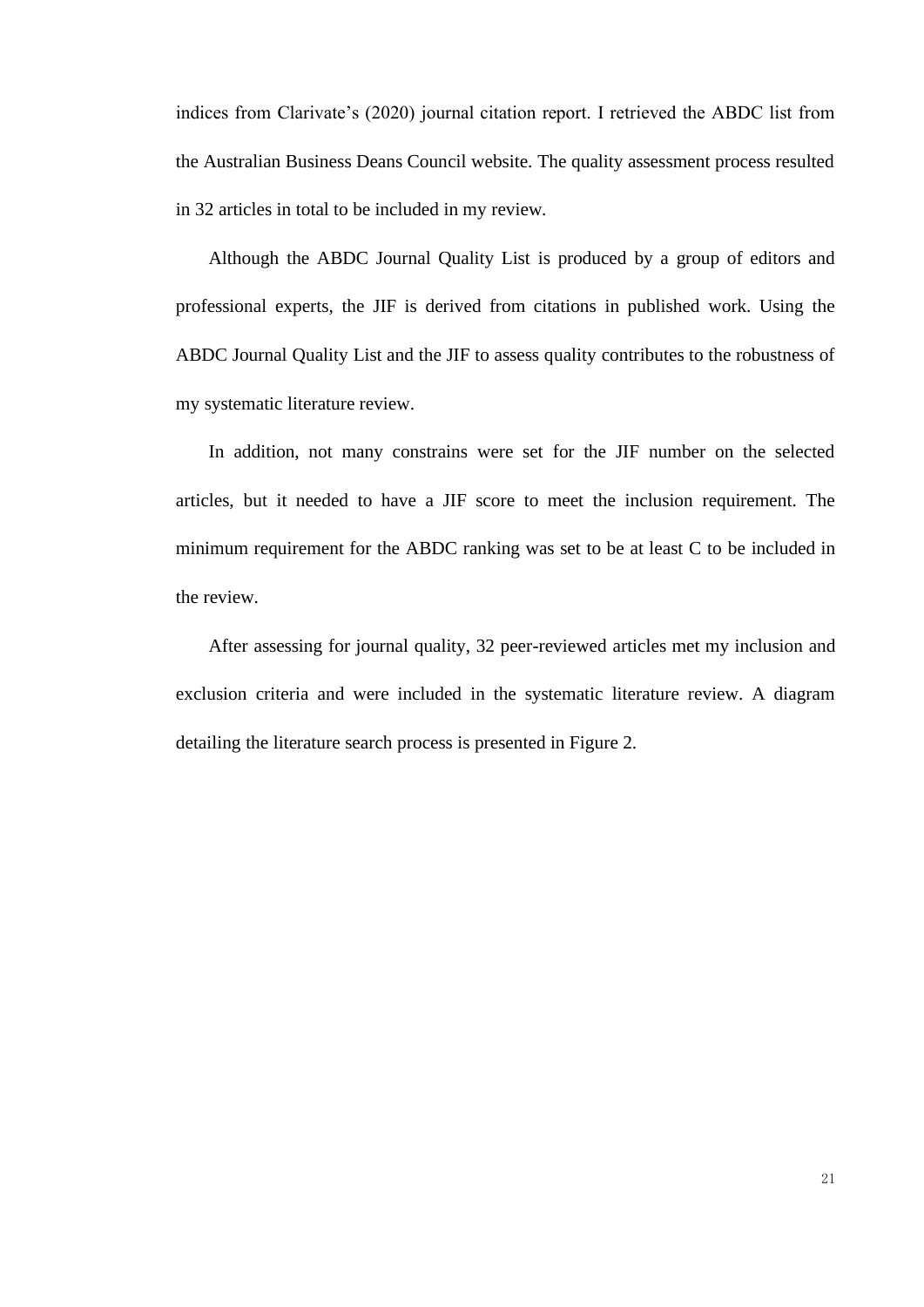

**Figure 2 Reviewed articles selection process, resulting in 32 selected**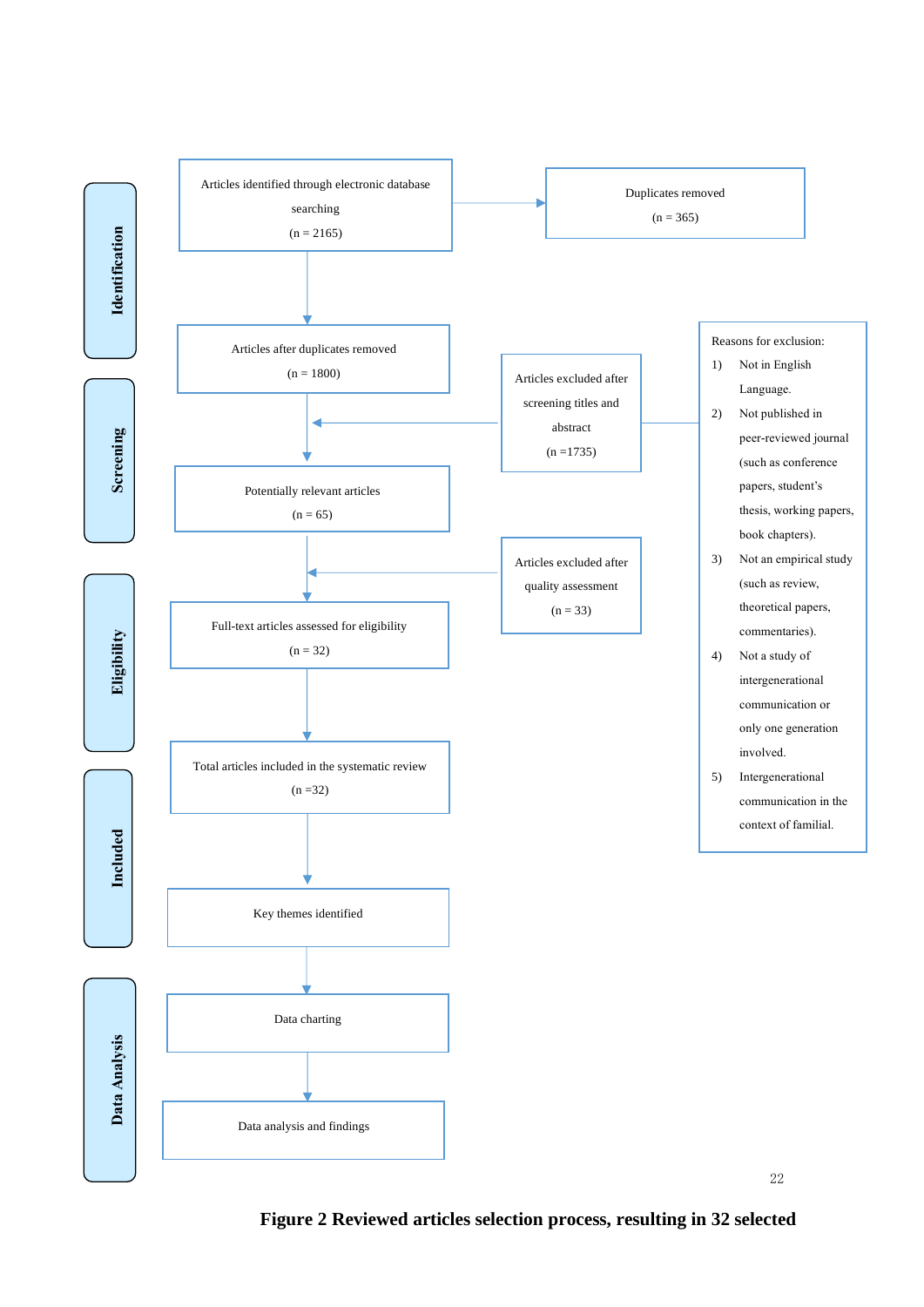#### <span id="page-22-0"></span>**2.1.7 Charting data**

Data charting was conducted on the 32 articles that met the inclusion criteria (Ritchie & Spencer, 1994). Data charting is a process to extract data in an organised format (Tranfield et al., 2003). Data charting is also a process that permits a researcher to analyse the themes systematically and transparently (Ritchie et al., 2014). Themes are patterns that at a minimum, describe and organise possible observations and, at a maximum, interpret aspects of the phenomenon (Boyatzis, 1998). This process involves categorising and synthesising key themes to interpret the data. This includes sample characteristics, methods, and findings (Arksey & O' Malley, 2005). This systematic review used a spreadsheet to chart data.

#### <span id="page-22-1"></span>**2.1.8 Key themes identified**

The charting data, found in appendix 1, provided an insight into the themes that appeared in each study. The categorised information listed in appendix 1 included author, date, country of origin, method, purpose, findings, and quality assessment. In the process of synthesising the extracted studies, I identified six themes that covered the state of intergenerational research in the workplace (See Table 3). The themes were: 1) *Technology* (n=3)—the intergenerational communication preferences in terms of technology used, 2) *Dynamics of relationships* (n=5)—the impact of intergenerational communication on relationships between different employees in the workplace, 3) *Health and Well-being* (n=6)—the health and well-being of employees when they conducted intergenerational communication with each other, 4) *Intergenerational communication differences and preferences* (=12)—the different communication methods between generational cohorts and their preferences when choosing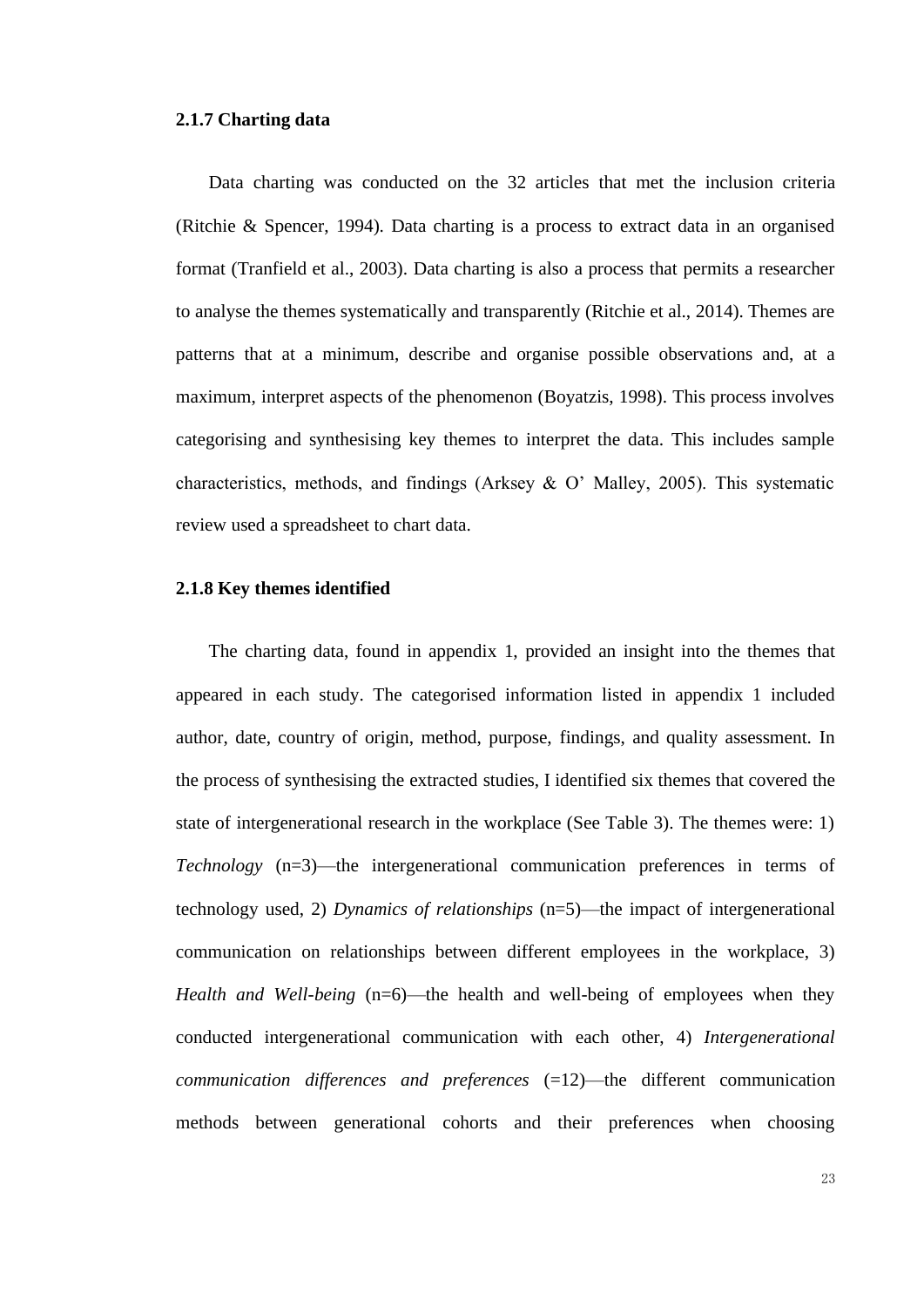communication media, and barriers of intergenerational communication, 5) *Attitudes and Values* (n=4)—the influence of intergenerational communication on employees' attitudes and values towards job satisfaction, employee engagement, organisational commitment, and work certainty 6) *Learning and Literacy* (n=2)—the willingness of employees to learn and adapt to the differences and similarities of intergenerational communication.

## <span id="page-23-1"></span>**Table 2**

| <b>Themes</b>                                               | Count |
|-------------------------------------------------------------|-------|
| Intergenerational Communication Differences and Preferences | 12    |
| Intergenerational Communication Technology                  | 3     |
| Dynamics of Relationships                                   | 5     |
| Health and Well-being                                       | 6     |
| <b>Attitudes and Values</b>                                 | 4     |
| Learning and Literacy                                       | 2     |

*Key Themes Synthesised in this Systematic Literature Review*

#### <span id="page-23-0"></span>**2.2 Validity**

Bias is of major concern when conducting a systematic literature review (Grant & Booth, 2009). Bias is defined as any inclination that inhibits an issue from being considered objectively (Wright et al., 2007). Bias is defined in research as "systematic inaccuracy induced into sampling or testing by selecting or promoting one result or answer over others." Bias can arise at any stage of the research process, including study design and data collecting, as well as data analysis and publishing (Wright et al., 2007). Bias is not a binary variable. Bias interpretation cannot be reduced to a simple question: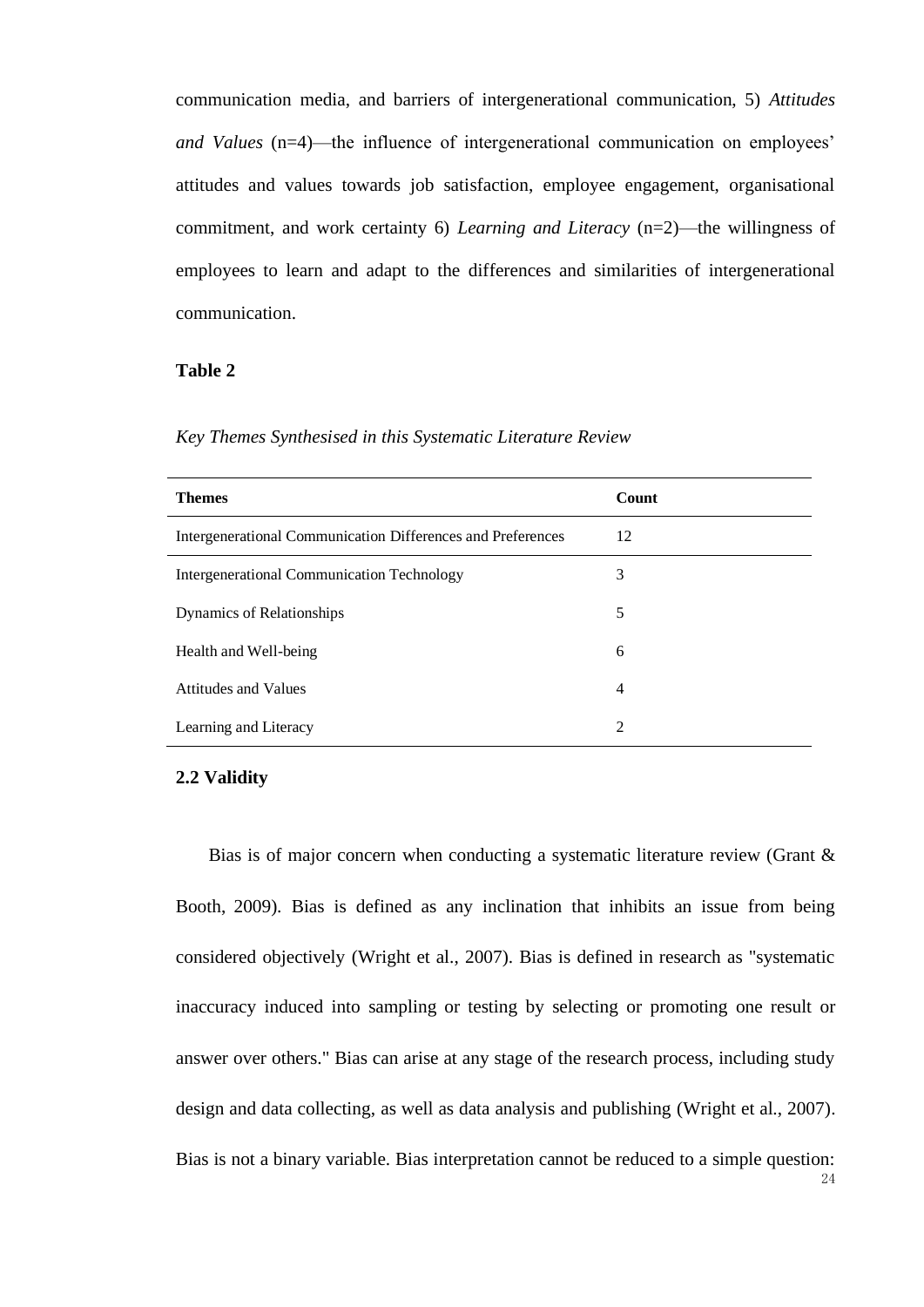is bias present or not? Instead, evaluators of the literature must examine how much bias was avoided by effective research design and implementation. Because some degree of bias is almost always present in a published study, readers must examine how bias may impact a study's findings.

For this study, bias may exist because I performed the literature search. That stated, I observed the recommended protocols to the best of my ability. Appendix 2 shows the databases and journal outlets of the studies included in my literature review to make my review more reliable. Also, the quality assessment adapted in this systematic review supported the validity of this study (Wright et al., 2007). Findings of literature reviews can be used to recommend policy for practitioners or policymakers (Grant & Booth, 2009). Additionally, a well-designed study can support the quality of a study (Wright et al., 2007). Using both the well-designed study and quality assessment of included articles supported this study to make recommendations for practitioners and policymakers, as well as for future study.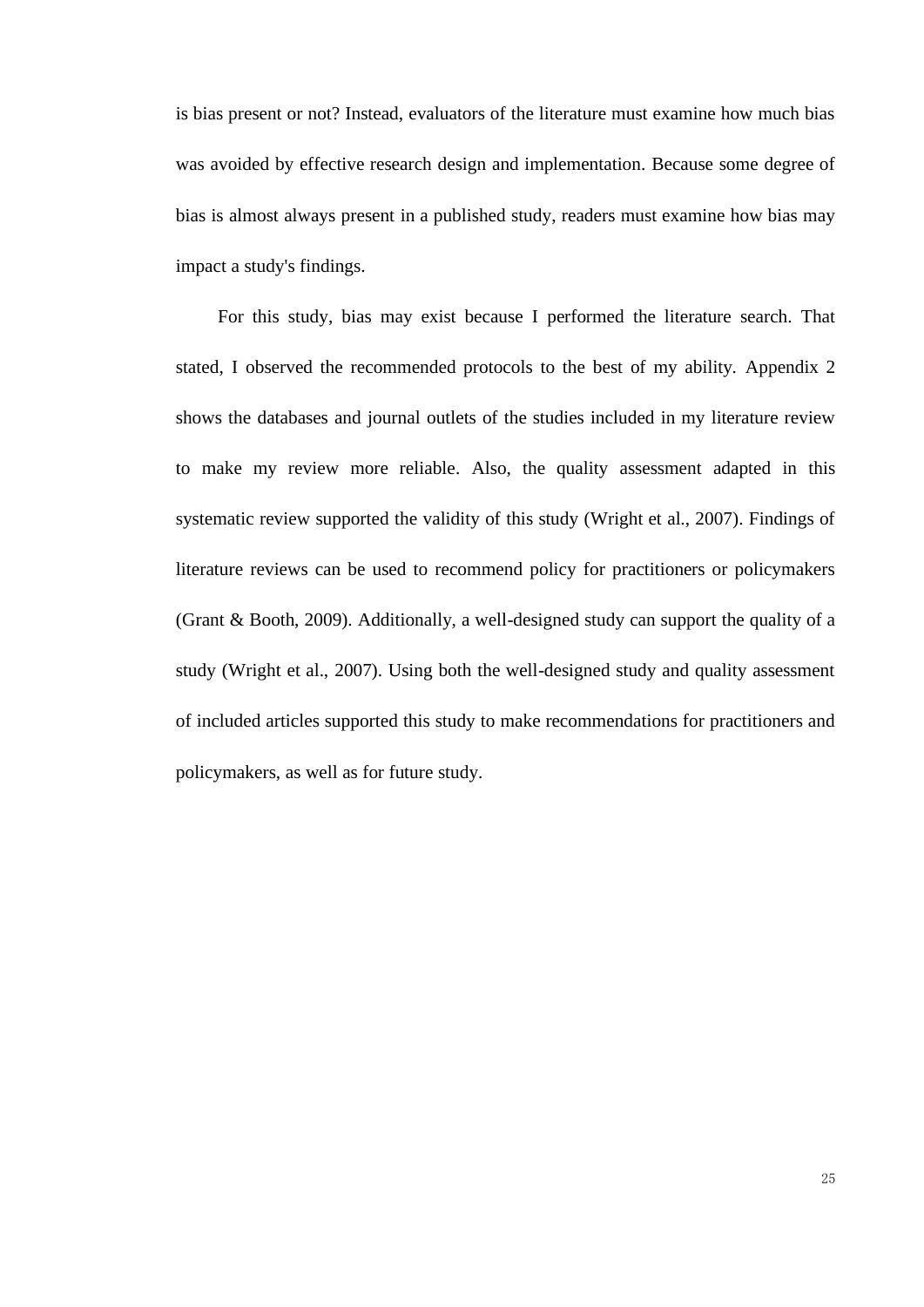### **Chapter 3 Results and Analysis**

## <span id="page-25-1"></span><span id="page-25-0"></span>**3.1 Results**

This section presents the results of my review. To classify the themes of the examined 32 articles, the results were analysed for: 1) country of origin, 2) generational cohorts examined in the sampled studies, 3) type of research methods, 4) sample population, and 5) theoretical frameworks adopted in the sampled studies.

In addition to the above general results of the selected studies in my review, I will also present the six distinct themes emerged accordingly as a result of thematic analysis process based on the topic and contents of the sampled studies (see Table 3, p23). The themes are also developed through the patterns and focuses on the topics from the sampled studies.The reason why I present the results based on the themes is to provide a clearer picture of the research on intergenerational communication at work (Braun & Clarke, 2006).

In total, I evaluated 32 empirical studies that focused on intergenerational communication in the workplace. Nine studies were qualitative, and 23 studies were quantitative. Findings show that research has been conducted in 12 countries (with one study comparing participants from five different countries). Most studies were from the US ( $n=17$ , 53%), Canada ( $n=3$ ), Germany ( $n=2$ ), and Turkey ( $n=1$ ). Other studies were undertaken in India (n=3), Japan (n=1), Malaysia (n=2), Taiwan (n=1), Thailand (n=1), and Vietnam (n=1).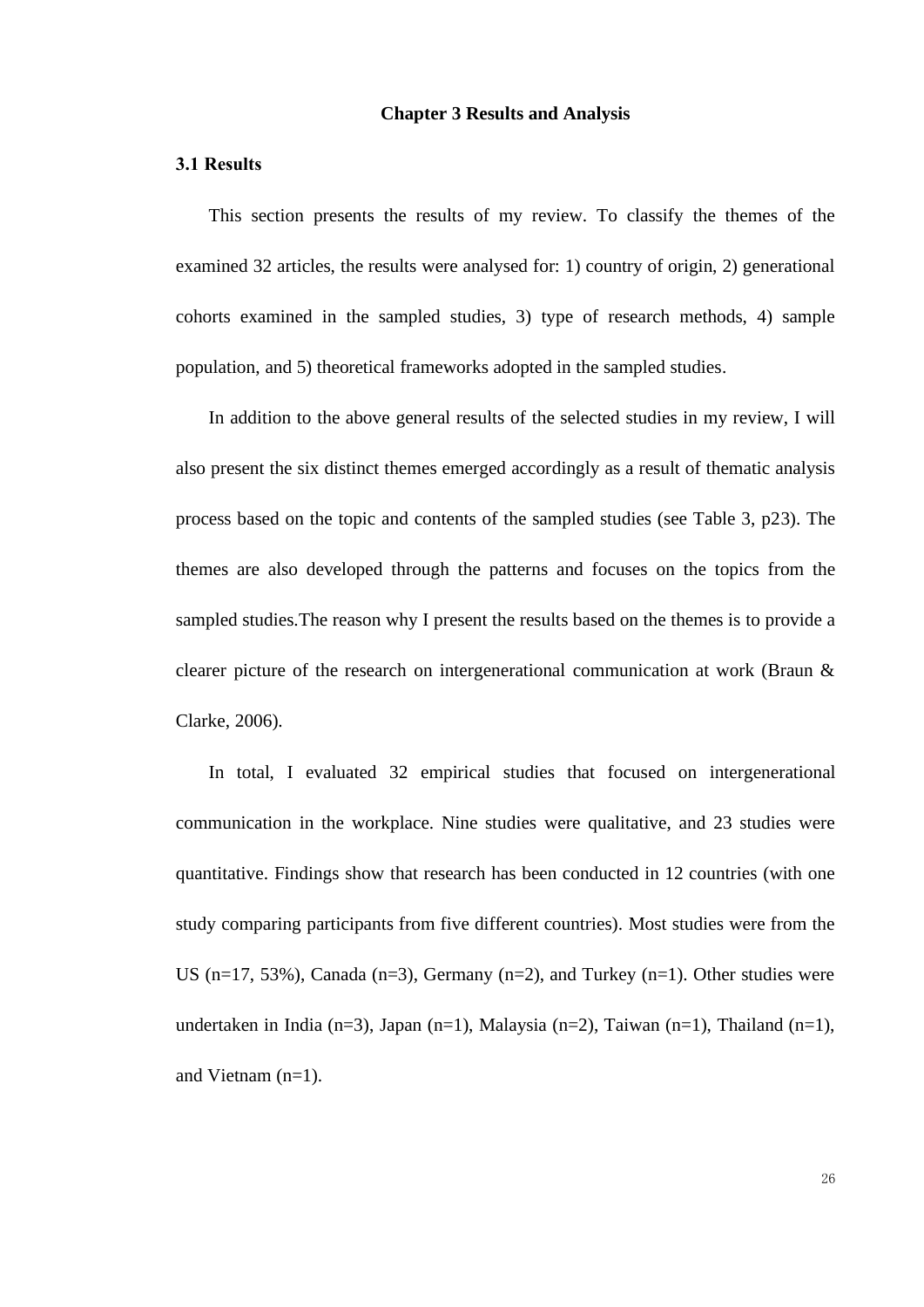Among the 32 studies, four studies drew and examined data from four generations (Traditionalists, Baby Boomers, Gen X, and Gen Y). Seventeen studies used and tested data from three different generations (Baby Boomers, Gen X, and Gen Y). Three studies involved comparing data from two generations, which were Baby Boomers and Gen X. And lastly, seven studies used sample data to compare intergenerational communication between Gen X and Gen Y. Instead of specifying the generational cohort, there was one study that used the term 'age group' as the classification of the generational cohort (Appendix 3).

Most (n=23, 72%) of the studies used quantitative research designs and analytical methods, such as Ota et al. (2012) used questionnaires designed by McCann et al. (2005) and Giles et al. (2007). Study designs and methods included survey, cross-sectional, ANOVA Test and independent t-test. Fewer (n=9, 28%) studies used qualitative designs and methods, including focus groups, case studies, and in-depth interviews. Most of the empirical studies used samples of employees from various organisations (n=24, 75%). Employee samples were from various industries, including higher education, healthcare, medicine, hospitality, and the banking sector. In addition, a few studies drew samples from university students (n=6), such as the University of California, Santa Barbara, United States and Alumni of INSEAD, and some universities did not specify names in Thailand, North and South America.

Altogether twenty theories (see theoretical frameworks, appendix 1, p62) were used across the 32 included articles. Among them, the most used theoretical frameworks, by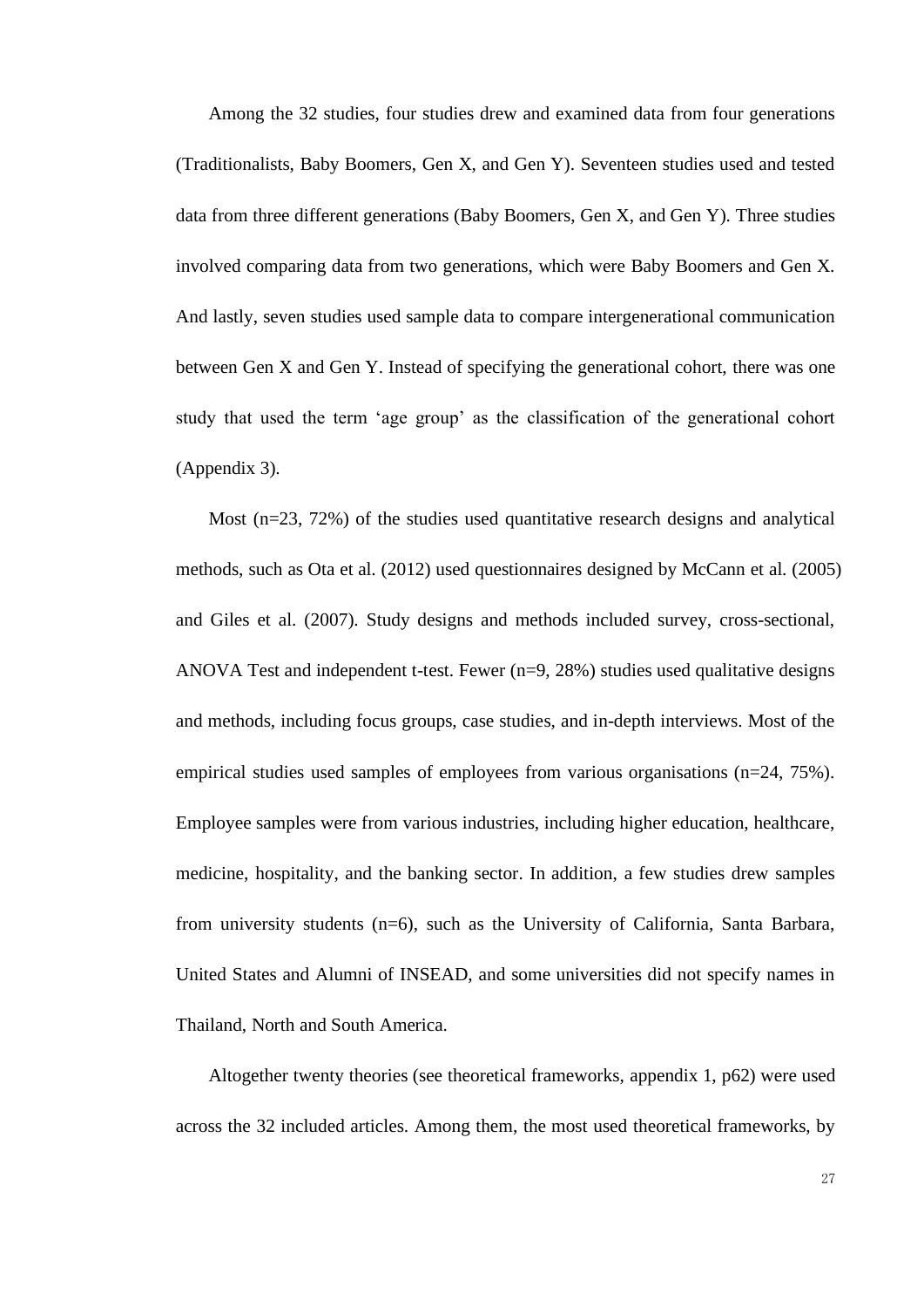frequency, were Communication Accommodation Theory (n=21), followed by Social Exchange Theory (n=7), Social Identity Theory (n=7), Media Richness Theory (n=6), and Social Comparison Theory (n=4).

## <span id="page-27-0"></span>**3.1.1 Intergenerational communication differences and preferences (n=12)**

The above results from the 32 selected articles give us the general concepts of the articles, including the country of origin, type of research method, sample population, and theoretical frameworks adopted. In the following section, I will demonstrate the results from each theme identified across the 32 sample studies.

Twelve research articles identified several communication methods such as face-to-face, telephone, and social media (Woodward & Vongswasdi, 2017; McCann et al., 2004; Lester et al., 2012). Some studies have found that communication choices can be related to the age and role of users (Ota et al, 2012). For example, older generations would consider physical communication to be effective; however, younger generations would prefer emails or social media platforms throughout their daily work communications .

Furthermore, in terms of generational communication preferences, there are also studies looked at the impact of personal factors such as gender and culture (see Ota et al., 2012) Polat and Yılmaz, (2020) investigated that culture was part of the reasons causing intergenerational communication differences. They found culture would significantly impact the way people choose their communication media. For example, Asian people are conservative with physical conversations, while Western people are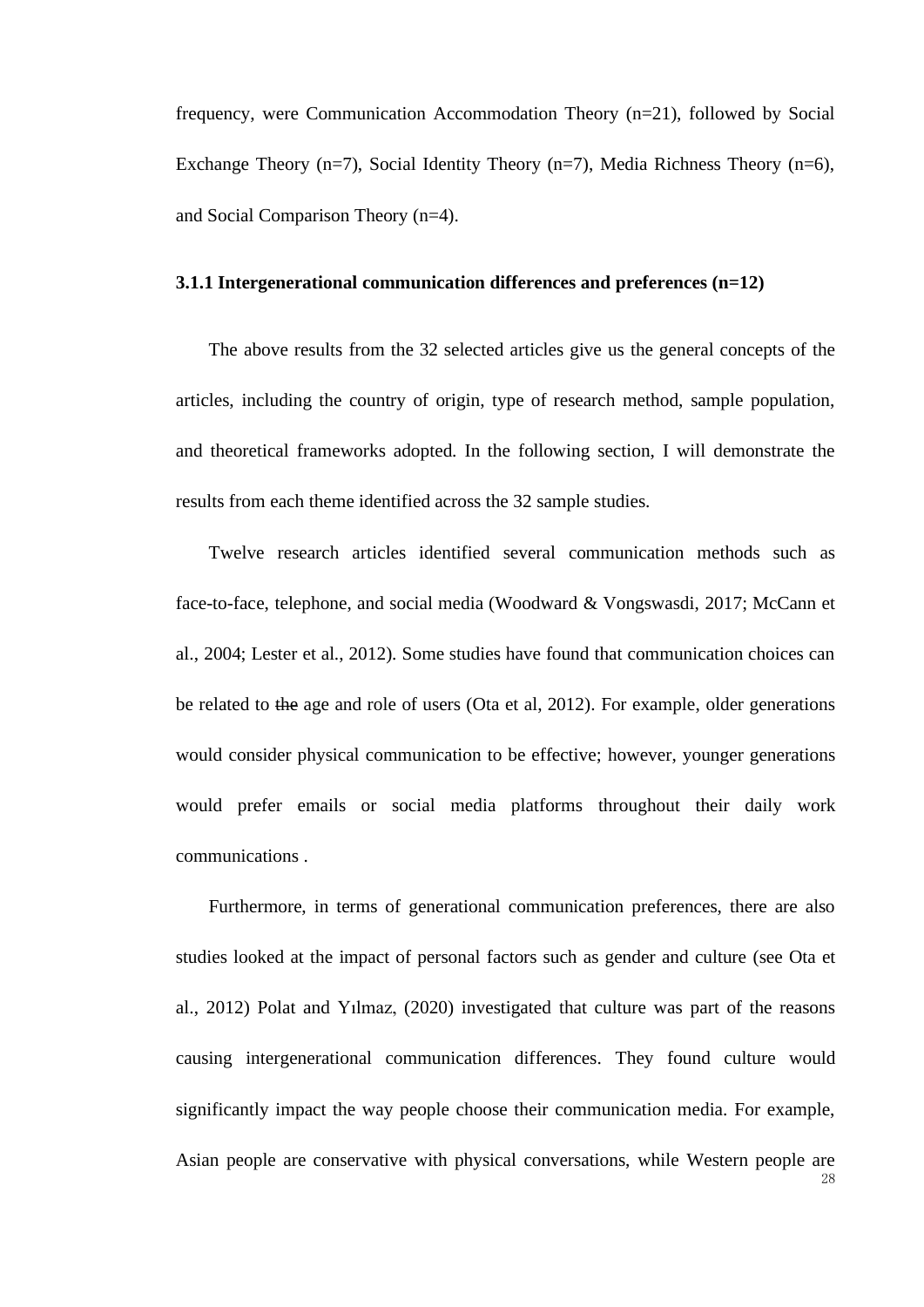more open to face-to-face communications. Some studies found more convergence than divergence among communication preferences (Gursoy, Maier & Chi, 2008; Woodward & Vongswasdi, 2017; Rosa & Hastings, 2016). For example, Malek and Jaguli (2018) found that, contrary to the perceptions that older generations (Baby Boomer) are more resilient to social media communication than younger generations (Generation X and Generation Y), there was no clear evidence in general. Similar to Malek and Jaguli's finding (2018), it appears that there are no specific preferences among generations in choosing communication channels at the workplace (Woodward & Vongswasdi, 2017; Hall, 2016). In essence, it appears that all generational cohorts prefer face-to-face communication.

On the contrary to the results stated above that there is no clear communication preferences between different generational cohorts, Lester et al (2012) conducted a research examined that there are barriers, including an individual's past experiences, culture, power differences in the organisation, and different language interpretations (also see Lagacé et al 2019), which affect intergenerational communication preference. For example, for written communication in the workplace, older generations use an ellipsis to express continued thinking at the end of a sentence. However, younger generations would regard the ellipsis as a passive speechless power difference (Lester et al., 2012).

Later on to the finding of Lester et al., (2012), Polat and Yılmaz (2020) conducted a qualitative study on intergenerational communication barriers and found that an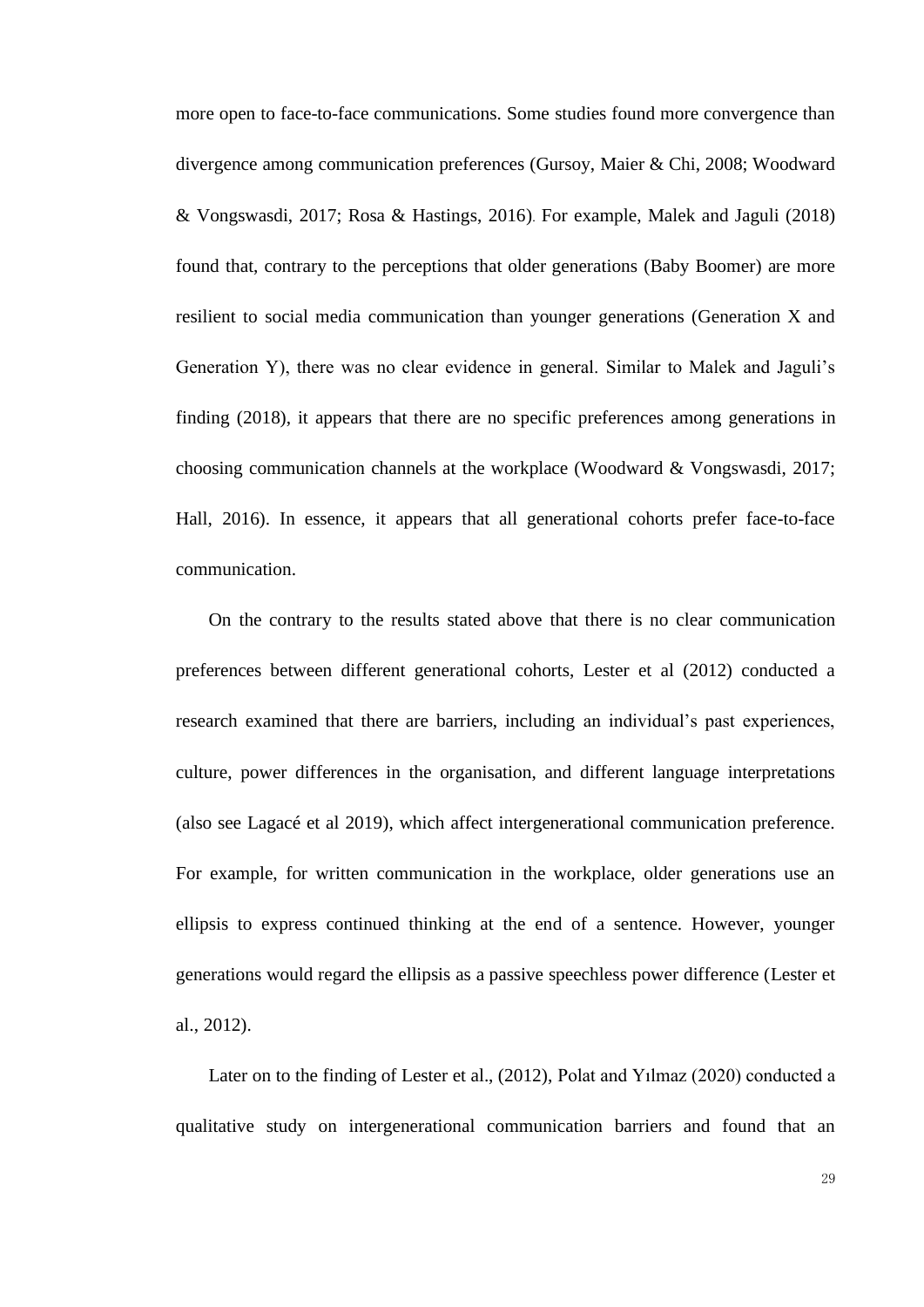employee's culture background plays a significant role in determining intergenerational communication barriers. For example, Traditionalists born in different cultures found it is difficult to understand Generation Y's languages quickly and comprehensively. This finding indicates that culture could be a barrier to affect intergenerational communication and cause misunderstanding of the message.

In addition to the barriers affecting intergenerational communication, Lagacé et al. (2019) found that language interpretation is another barrier to intergenerational communication in the workplace. Written communication is as important as spoken communication in the workplace (Polat & Yılmaz, 2020). It is quite difficult for individuals to recognise whether the written language is being sarcastic or something else (i.e. the ellipsis example).

Lastely, Both Lagacé et al. (2019) and Polat and Yılmaz (2020) indicated that personal past experiences are the other cause of intergenerational communication barrier, as all the co-existing different generational cohorts share the different method of communication in the workplace.

#### <span id="page-29-0"></span>**3.1.2 Communication technology (n=3)**

One of the themes of intergenerational communication in the workplace involves generational attitudes and preferences regarding technology. Younger generations tend to be more digitally proficient and comfortable with contemporary forms of communication of social media and messaging platforms, such as WhatsApp, Facetime, WeChat, and Slack (Carrier et al., 2009; Reisenwitz & Iyer, 2009; Haeger & Lingham,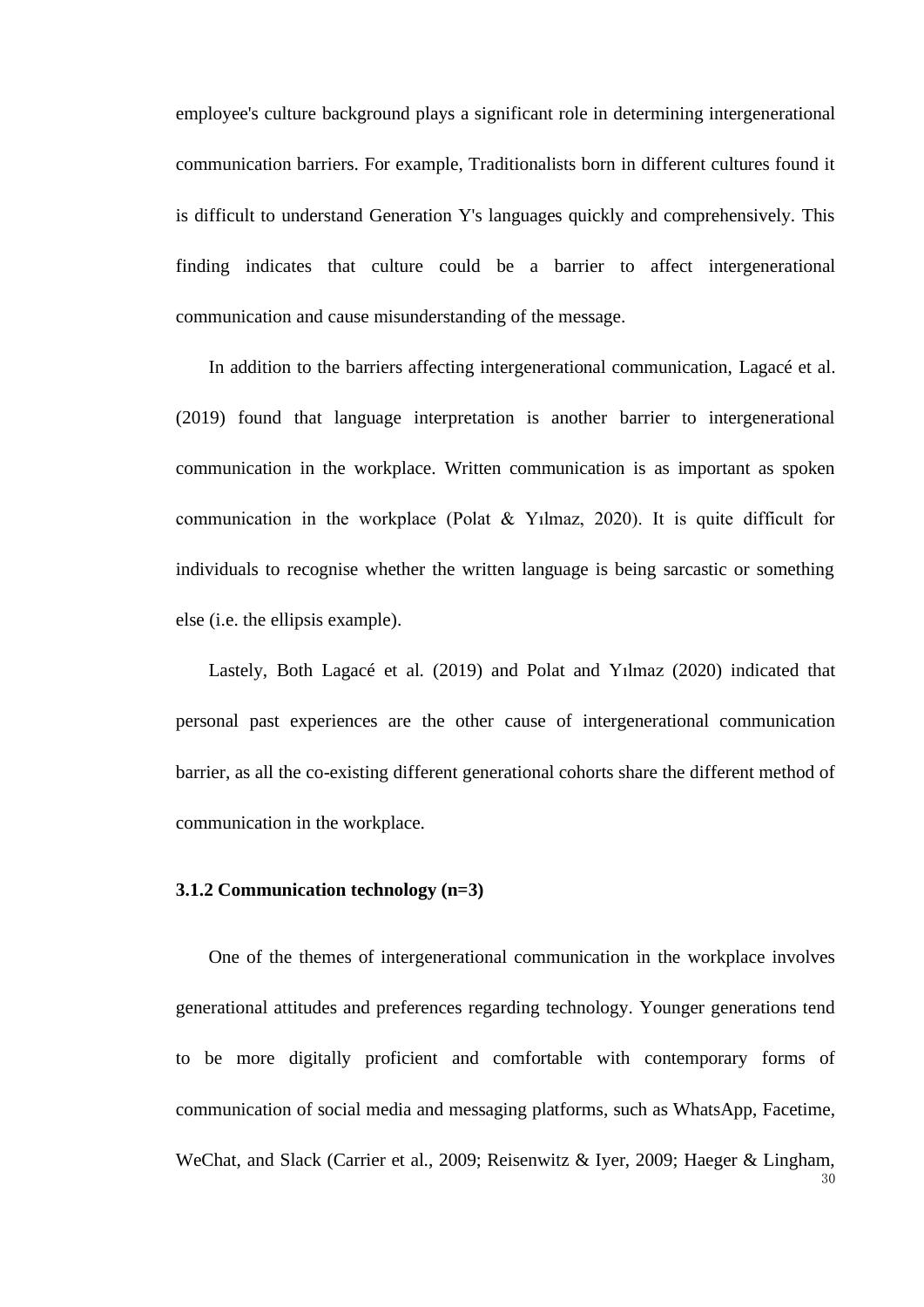2014). In addition to proficiency and comfort, younger workers consider themselves to be competent users on technological communication platforms (Reisenwitz & Iyer, 2009; Haeger & Lingham, 2014). Generation Yers are more exposed to media and technology in their day-to-day work and use it more effectively than older generations (Reisenwitz & Iyer, 2009).

Haeger and Lingham (2009) conducted a qualitative study and found technology communication affects intergenerational relationships amongst different aged employees. This is mainly because different generations choose different means of communication. There is some debate about actual differences in the use of technology in intergenerational communication (Lester et al., 2012). The discussion is whether Baby Boomers and Generation X prefer technology-driven means of communication than Generation Y. The youngest generation is considered to value technology-based communication and social media communication more than the older generations, as well as the older generations are considered to value face-to-face communication more than other younger generations (Lester et al., 2012). However, all three generations (Baby Boomer, Generation X, and Generation Y) appreciate physical contact, such as face-to-face communication interaction, to complete work-related tasks (Haeger & Lingham, 2014; Lester et al., 2012).

In addition to multi-task work completion, it is defined as shifting activities and attentions from one task to another, for example, checking your phone and email when working on other tasks (Bartel, 2017) and technology-related communication behaviour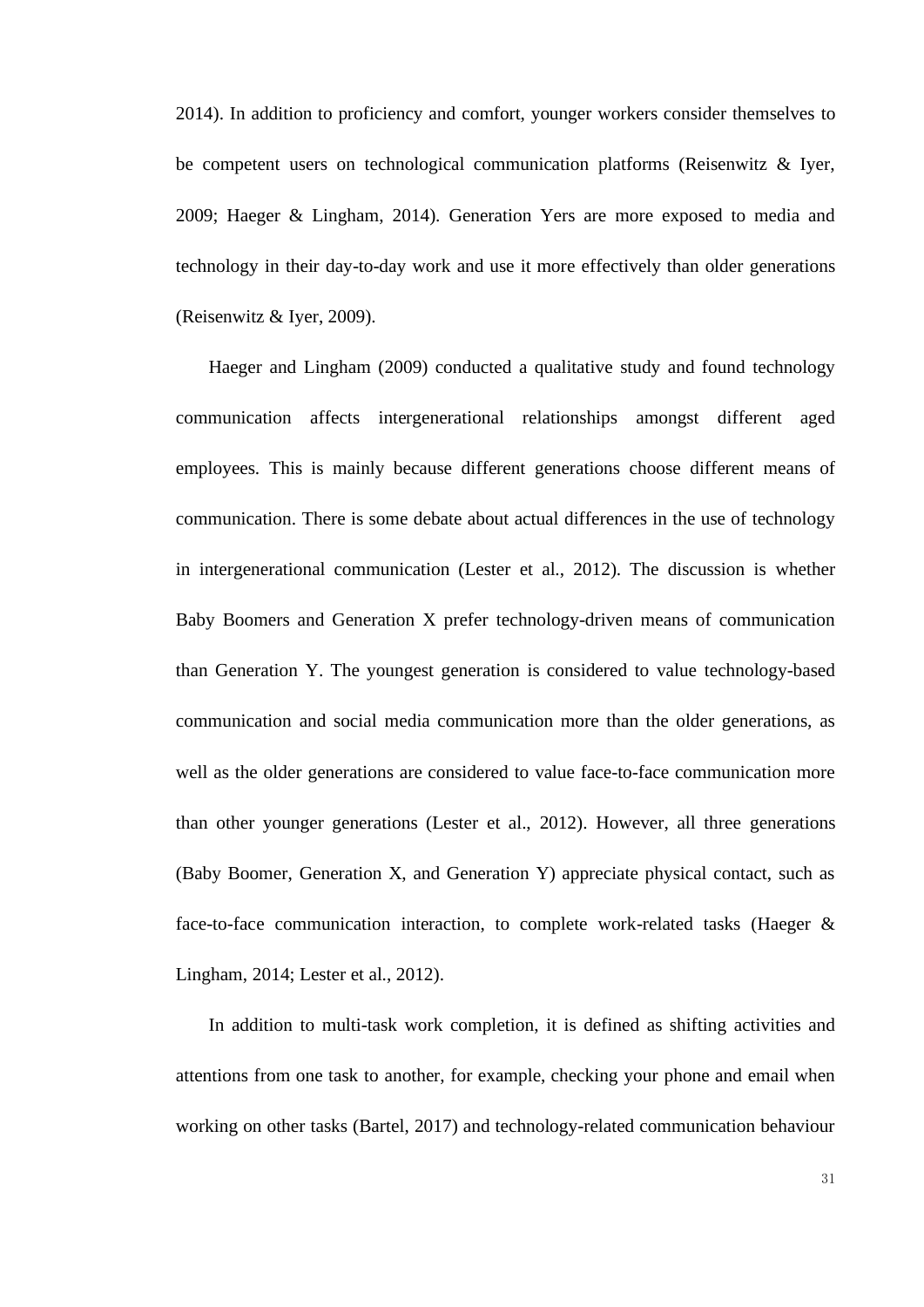indicates a clear difference between different generations. By using technological communication modes, younger generations report higher rates of multi-tasking than older generations (Carrier et al., 2009). However, opposite to the concept of Carrier et al (2009), Lester et al., 2012 found a contradicte notion that there is no significant choice preference in relationship to communication technology.

## <span id="page-31-0"></span>**3.1.3 Dynamics of relationships (n=5)**

Intergenerational communication affects the relationship among different generational cohorts in the workplace (Wok & Hashim, 2013; McCann et al., 2005; Mehra & Nickerson, 2018; Myers & Sadaghiani, 2010; Pitt-Catsouphes & Matz-Costa, 2008). Both Mehra and Nickerson (2018) and Myers and Sadaghiani (2010) supported the finding that a positive workplace communication environment could minimise the gap of intergenerational conflicts and ease the relationship between one generation to another and it would also increase the productivity and efficiency of work. Myers and Sadaghiani (2010) also indicated that globalisation affects the way different generational cohorts communicate, which causes intergenerational issues and conflicts, especially each cohort has got their distinct traits (Myers & Sadaghiani).

In the quantitative study, Wok and Hashim (2013) found that younger generations (Generation X and Generation Y) tended to learn and adapt from the older generation (Baby Boomers) in terms of workplace communication, and younger generations had received positive feedback from the older generation. However, the younger generation reported rarely receiving compliments from the older employees. McCann et al. (2005)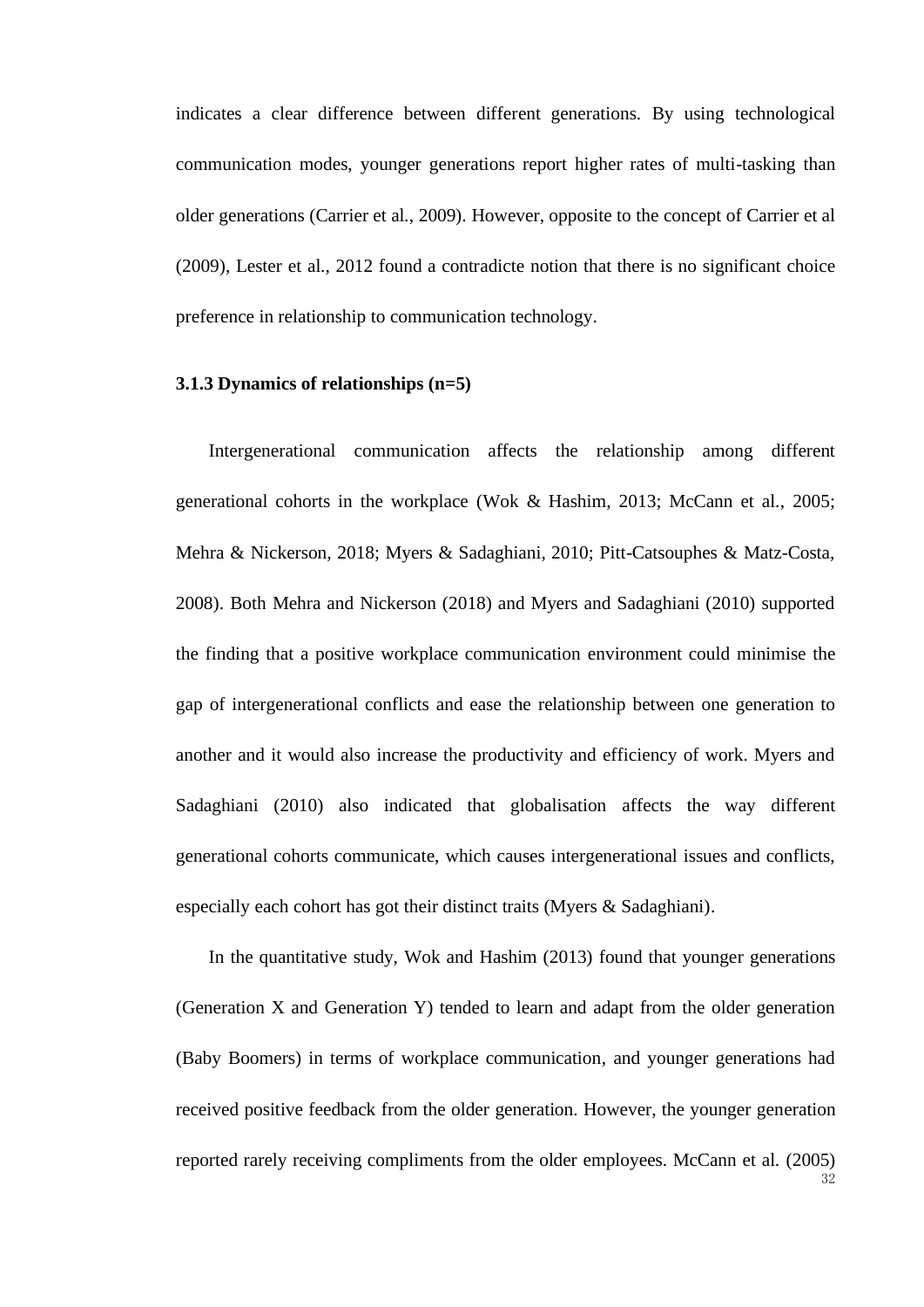also supported the finding with evidence that younger generations values politeness and respects the way they communicate with older generations. These findings indicate that the relationship between different generational cohorts in the workplace could be either positively or negatively affected by how they practice the process of communication (McCann et al., 2005). And effective communication could enhance the relationship between the different generations (Wok & Hashim, 2013).

## <span id="page-32-0"></span>**3.1.4 Health and well-being (n=6)**

The World Health Organization (WHO) defines health as "a state of complete physical, mental and social well-being and not merely the absence of disease or infirmity" (WHO, 2021). Many factors are thought to influence an individual's health and well-being. Some of these factors include poverty, social status, and level of education (Whitehead, 1991). In addition, intergenerational communication can also contribute to the health and well-being of employees in the workplace (Reiser et al., 2019).

Poor or reduced communication among different generational cohorts in the workplace can harm the health and well-being of either employees or managers (McElfresh & Stark, 2020; Clark & Eastland, 2019; Curtis, Bowen & Reid, 2017; Reiser et al., 2019; Okoli, 2010; Anderson & Morgan, 2017). For example, a manager could be stressed because of poor communication with a different generational cohort.

One study conducted by Clark and Eastland (2019) examined four distinct types of generational communication (Veterans, Baby Boomer, Generation X, and Generation Y)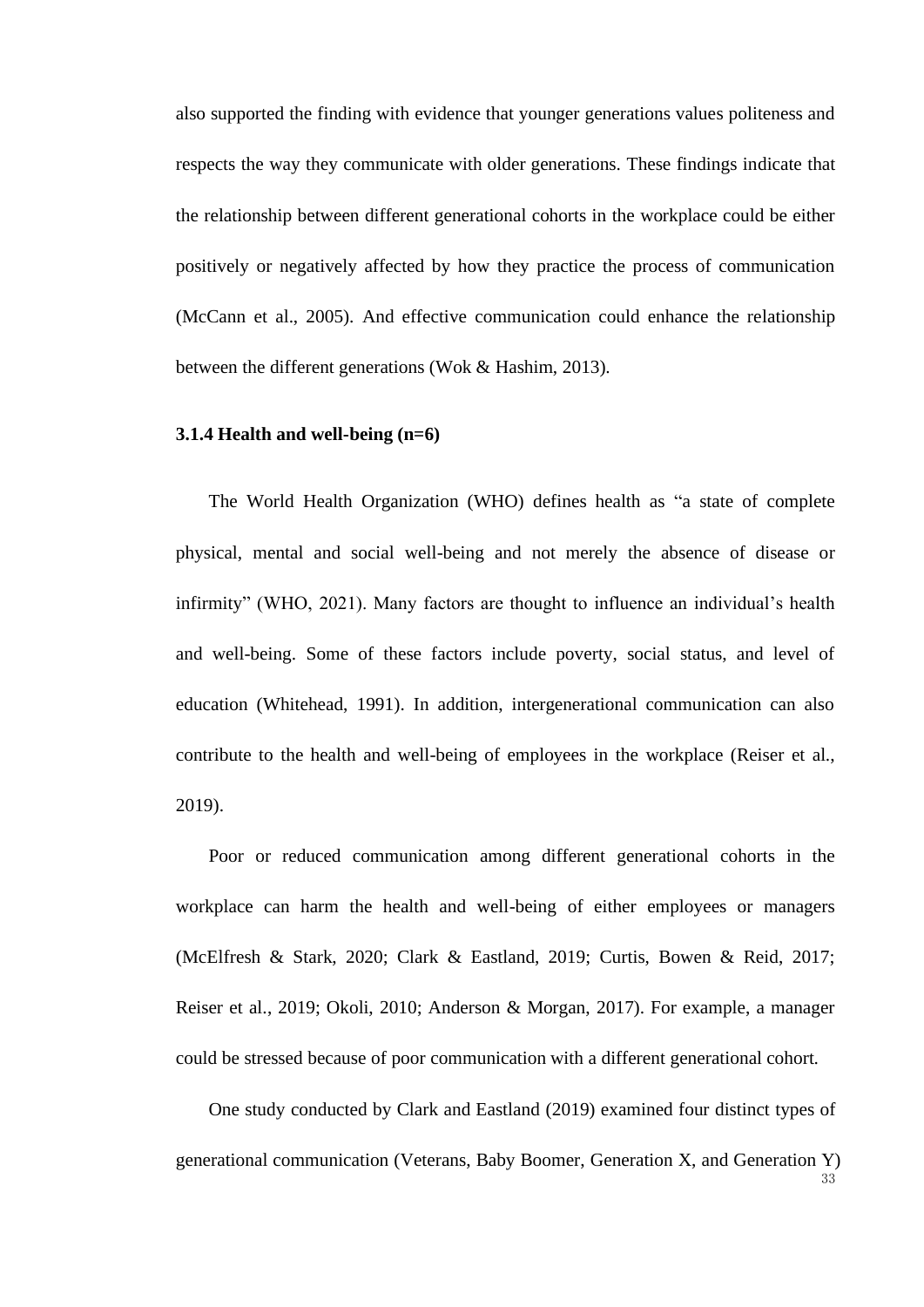in the medical imaging department in the Southern States of America. They found that communication between the hierarchy levels of management impacts the well-being of employees, for example, when an older employee takes orders from a manager who is younger than they are, they would feel uncomfortable and reluctant to follow them. On the other hand, some researchers suggest that well-controlled power differences and authority will lead to effective communication and reduce the possibility of conflicts when directing subordinates (Okoli, 2010;Reiser et al., 2019).

Curtis et al. (2017) indicated that age discrimination affects intergenerational communication. The improvement of intergenerational communication could contribute to a healthier working environment in the workplace. Health and well-being care for our older generations is essential, and should be considered when looking at the process of communication in the workplace (McElfresh & Stark, 2000). Health impairments are measurable, and some of these health impairments directly influence all generations. For example, working in a non language abusive environment can reduce the oppertunity of being stressed from work (Okoli, 2010).

#### <span id="page-33-0"></span>**3.1.5 Attitudes and values (n=4)**

34 Gursoy et al. (2013) reported that attitudes and values affect communication between different generational cohorts. The included articles in my review investigated the influence of communication on job satisfaction, organisational commitment, and employee engagement (Freytag & Rauscher, 2017; Zehrer & Leiß, 2020; Gursoy et al., 2013). For example, Freytag and Rauscher (2017) found effects of communication on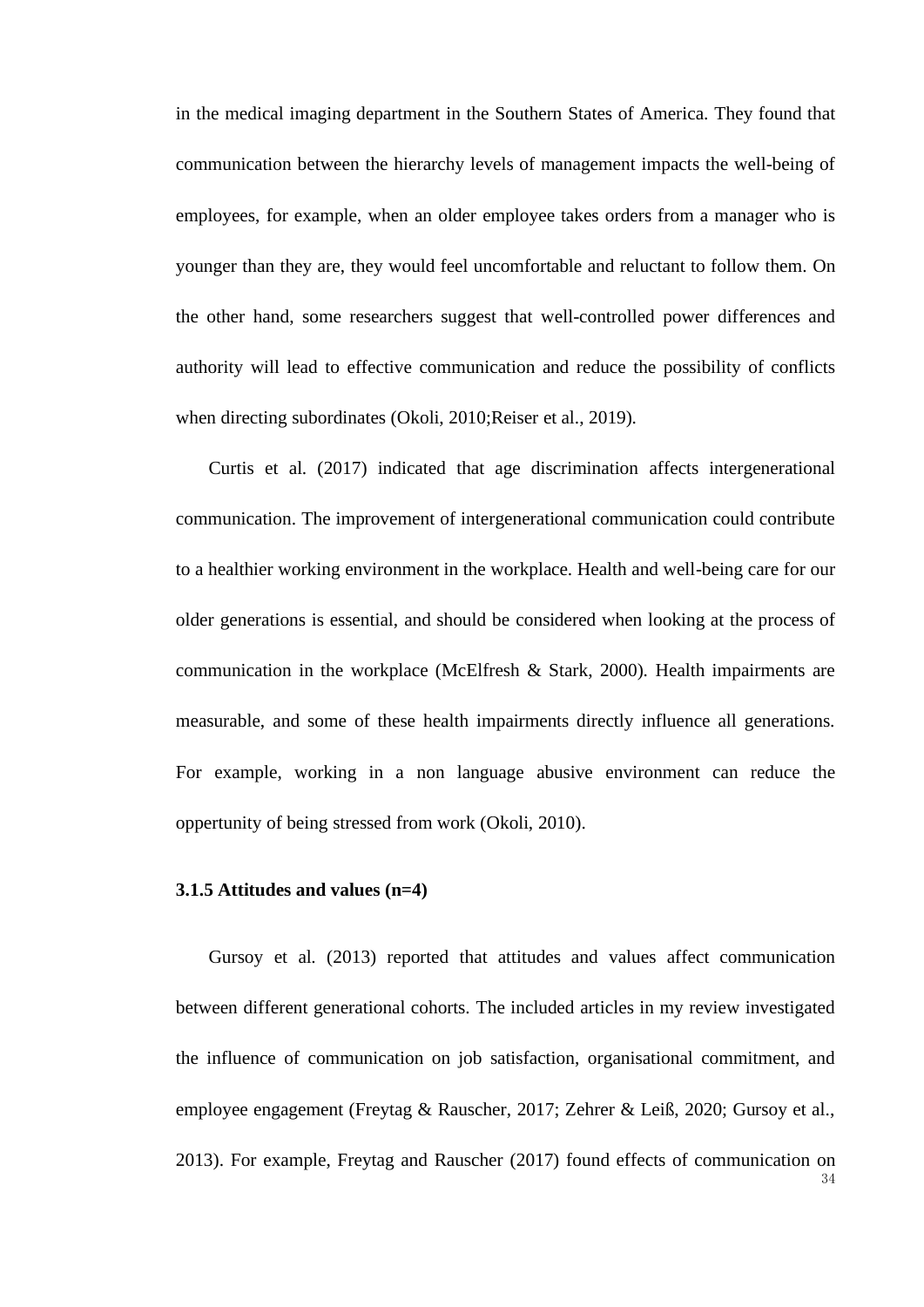attitudes in terms of job satisfaction. Two quantitative studies (Wen et al., 2010) supported a decrease in job satisfaction in Generation X and Generation Y due to their attitudes to communication. On the contrary, Gursoy et al (2013) investigated data from a controlled sample and found a reduction in satisfaction for Baby Boomers and increased satisfaction in younger generations. The reason of this reduction could be, for example, Baby Boomers claim that they are not given opportunities of interviews when seeking for a new job and there have been no significant changes in people's employment situations (Gursoy et al., 2013).

The effect of different values on communication between different cohorts in the workplace was reported high through all the co-existing generations as the organisations have raised the awareness of the issue of intergenerational communication and it could turn into a bigger hassle if it is not addressed (Wen et al., 2010; Freytag & Rauscher, 2017).

### <span id="page-34-0"></span>**3.1.6 Learning and literacy (n=2)**

35 Education on intergenerational communication assists employees to understand communication media and methods that differ from generation to generation and helps different generations to collaborate better, grow and learn from each other (Gibson, 2009; Chen, 2019). Both studies suggested that organisations with multi-generational cohorts working together should seek educational programs that help employees understand intergenerational communication issues (Gibson, 2009; Chen, 2019). Chen (2019) also suggested that enabling an agile learning program would relieve the tension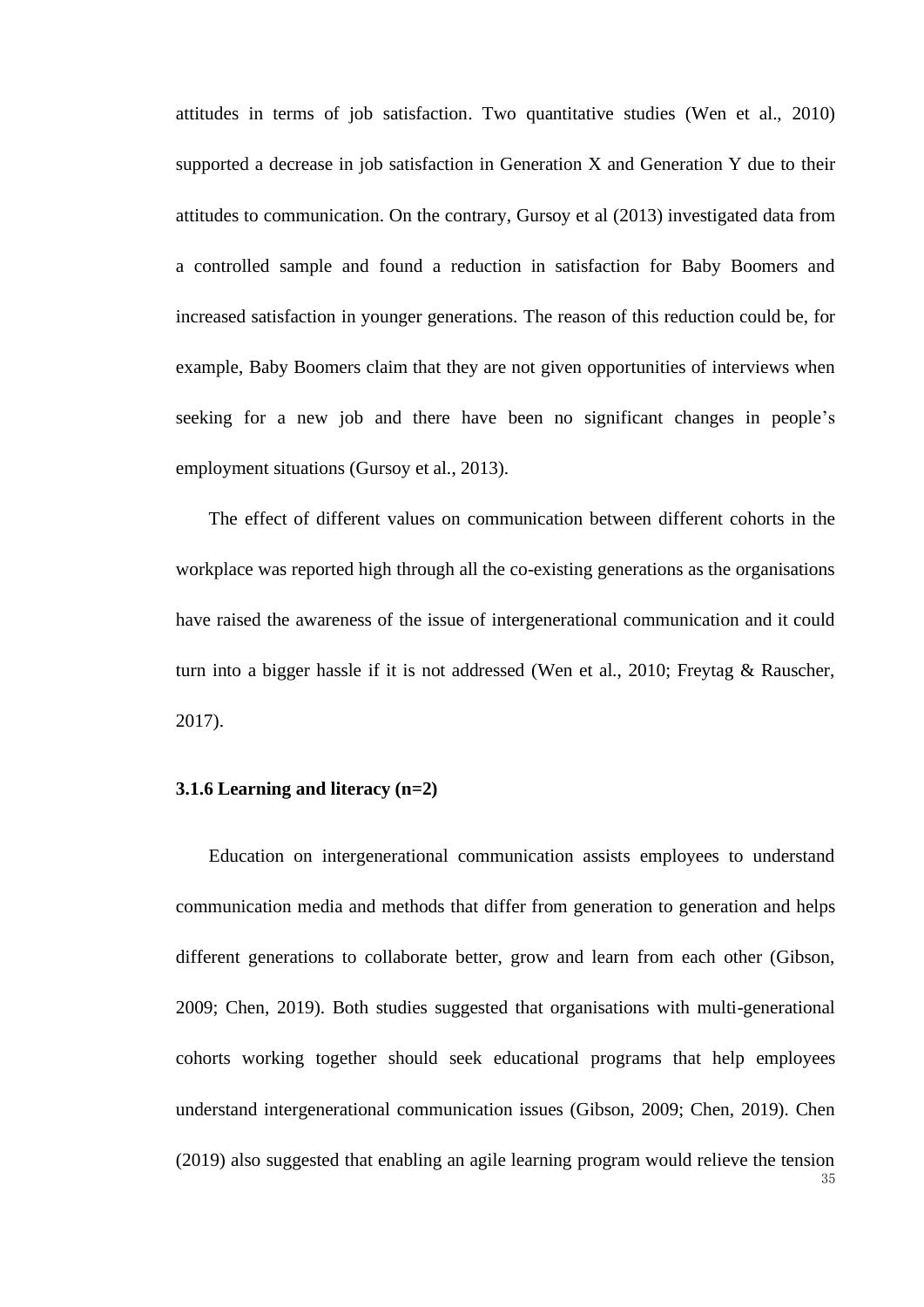caused by intergenerational communication differences and would bring the organisation to a healthier level of development.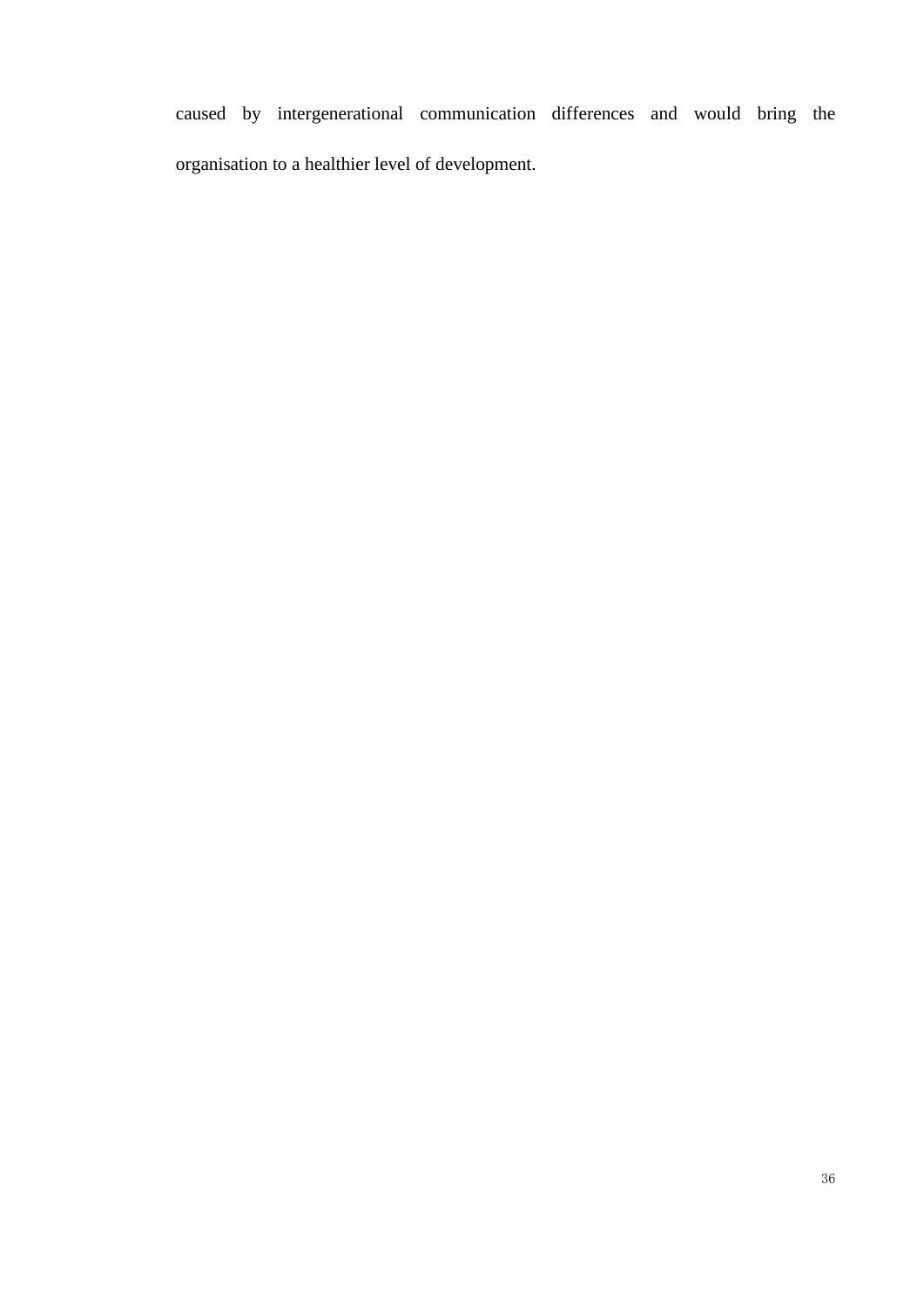#### **Chapter 4 Discussion**

This section of the systematic review will explore the overview of the research questions set previously by discussing the key findings found in each theme, followed by highlighting gaps for future literature research exploration, and also, the limitations of this systematic review will be presented as well.

The first research question of my review ought to find out what is know from management and communication literature about intergenerational communication in the workplace. My review indicates that intergenerational communication differences is still a developing field with little research emphasis. Throughout the analysis process of the findings of the included articles, six key themes emerged. My review indicates that certain studied themes have received more attention than others (e.g. intergenerational communication differences and preferences, n=12), while others have received less attention (communication technology,  $n=3$  and learning and literacy,  $n=2$ ). As a result, my review aids in the identification of areas that are understudied and hence for further investigation.

The second question explored how do different generations communicate in the workplace. My review reveals that there is an overabundance of quantitative empirical research  $(n=23)$  and a scarcity of qualitative investigations  $(n=9)$ , which is calling the need that more supporting qualitative approaches need to be researched. My review also indicates that although there are evidences in examining generational communication differences, however, little focus is made on the differences within generational cohorts.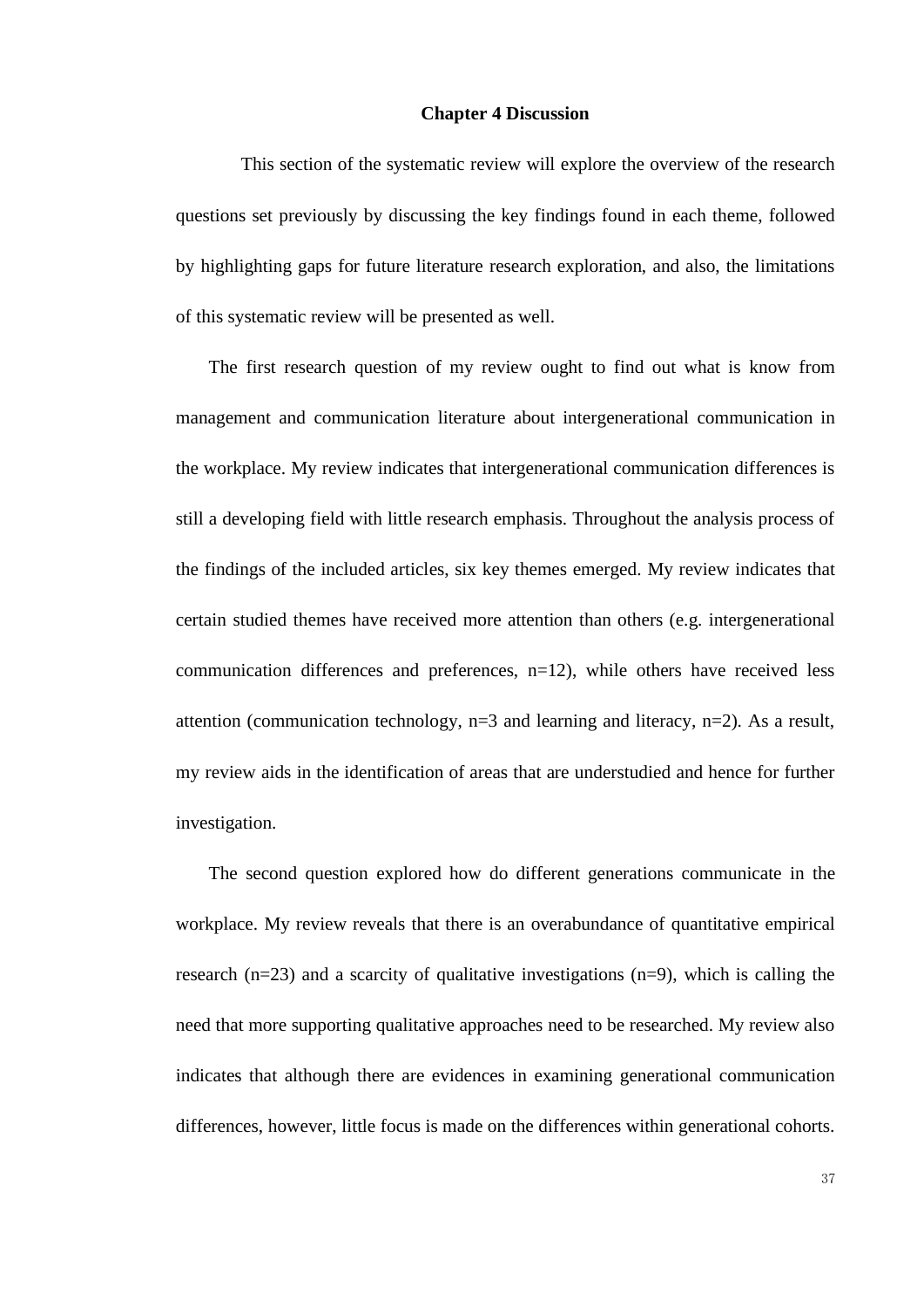These differences include such as gender, ethnicity, and social class. Therefore, future studies of these components would contribute to the overall of intergenerational communication research.

The third question sought to discover what barriers do different generations have when they communicate in the workplace. My review indicates that culture and interpretations of individuals languages affect the relationships between different generational cohorts in the workplace. This suggests that educational programmes should be set in conjunction with the employees training to minimise the barriers.

# **4.1 Intergenerational communication differences and preferences**

The differences and preferences of communication between different generations in the workplace appeared to occupy the largest included articles during the process of my thematic analysis. These differences include: Baby Boomers grew up in times, where face-to-face communication was the primary form of working communication (Lester et al., 2012). Having said that, telephone only became an important tool in Boomers' offices. It was not until the late 1960s, email was developed. And it was not fully introduced to the organisations until the late 1980s. Therefore, Baby Boomers have never completely adopted the digital communication revolution (Rosa & Hastings, 2016). While close enough to face-to-face communication, Baby Boomers still prefer to use phones as their main communication method in the workplace (Rosa & Hastings, 2016). Generation Xers are regarded as the earliest adopters of emails and use it as the primary method of communication at work. Apart from emails, generation Xers do not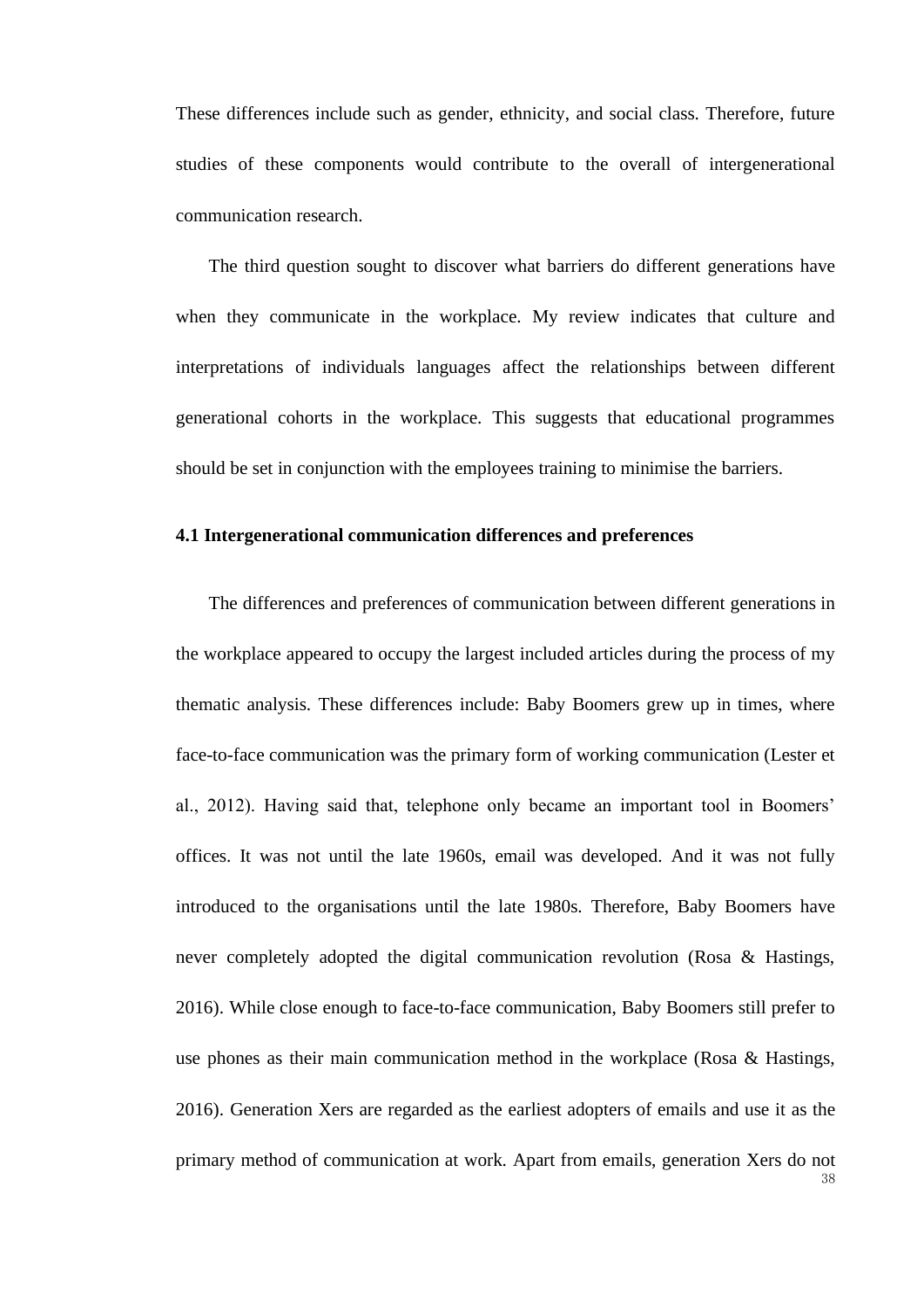prefer other digital communication, such as social media at work (Hall, 2016). Generation Yers (Millennials) are described as the first "digitally native" generation. They grew up with smart phones and prefer text communications because they can get direct respond from the receivers. As a result, they do not like phone calls (Hall, 2016).

However, some of the findings of my review reveal that there was no clear difference of communication methods in the workplace, regardless of age, as senior aged employees would prefer to use the same advanced communication media and tools as their junior aged peers (Lester et al., 2012; Woodward & Vongswasdi, 2017; Hall, 2016). It can be argued that written communications could cause barriers, because it is difficult to interpret the tone when you cannot see the person you are speaking to (Wen et al., 2010). Although literature stated above does not indicate there is a clear preference of difference in choosing communication methods among generations in the workplace, for practitioners in organizations should look into the importance of it to minimise generational communication gap in the workplace (Polat & Yılmaz, 2020), which will limit the generational communication gaps in the workplace and create a more effective communications across different generations.

There are ways of measuring the factors which impact intergenerational communication differences and communication preferences, such as gender, the age, and the role of the users (Ota, et al., 2012). Although Ota et al. (2012) used ethnicity culture as a factor to examine intergenerational communication differences and preferences, it was only limited in the United States, which the sample of participants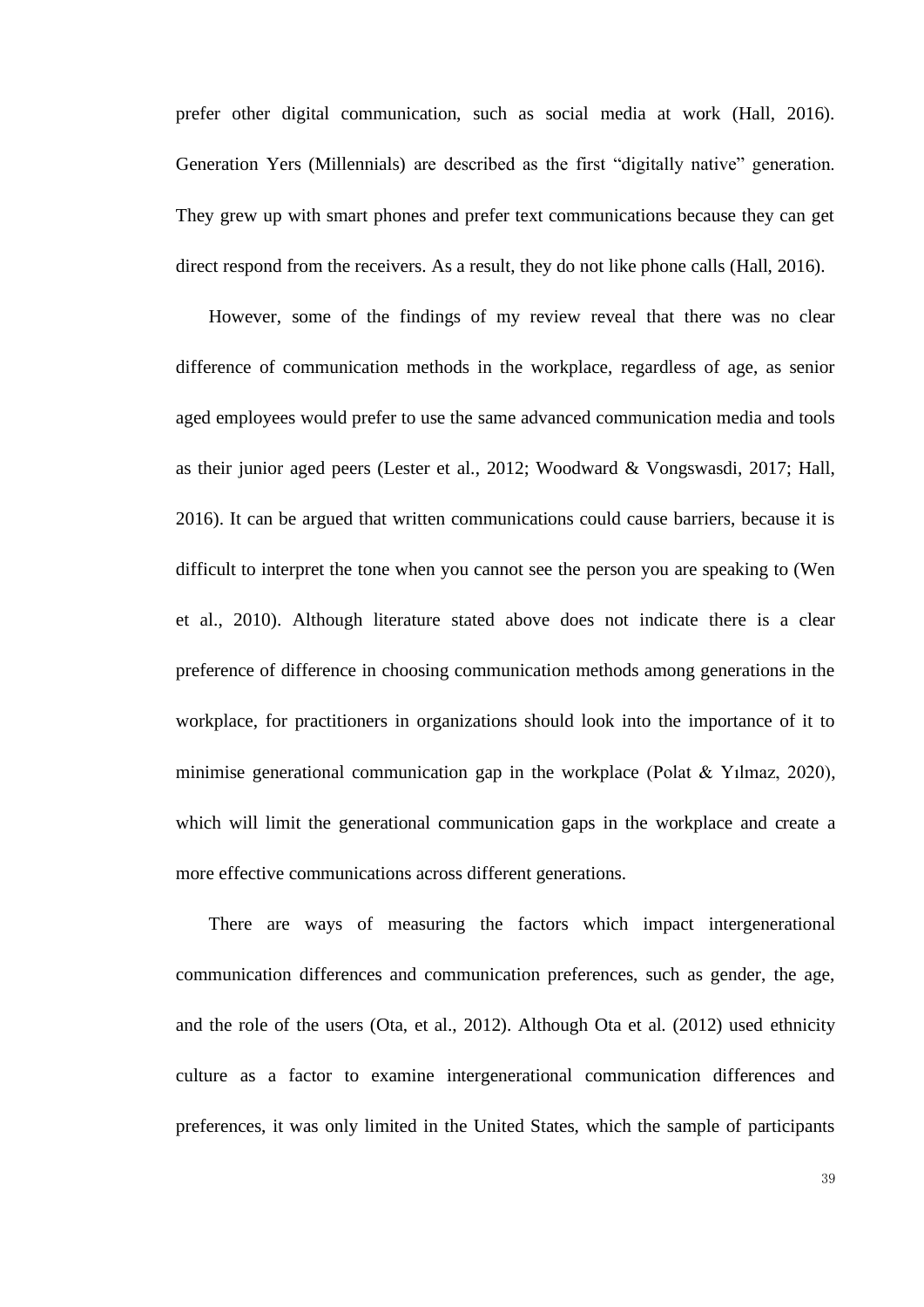might not be representative enough to cover cultures in other parts of the world. For example, an Asian senior aged employee would prefer their younger peers to use respectful tones in their daily working communications (Ota et al., 2012). While a Western senior aged employee would prefer a flat tone, regardless of their positions, with younger cohorts in the workplace (Ota et al., 2012). This indicates that ethnicity and national culture influences the preferences of communication between different generations in the workplace. Practitioners are suggested to take culture as an advantage to create a more diverse organisation by promoting and implementing positive communications between different generations.

# **4.2 Communication technology**

 $40<sup>1</sup>$ All generational cohorts acknowledge the value of communication technology in the workplace to increase work productivity and efficiency (Lester et al., 2012). Some research supported the view that the younger generations e.g., Gen Ys, are more comfortable with technological communication, such as WhatsApp, Facetime, WeChat, and Slack (Haeger & Lingham, 2014). This indicates that younger generations are more friendly users of technology-based communication tools in their daily working than the older generations. However, there is an increase in the proportion of older employees, especially Baby Boomers, in organisations utilizing technology communication to interact with their peers (Smith, 2014). The differences in technological behaviour related to communication depends on the efficiency and proficiency of users, rather than resistance (Lester et al., 2012). This indicates that technological communication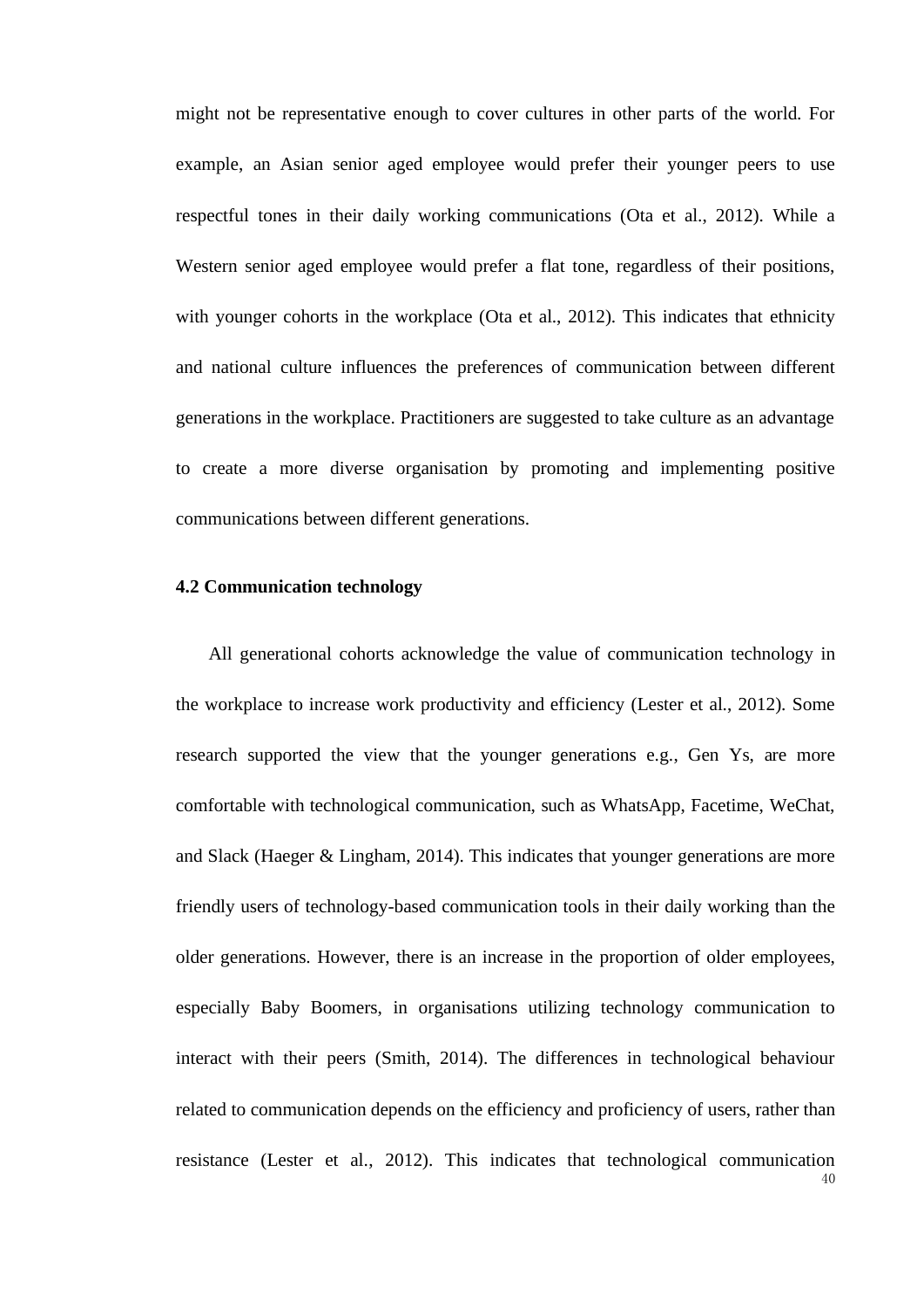interactions are used by many older generations to help them increase the productivity of work, as long as they are accessible.

Haeger and Lingham (2014) pointed to the effects and consequences of technology communication on intergenerational relationships. It is reported that the quality of relationships decrease when younger employees consider older employees to be slow and reluctant to use technology communication tools, such as texting or email, and social communication tools, such as Facebook or WhatsApp (Palmore, 2008). It is always coin-sided that either younger or older generations need to adapt each others communication patterns. However it is challenging for older employees to adopt and adapt to quick changes in digital technology. On the other hand, it may provide older employees with opportunities and relevant reasons to better interact and engage with younger employees in the workplace (Haeger & Lingham, 2014). It is suggested that the use of technology communication, including social media and virtual media, will enable older generations to retain and enhance workplace relationships with younger generations, especially between managers and subordinates (Haeger & Lingham, 2014). Managers in the organisations are suggested to promote technology communication tools and modes to the older generations to mitigate the intergenerational relationships. In addition, intergenerational relationships will be improved amongst generations if older employees make use of technology communication in a meaningful purpose to interact with younger employees in the workplace. With limited research on the topic of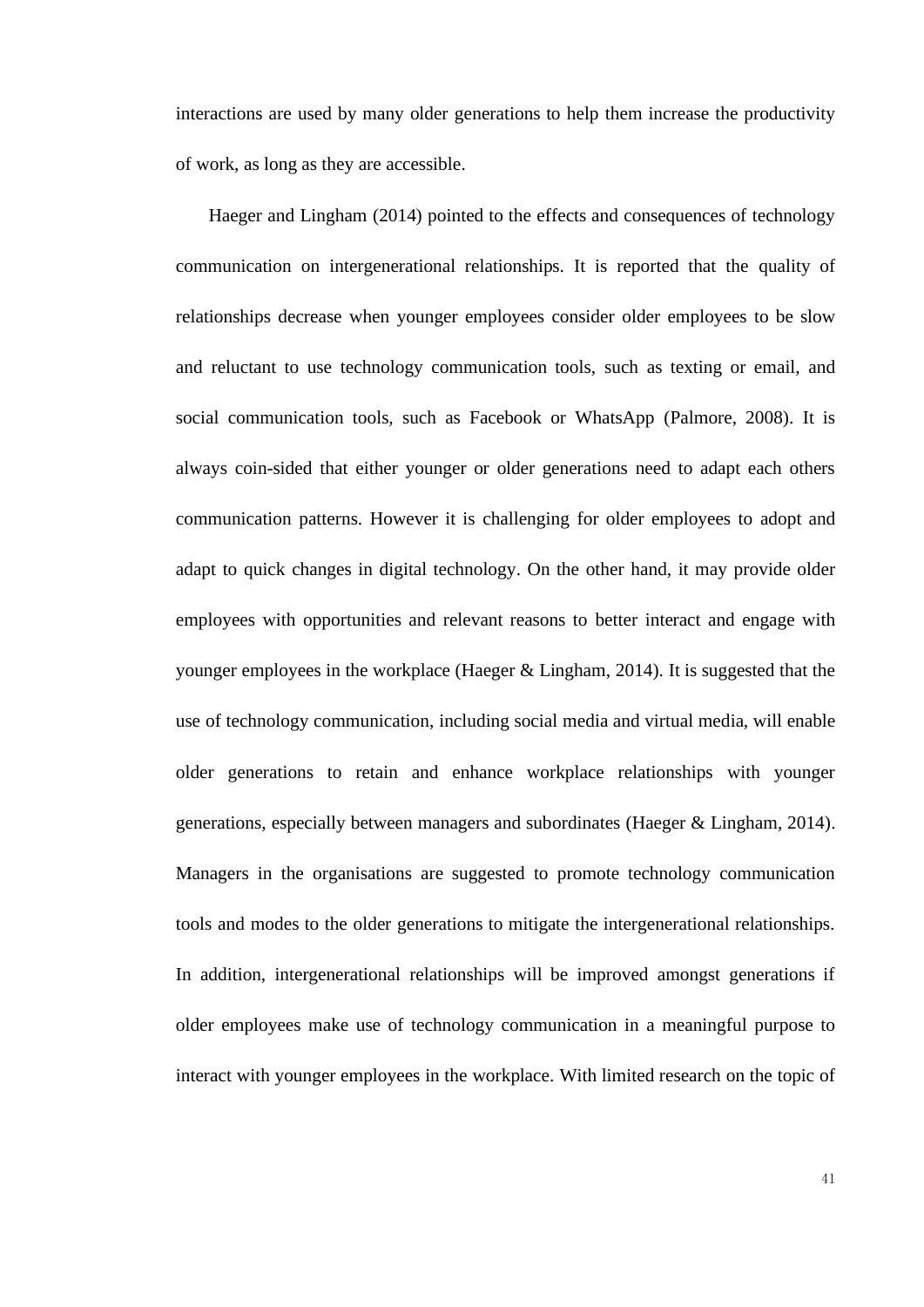intergenerational communication, more comprehensive studies are required to support the literature.

# **4.3 Dynamics of relationships**

Dynamics of relationship in the context of workplace was referred and defined as the ways employees interact and communicate from one generation to another (Myers & Sadaghiani, 2010), and was the theme found throughout the literature in my review. Consistent with the findings of other studies, dynamics of relationships has also been used in intergenerational relationships (Vanderven, 2004). Communication was one of the influential factors which affected the relationships amongst different generational cohorts in workplace (Wok & Hashim, 2013; Mehra & Nickerson, 2018; Myers & Sadaghiani, 2010). This indicates that communication can either form a good team to function exceptionally well or fall to pieces. For practitioners, they should encourage open communications between employees and management to increase motivation, productivity, and commitment in order to have a successful team, as communication is one of the most important factors.

Pitt-Catsouphes and Matz-Costa (2008) suggested that minimising the generational communication issue could improve and enhance relationships among different age groups (Baby Boomer, Generation X, and Generation Y). Managers need to understand communication differences in each cohort to develop effective communication and improve their relationships with their employees (Anderson & Morgan, 2017).

42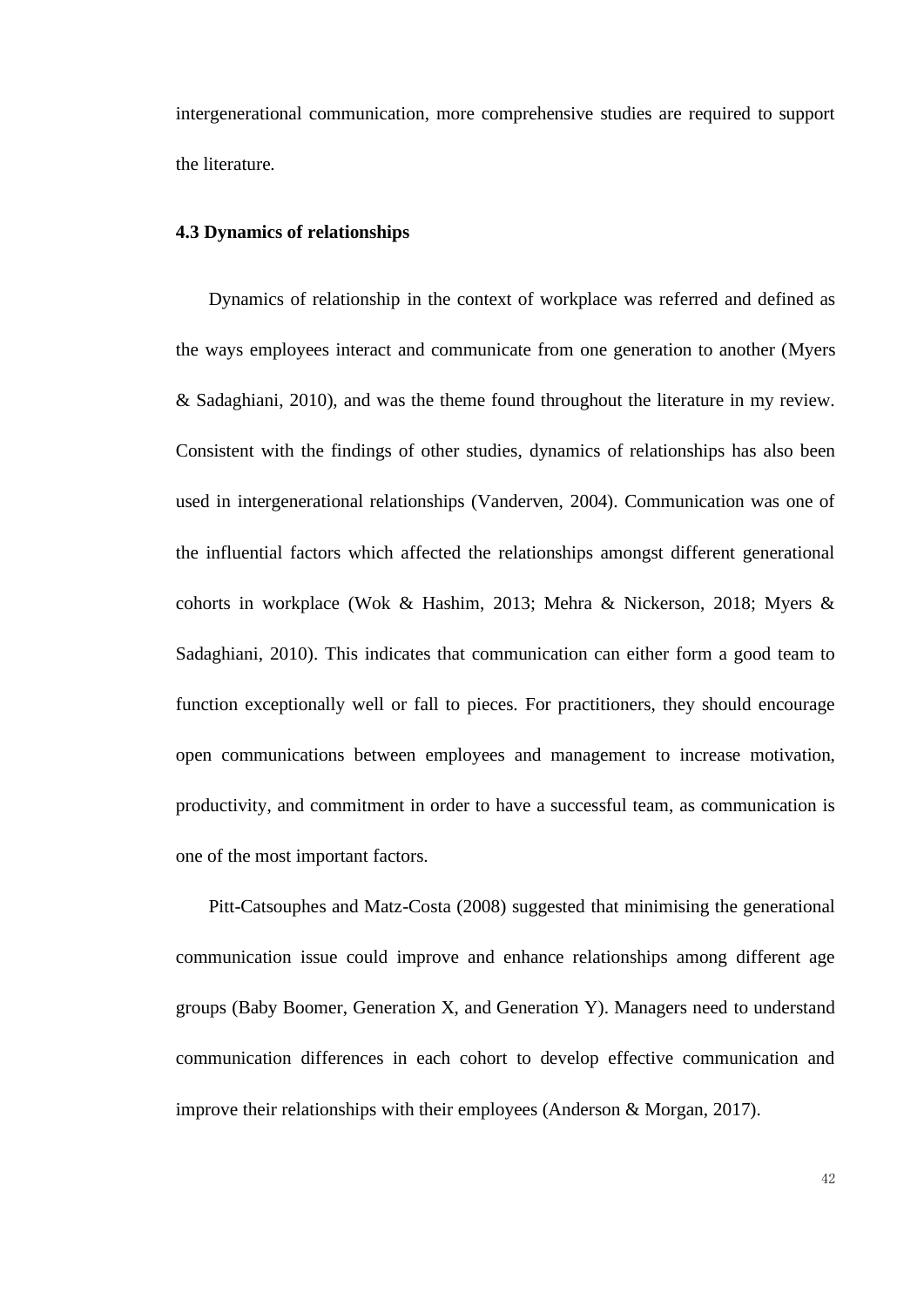# **4.4 Health and well-being**

The health and well-being of individual employees in organisations, when related to intergenerational communication, emerged as a topic throughout the analysis process. Studies within this review mentioned poor and reduced communication affect health and well-being among different age groups in the workplace (McElfresh & Stark, 2020; Clark & Eastland, 2019; Curtis, Bowen & Reid, 2017; Reiser et al., 2019; Okoli, 2010; Anderson & Morgan, 2017). This indicates that poor communication would influence individual employees' health (both physical and mental) and well-being (work productivity and efficiency) and leads to intergenerational issues, such as tension. Knowing the fact that communication could cause intergenerational issues, managers in the organisations are required to not only look after employees' physical health, but also to try to limit conflicts caused by communication, such as language bullying, to make employees stay in a healthier working environment to protect employees health. Although as stated before, the sampled studies included in my review covered the theme of health and well-being, it is still with limited amount of empirical studies, more investigations need to be done on the circumstances of communication to employees' health and well-being in the workplace. For example, investigations can be drawn on what conditions communication would affect employees health and well-being; which generation in the workplace is impacted, and what are the natures and causes of this.

Nevertheless, not only poor communication would cause a negative effect of an individual's health and well-being, but also power difference between junior and senior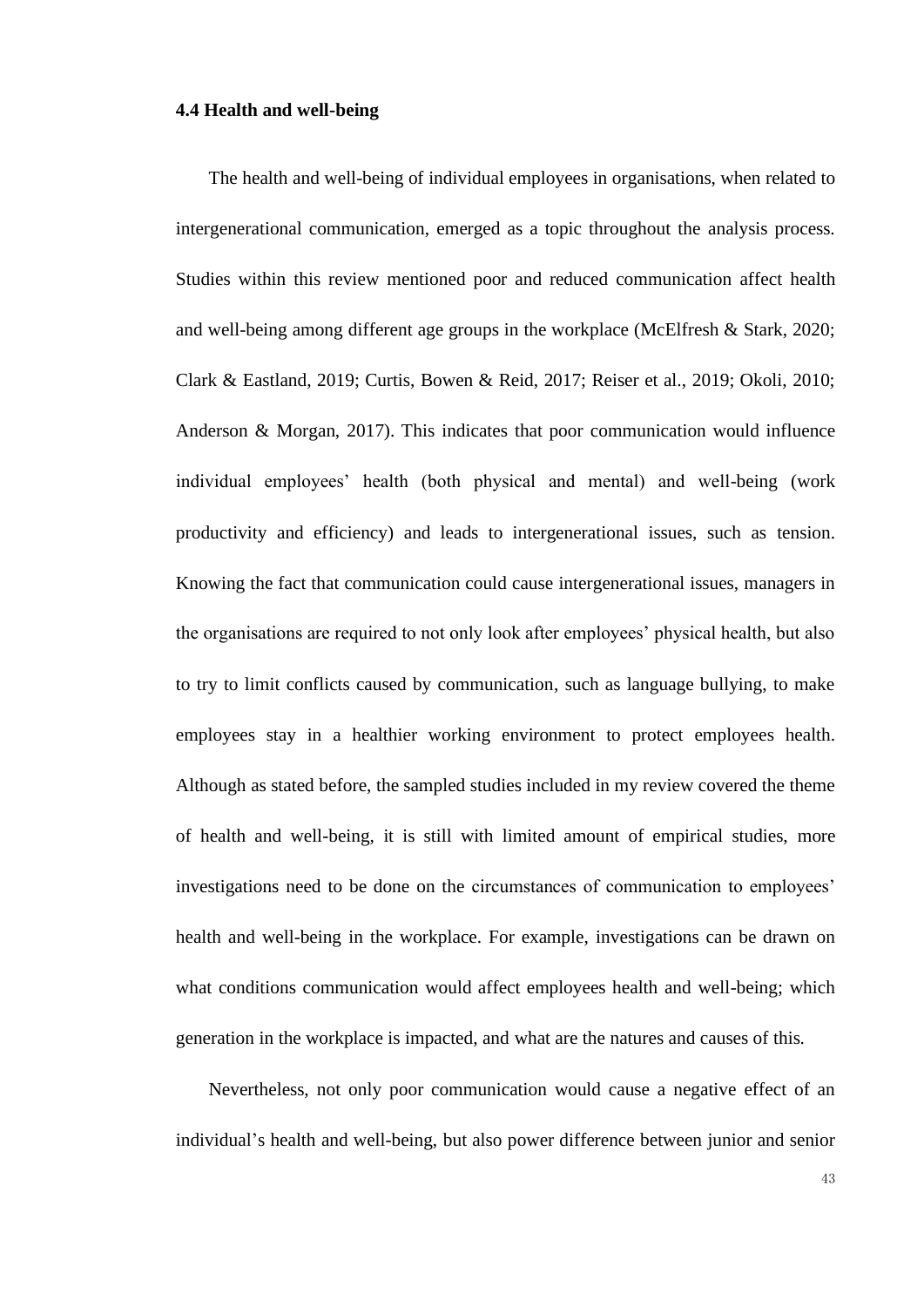employees in the workplace would cause tension, which may affect individuals health. There is a trend that younger aged employees are giving orders to senior aged employees, as generation Ys are taking more managerial roles in the organisations (Clark & Eastland, 2019). Consequently, older employees may think they are unfairly treated and lead to health and well-being problems (Clark & Eastland, 2019). Similar to power distance will cause a negative effect of an individual's health and well-being in the workplace, hierarchy level of management is another cause of employees health issues, for example, managers may forcefully make their subordinates follow their instructions, because they are in management layer. Based on the above statement although employees' health and well-being is a well-researched topic and numerous programmes and interventions have been developed, recent developments have emphasised the importance of approaching intergenerational communication through a holistic lens (Reiser et al., 2019). However, unlike the topic of employees' health and well-being in organisational behaviour, there seems to be limited intervention programmes to improve the health and well-being of employees as a result of the issue of intergenerational communication issues. Based on the findings, a specific area for further investigation could be on the solution of age discrimination towards older generations in the workplace, as more younger generations are stepping into the workplace, the need for caring older employees health would be vital for practitioners to create a quality organisations.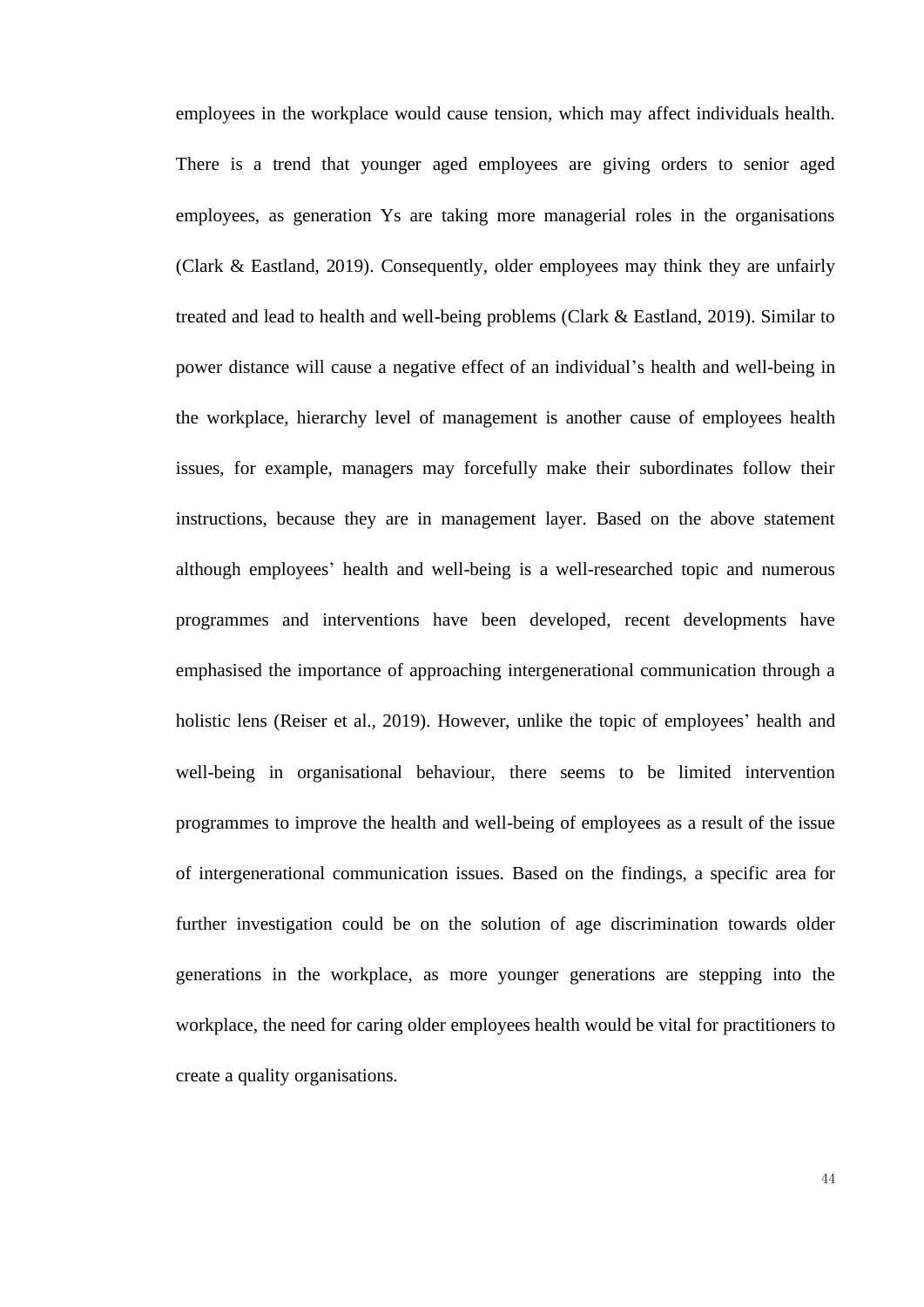#### **4.5 Attitudes and values**

Both attitudes and values emerged as a theme across the analysis process of my review. Empirical support on the impact of attitudes and values to intergenerational communication focused on job satisfaction, organisational commitment, and employee engagement (Freytag & Rauscher, 2017; Zehrer & Leiß, 2020; Gursoy et al., 2013). It is debatable that some research articles in my review supported the evidence that younger generations (Generation X and Generation Y) were less satisfied and less committed to their jobs than older generations (Traditionalist and Baby Boomer), when there is a communication breakdown the younger cohorts are more greatly affected (Freytag & Rauscher, 2017; Wen et al., 2010). On the contrary, Gursoy et al (2013) found the opposite evidence that there was less job satisfaction from Baby Boomers as a result of poor intergenerational communication. However, what indicates more is that there seems to be a neglect of personal status and career stages of employees considered across the included sample studies. For example, a Generation Y would be quite stable and satisfied with his or her job in the middle stage of their career, especially when they are building a family. The potential attitude differences across generations could also be affected by their career status (Hewlett et al., 2009). For example, in general consideration, a senior aged person that has been in a particular role for more than 10 years, is unlikely to leave their job (Hall, 2016). This suggests that future research should take both personal status and career stages into consideration, which might shed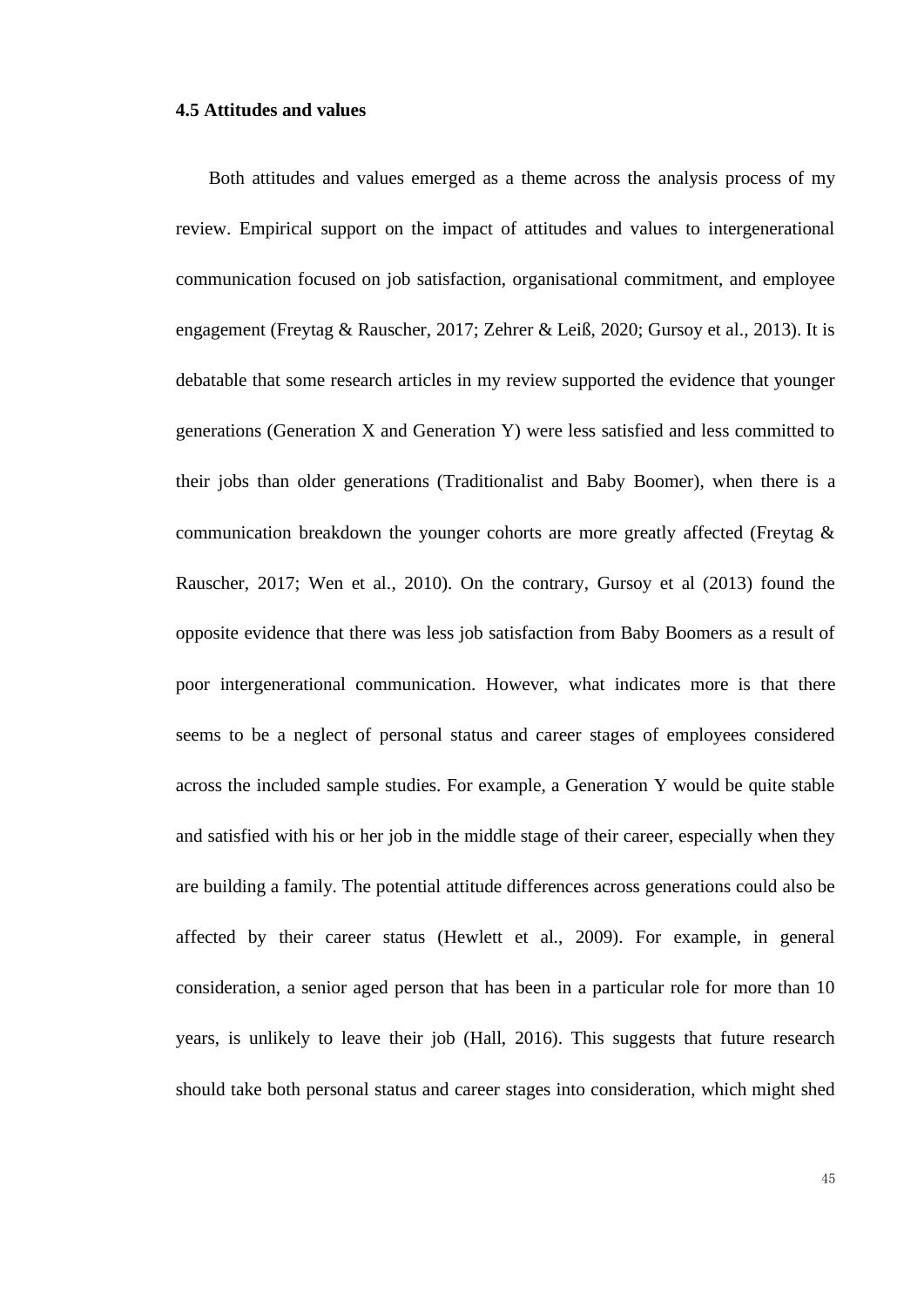lights and bring positive results to the understanding of how communication can affect and influence the attitude between different aged generational cohorts .

In terms of work values, the results of findings suggests that younger employees emphasise more on external values and less internal values than their older counterparts. For example, younger employees would be happier than older employees to receive verbal recognition from work (Gursoy et al., 2013). However, there is still an argument over whether there is link between work values and social values of employees, possibly due to the intergenerational differences. This suggests that future research could investigate more closely with the issues between generational work values and social values.

# **4.6 Learning and literacy**

Both academics and practitioners have realised the concern of differences in generational communication in the workplace. And evidence has supported that organisations should seek more educational programmes to help employees understand intergenerational communication issues (Gibson, 2009; Chen, 2019). However, empirical evidence has only supported the importance for employees to understand intergenerational communication exists, there were no suggested training programmes in communication skills to solve the tension of intergenerational communication in the workplace. This suggests that tests of different programmes should be developed to assist the long-term concern of intergenerational communication in the workplace.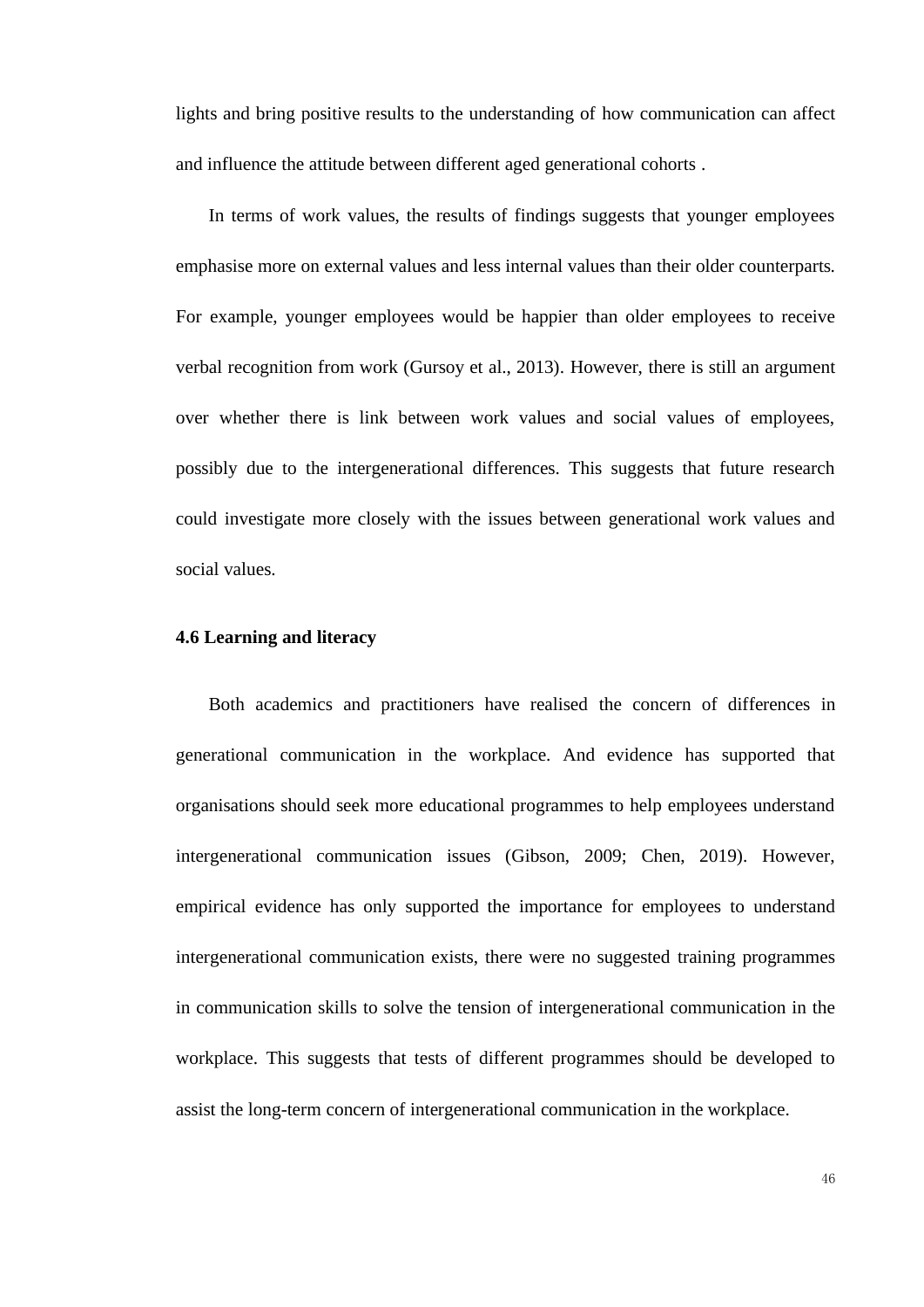#### **4.7 Limitations of this review**

My literature review demonstrates the importance of accumulating empirical data to help shape intergenerational communication and practise in the workplace. It helps me better understand the situation of my own workplace, in regards to communicate effectively with both younger and older employees and enhance internal cohesion within my company. Although my review was conducted in a transparent, replicable, and systematic manner, the following limitations should be acknowledged.

Firstly, the number of empirical research papers on the topic of intergenerational communication in the workplace provided me with a diverse and complex pool for collecting data and findings from evidence-based articles. Clearly, one systematic review cannot solve the problems of intergenerational communication issues on its own, but it will help to clarify the existing empirical research evidence and make implications for future research and practice.

Secondly, I have restricted the search process to articles only available in AUT's library collection that were peer-reviewed articles in the English language and listed in two journal metrics. There were no book chapters, dissertations, or reviews included in my systematic review, because they are not peer-reviewed articles. However, as the increasing global interest on intergenerational communication found in my systematic review increases, there might be other studies published in other languages that provide a contradictory or complementary conclusion to that reached in my review.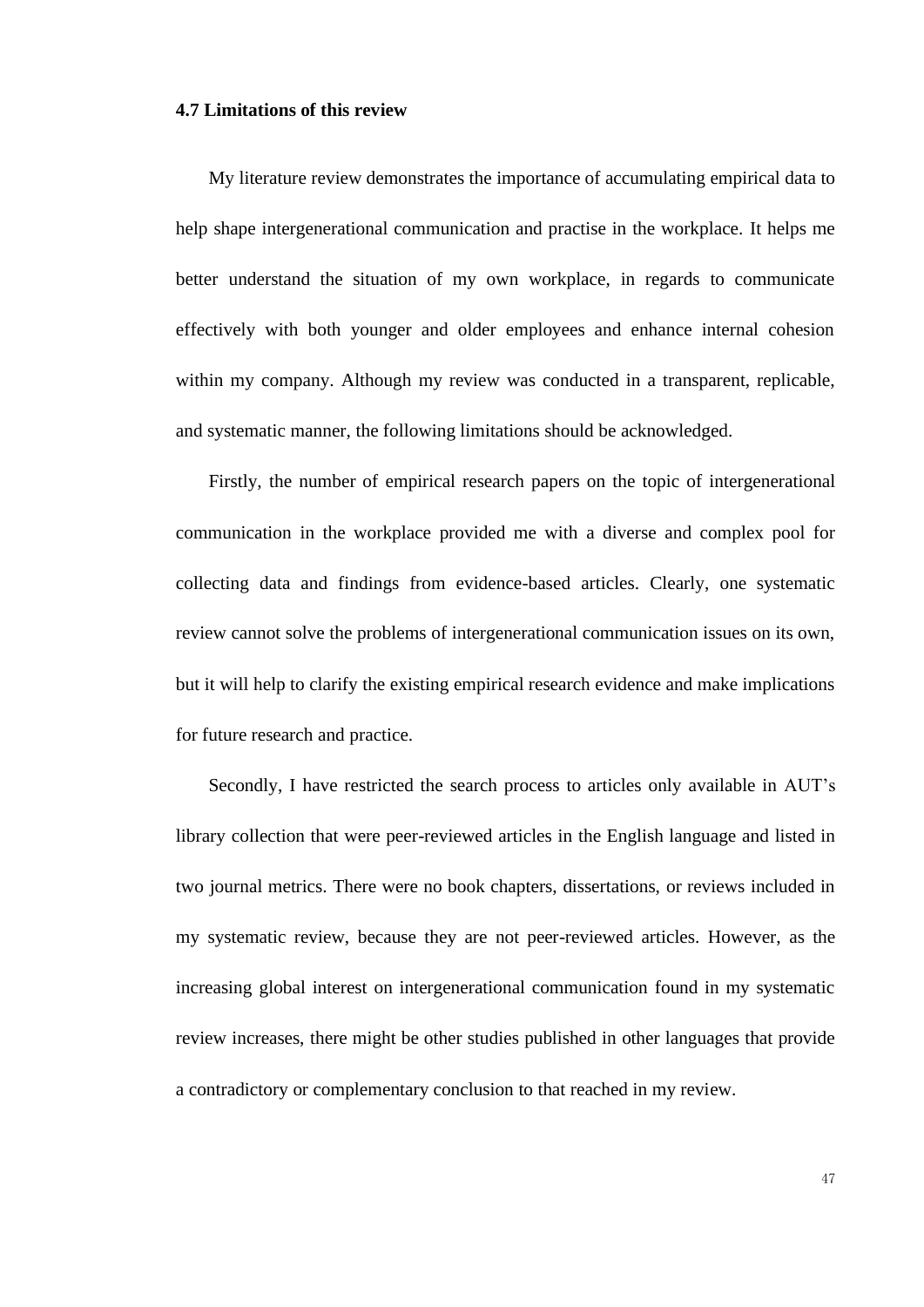Thirdly, the evaluation of this systematic review was conducted by myself, assisted with two journal metrics to increase the credibility and accuracy of the findings. Therefore, bias may have been applied when exploring the methodology of all the included empirical articles when putting together the findings of these studies of each emerged theme.

# **4.8 Future research and considerations**

With consideration to the factors that impact intergenerational communication in the workplace, there is a need for both researchers and practitioners to investigate different areas that may influence intergenerational communication, such as cultural context, personality of individual employees, and learning programmes, as these factors might affect the outcomes of intergenerational communication in the workplace. Despite the fact that there are numerous studies available which emphasise the above mentioned factors, future research could draw the attention to, for example, to what degree and extent can culture impact the intergenerational communication and what learning programmes can be developed to facilitate employees who are encountering generational communication differences in the workplace? In addition, context plays an important role in the applicability of research.

Throughout the discussion of the findings, there is a gap of knowledge emerged. As more younger employees are taking more managerial roles in the organizations, and they are giving orders to older employees, more research should be conducted on the relationship between younger managers and older subordinates. Questions of the gap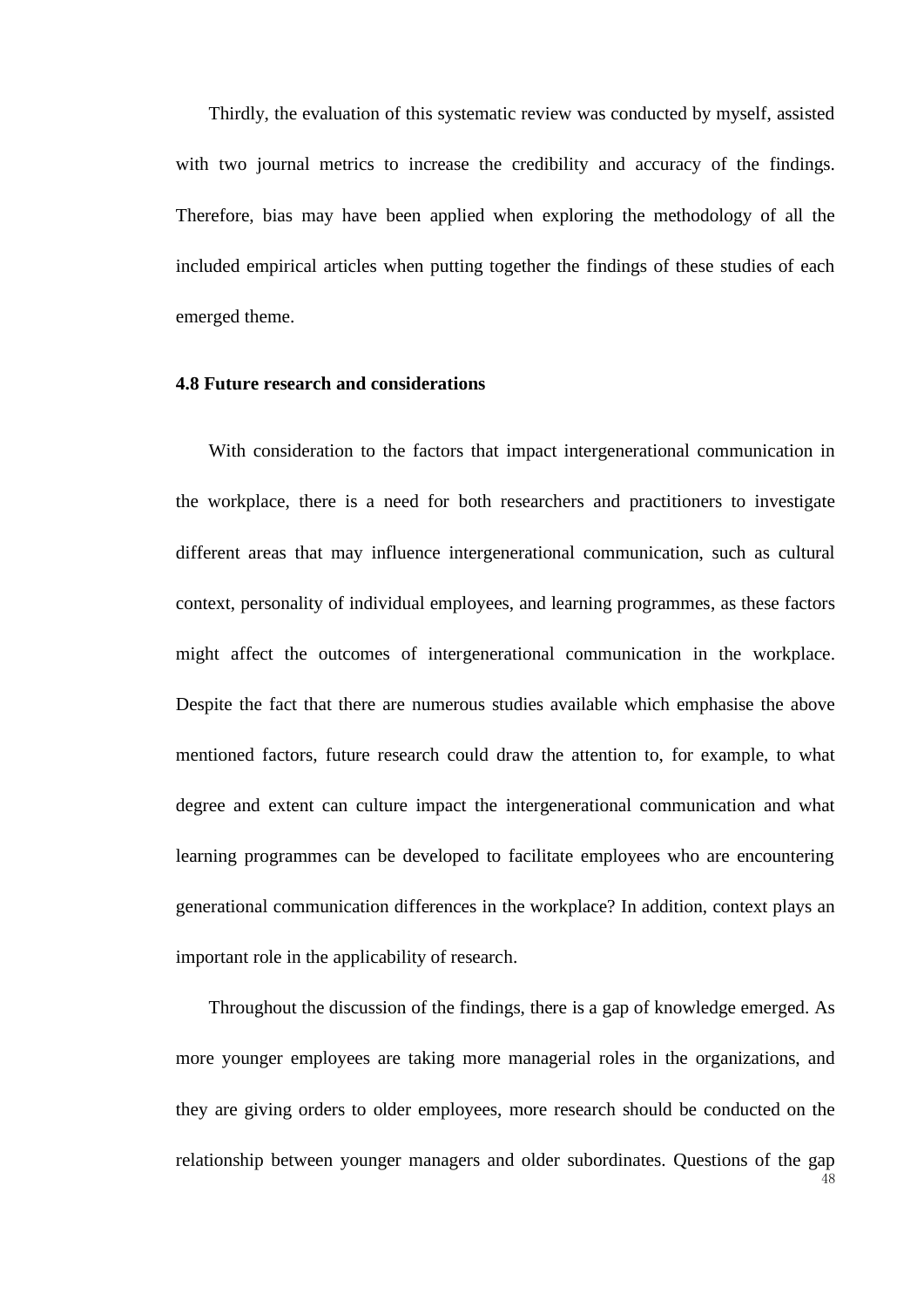can be considered, such as: what communication methods do younger managers apply with older subordinates?; How does age difference influence the workplace relationships between younger managers and older subordinates?.

The vast majority of the included articles within this literature review was carried out in the USA and as a result, the representativeness of findings might be limited to that country only. Although Australia and New Zealand have yet to develop a body of research focusing on intergenerational communication issues, my review suggests that as intergenerational communication issues are being researched globally they should be evidenced locally.

As I have acknowledged before, although my sampled studies are representative enough, however, I am not at the stage of informing or recommending policies of intergenerational communication, as the quantity of empirical research articles are still limited. However, the findings of my review suggest that solutions can be found by increasing the awareness and understanding of intergenerational communication and more research is required to back up the literature of intergenerational communication in the context of Australia and New Zealand.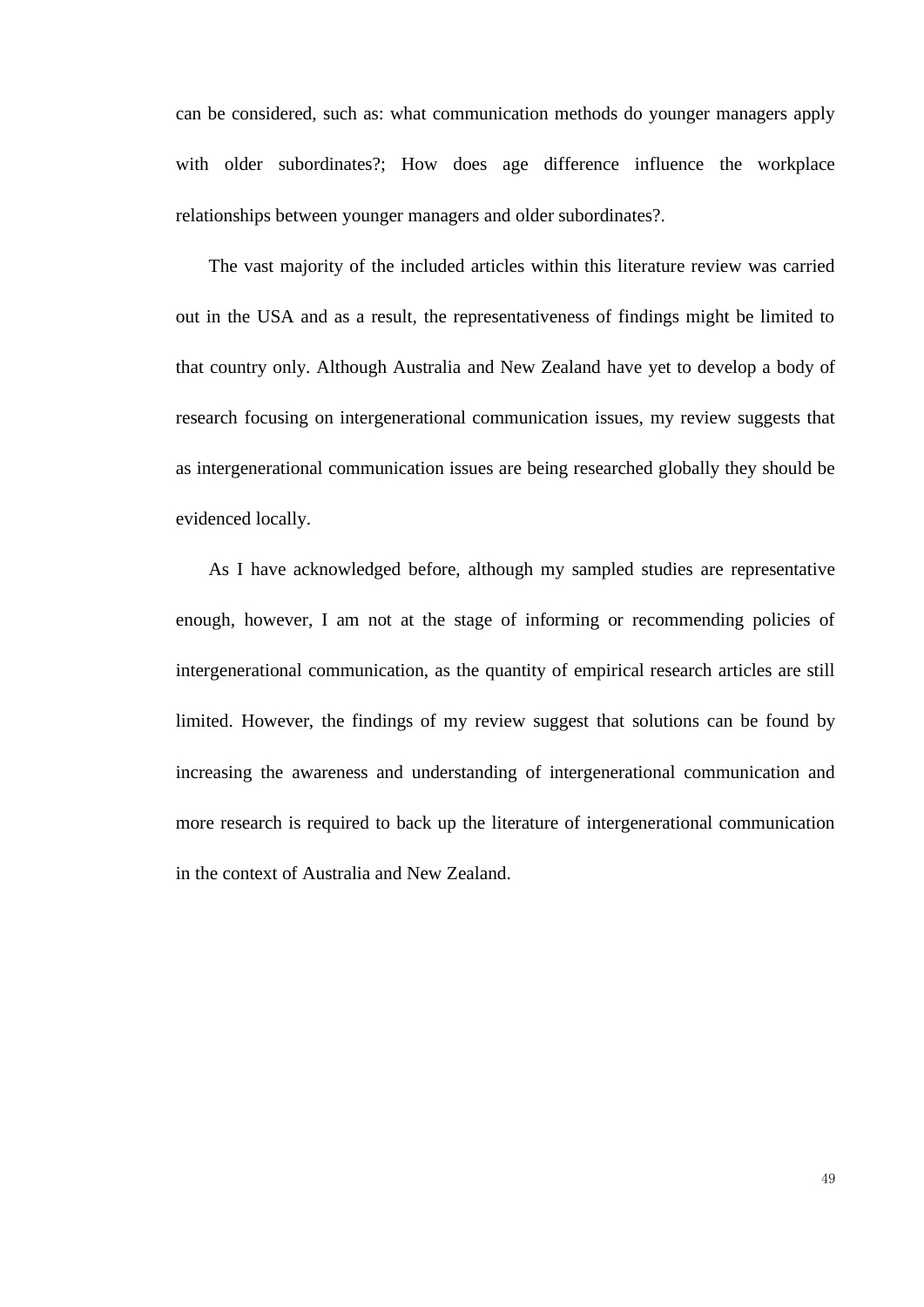# **Chapter 5 Conclusion**

As the structure of workplace population has significantly changed, there is an increasing interest in intergenerational communication in the workplace from both practitioners and academics. However, the field of intergenerational communication research has remained understudied, as Sanner-Stiehr and Vandermause (2017) claimed, "Intergenerational communication plays a central, though as yet understudied, role in workplace ageism". The field of intergenerational communications research has seen a wide range of issues and analytical methodologies used. This systematic review has contributed to the growing literature of intergenerational communication. Nonetheless, it also shows that there are a number of component parts that might be evaluated in further studies, such as communication technology and learning and literacy. Only limited number of studies included in my sample that investigated the above categories. While the study contributes a more comprehensive picture on a descriptive level, additional research is required to assess treatments and, as a result to generate new ones.

Although no policies and recommendations were made based on the limited findings, the thematic analysis of the themes emerged in my review has contributed to the ongoing literature of intergenerational communication by adding studies (Haeger & Lingham, 2014; Anderson & Morgan, 2017; McElfresh & Stark, 2020) which were not included in any forms of the previous reviews (e.g. Law et al. (2019) interdisciplinary review on intergenerational communication and Woodward and Vongswasdi (2015) systematic review on generational diversity). Despite the fact that the studies included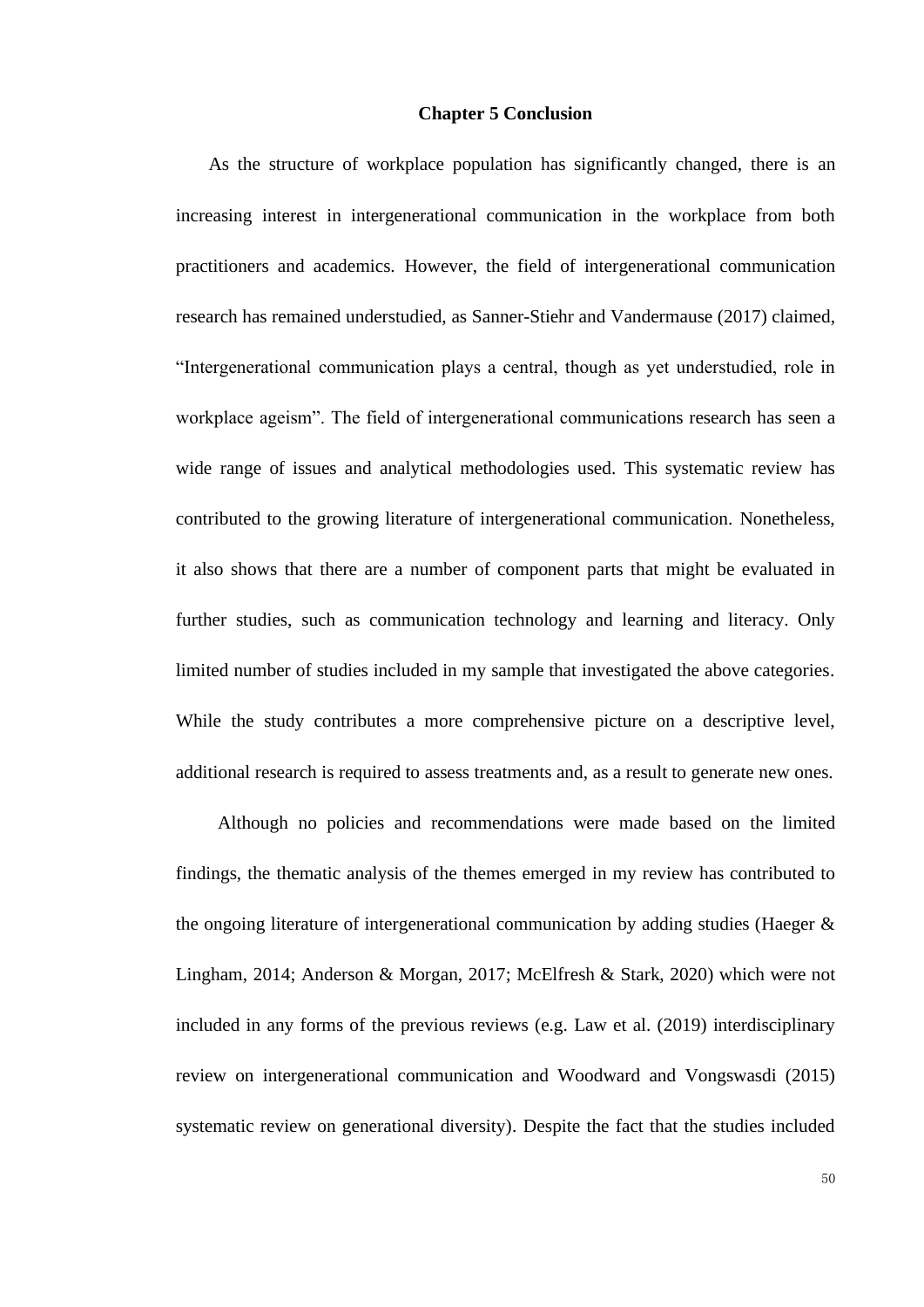in my systematic review provided a global view of intergenerational communication in the workplace, local context within Australia and New Zealand is important, as issues could affect local businesses in Australia and New Zealand.

As more younger generations are moving to workplace, multi-generations do co-exit in the workplace. I hope that the research gaps emerged in my systematic review can further be researched.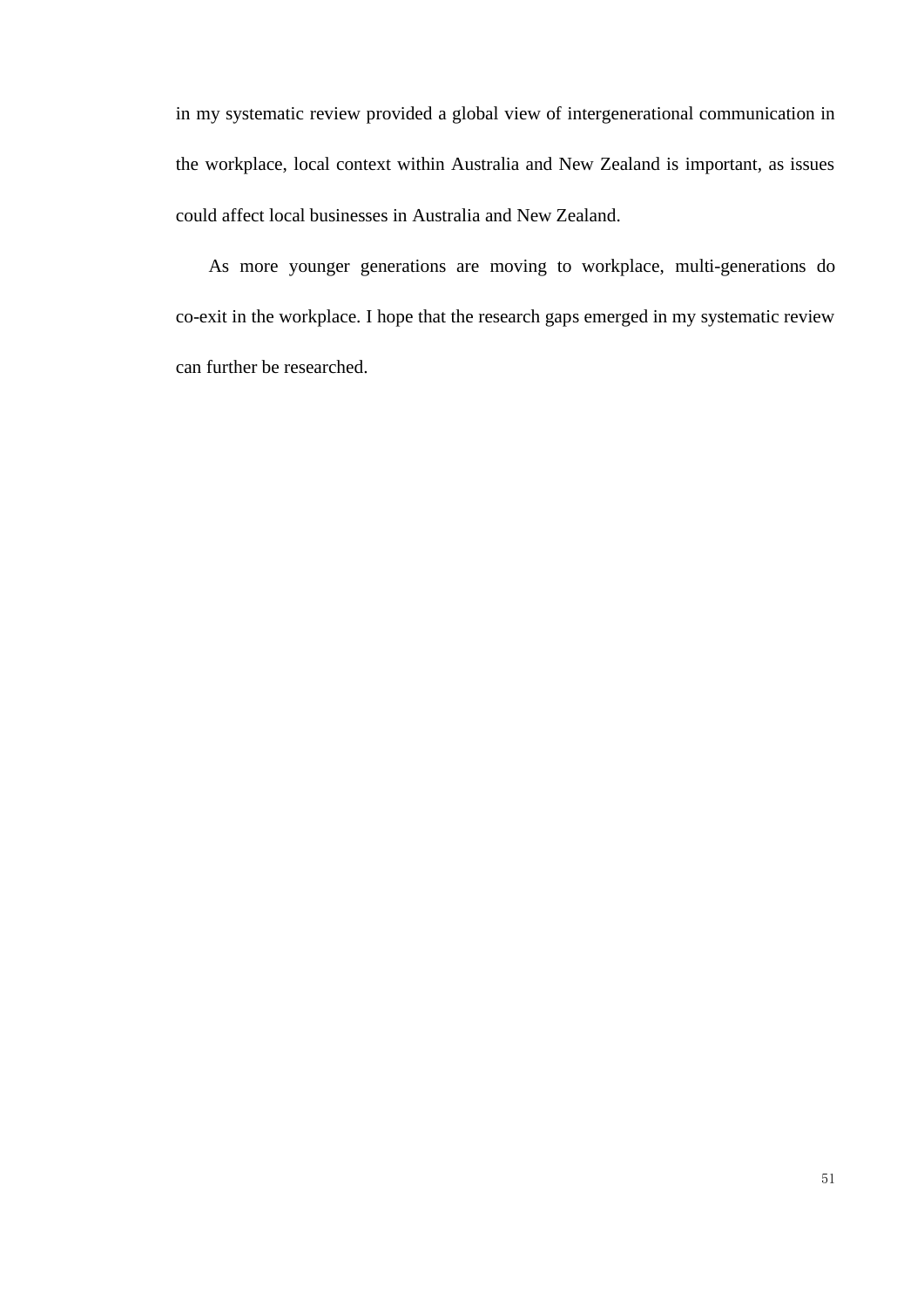#### **References**

- Abrams, D., & Hogg, M. A. (1990). Social identity theory: Constructive and critical advances. Hemel, Hempstead: Harvester Wheatsheaf.
- Anderson, L. B., & Morgan, M. (2017). An Examination of Nurses' Intergenerational Communicative Experiences in the Workplace: Do Nurses Eat Their Young? *Communication Quarterly*, *65*(4), 377–401.
- Arksey, H., & O'Malley, L. (2005). Scoping studies: Towards a methodological framework. *International Journal of Social Research Methodology, 8*(1),19-32. doi:10.1080/1364557032000119616
- Arksey, H., & O'Malley, L. (2005). Scoping studies: Towards a methodological framework. *International Journal of Social Research Methodology*, 8(1), 19-32. doi: 10.1080/1364557032000119616
- Armstrong, R., Hall, B.J., Doyle, J., & Waters, E. (2011). Cochrane Update: Scoping the scope of Cochrane review. *Journal of Public Health, 33*(1), 147-150. doi:10.1093/pubmed/fdr015
- AUT Library. (n.d.). Journal impact factor (Web of Science). Retrieved 23<sup>rd</sup> February, 2021, from: https://aut.ac.nz.libguides.com/impact/Journal\_Metrics
- Bartel, A. (2017). Multitasking at work: Do firms get what they pay for?. *IZA World of Labor*. doi: 10.15185/izawol.362
- Beechler, S., & Woodward, I. C. (2009). The global "war for talent." *Journal of International Management*, *15*(3), 273–285.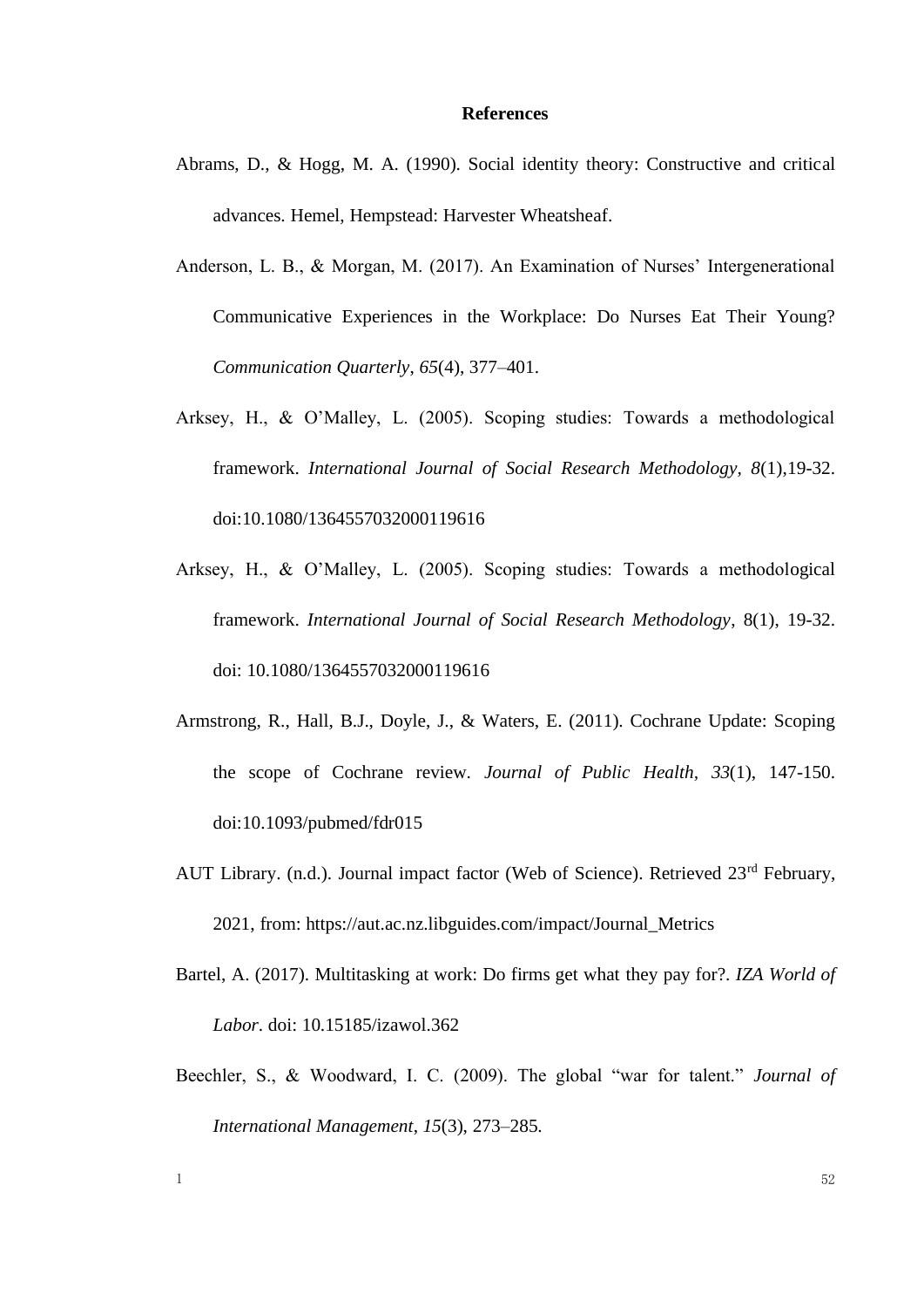- Berlo, D. (1960). *The process of communication: An introduction to theory and practice*. San Francisco: Rinehart Press.
- Boyatzis, R. E. (1998). Thematic analysis and code development. Transforming qualitative information. Thousand Oaks, CA: Sage.
- Braun, V. & Clarke, V. (2006). Using thematic analysis in psychology. *Qualitative Research in Psychology*, 3, 77-101.
- Briner, P. B., & Denyer, D. (2012). Systematic Review and Evidence Synthesis as a Practice and Scholarship Tool. In D. Rousseau (Ed.), The Oxford Handbook of Evidence-Based Management, 112-129.
- Burton, S.K. (2008, September 8). *Personal communication.*
- Carney S.M. & Geddes J.R. (2002). *Systematic reviews and meta-analysis. Evidence in mental health.* Brunner Routledge: Hove.
- Carrier, L. M., Cheever, N. a., Rosen, L. D., Bentiez, S., & Chang, J. (2009). Multitasking across generations: Multitasking choices and difficulty ratings in three generations of Americans. *Computers in Human Behavior, 25*(2), 483-489.
- Chen, C.H. (2019). Exploring teacher-student communication in senior-education contexts in Taiwan: A communication accommodation approach. *International Journal of Ageing & Later Life*, *13*(1), 63–109
- Clark, k. R., & Eastland, R. (2019). Managers' Perspectives on Generational Differences in Medical Imaging Departments. *Radiologic Technology, 90*(5), 442-449.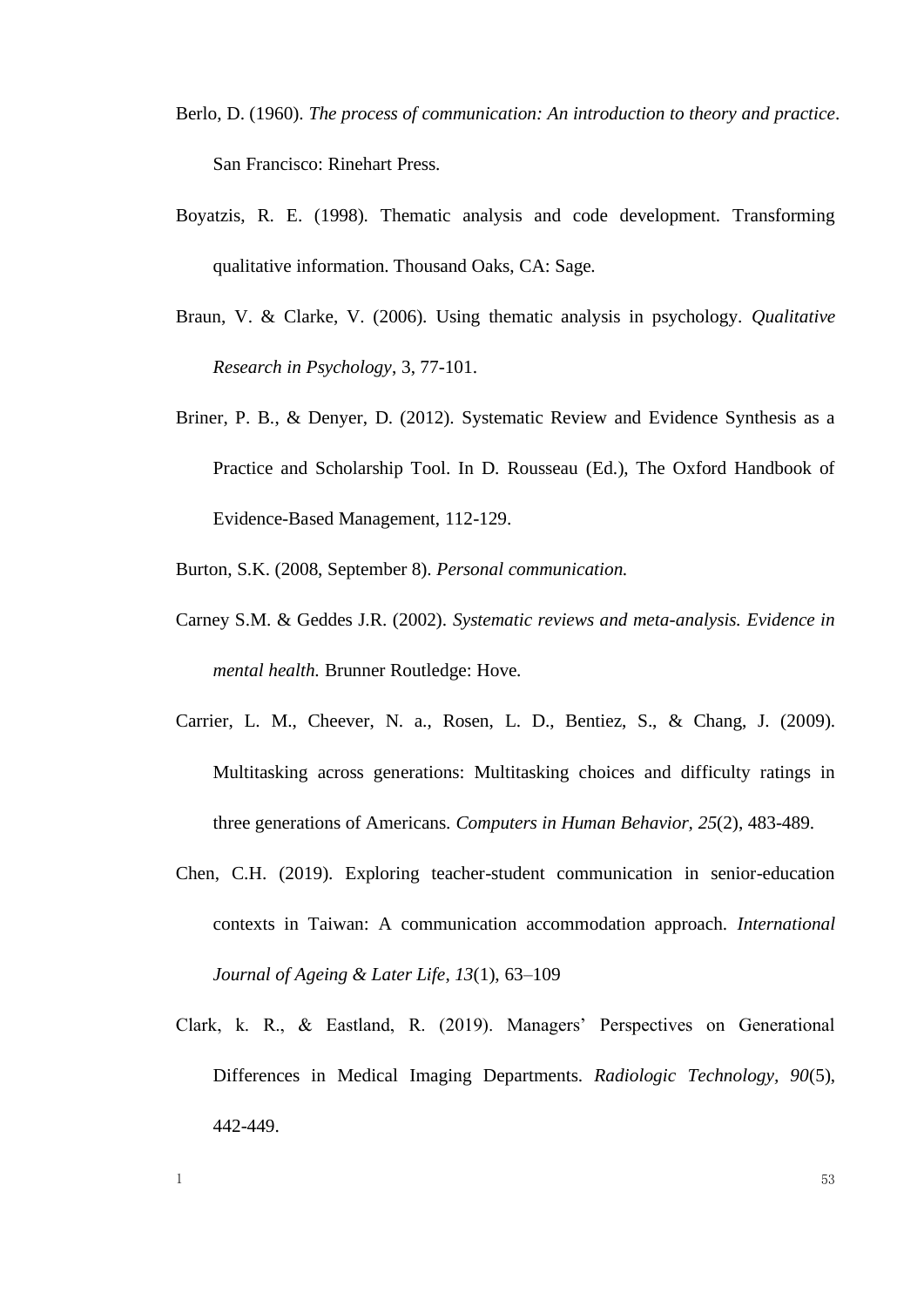- Cogin, J. (2012). Are generational differences in work values fact or fiction? Multi-country evidence and implications. *The International Journal of Human Resource Management*, *23*(11), 2268–2294.
- Cook, D., Mulrow, C., & Haynes, R. (1997). Systematic reviews: synthesis of best evidence for clinical decisions. *Annals of Internal Medicine*, *126*(5), 376-380
- Costanza, D., Badger, J., & Fraser, R. (2012). Generational differences in work-related attitudes: A meta-analysis. *Journal of Business and Psychology*, *27*(4), 375-394.
- Curtis, J., Bowen, I., & Reid, A. (2007). You have no credibility: Nursing students' experiences of horizontal violence. *Nurse Education in Practice*, 7, 156–163. doi:10.1016/j.nepr.2006.06.002
- Dencker, J. C., Joshi, A., & Martocchio, J. J. (2008). Towards a theoretical framework linking generational memories to workplace attitudes and behaviours. *Human Resource Management Review*, *18*(3), 180–187.
- Dimock, M. (2019). Defining generations: Where Millennials end and Generation Z begins. *Pew Research Center*.
- Festinger, L. (1957). *A Theory of Cognitive Dissonance*. Stanford, CA: Stanford University Press.
- Fock, H., Hui, M., & Bond, A. (2013). Moderation effects of power distance on the relationship between types of empowerment and employee satisfaction*. Journal of Cross-Cultural Psychology 44*(2), 281-298. doi.org/10.1177/0022022112443415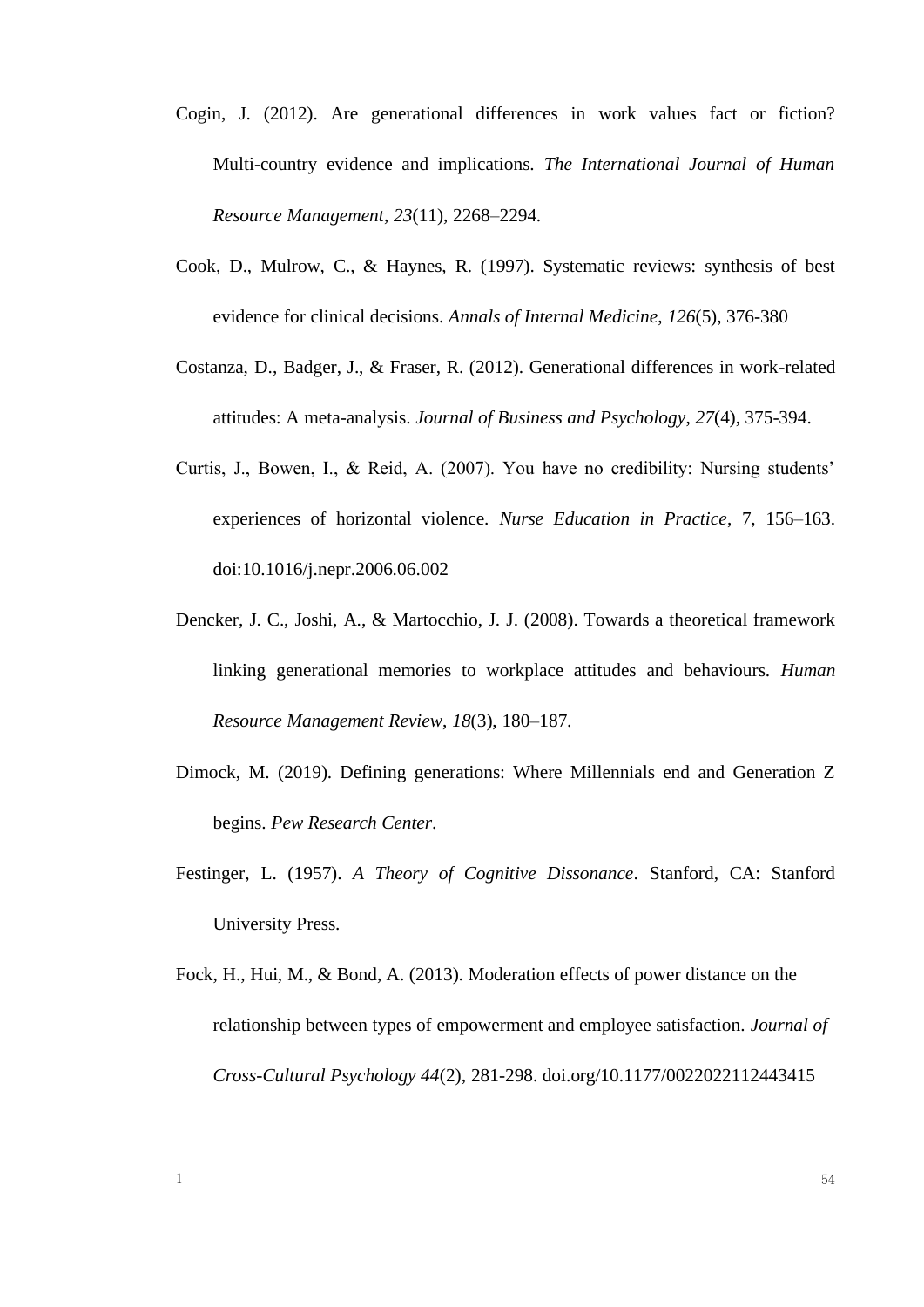- Freytag, J., & Rauscher, E. A. (2017). The Importance of Intergenerational Communication in Advance Care Planning: Generational Relationships among Perceptions and Beliefs. *Journal of Health Communication, 22*, 488-496. doi:10.1080/10810730.2017.1311971
- Gibson SE. (2009). Enhancing intergenerational communication in the classroom: recommendations for successful teacher-student relationships. *Nursing Education Perspectives (National League for Nursing)*, *30*(1), 37–39.

Giles, H., Coupland, N., & Coupland, J. (1991). Accommodation theory: Communication contexts and consequence. In H. Giles, N. Coupland, & J. Coupland (Eds.), *Contexts of accommodation: Developments in applied sociolinguistics (pp. 1-68)*. Cambridge UK: Cambridge University Press.

- Giles, H., Ryan, E., & Anas, A. P. (2008). Perceptions of intergenerational communication by young, middle-aged, and older Canadians. Journal of Behavioural Science, 40, 21–30. doi:10.1037/ 0008-400x.40.1.21
- Glass, A. (2007). Understanding generational differences for competitive success. *Industrial Commercial Training*, 98-103

Gomezeli, D. O. (2016). "A systematic review of research on innovation in hospitality and tourism'. International Journal of Contemporary Hospitality Management. 28 (3). 516-558.

http://doi.org/10.1108/IJCHM-10-20-2014-0510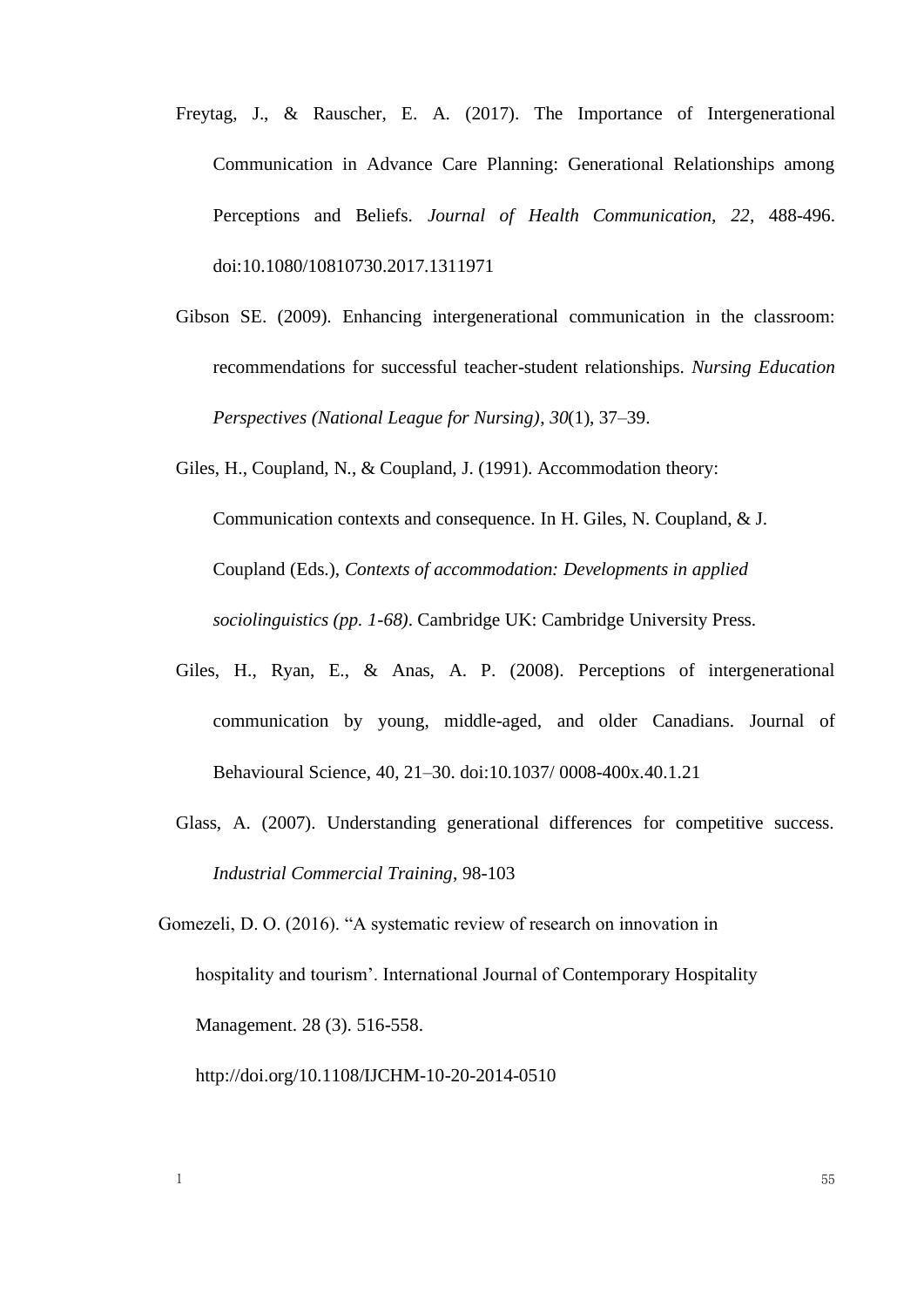- Gomezelj, D., O. (2016). A systematic review of research on innovation in hospitality and tourism. *International Journal of Contemporary Hospitality Management, 28*(3), 516-558. [doi.org/10.1108/IJCHM-10-2014-0510](about:blank)
- Gough, D., Oliver, S., & Thomas, J. (2017). *An introduction to systematic reviews* (2nd edition.). London: SAGE.
- Grant, M.J., & Booth, A. (2009). A typology of reviews: An analysis of 14 review types and associated methodologies. *Health Information and Libraries Journal, 26*, 91-108. doi:10.1111/j.14711842.2009. 00848.x
- Gursoy, D., Chi, C. G.-Q., & Karadag, E. (2013). Generational differences in work values and attitudes among frontline and service contact employees. *International Journal of Hospitality Management*, *32*, 40–48.
- Gursoy, D., Maier, T. A., & Chi, C. G. (2008). Generational differences: An examination of work values and generational gaps in the hospitality workforce. *International Journal of Hospitality Management, 27*, 448-458. doi: 10.1016/j.ijhm.2007.11.002
- Haeger, D. L., & Lingham, T. (2014). A trend toward Work–Life Fusion: A multi-generational shift in technology use at work. *Technological Forecasting and Social Change*, *89*, 316–325.
- Hall, A. S. F. (2016). EXPLORING THE WORKPLACE COMMUNICATION PREFERENCES OF MILLENNIALS. *Journal of Organizational Culture, Communication and Conflict, 20* (1), 35-44.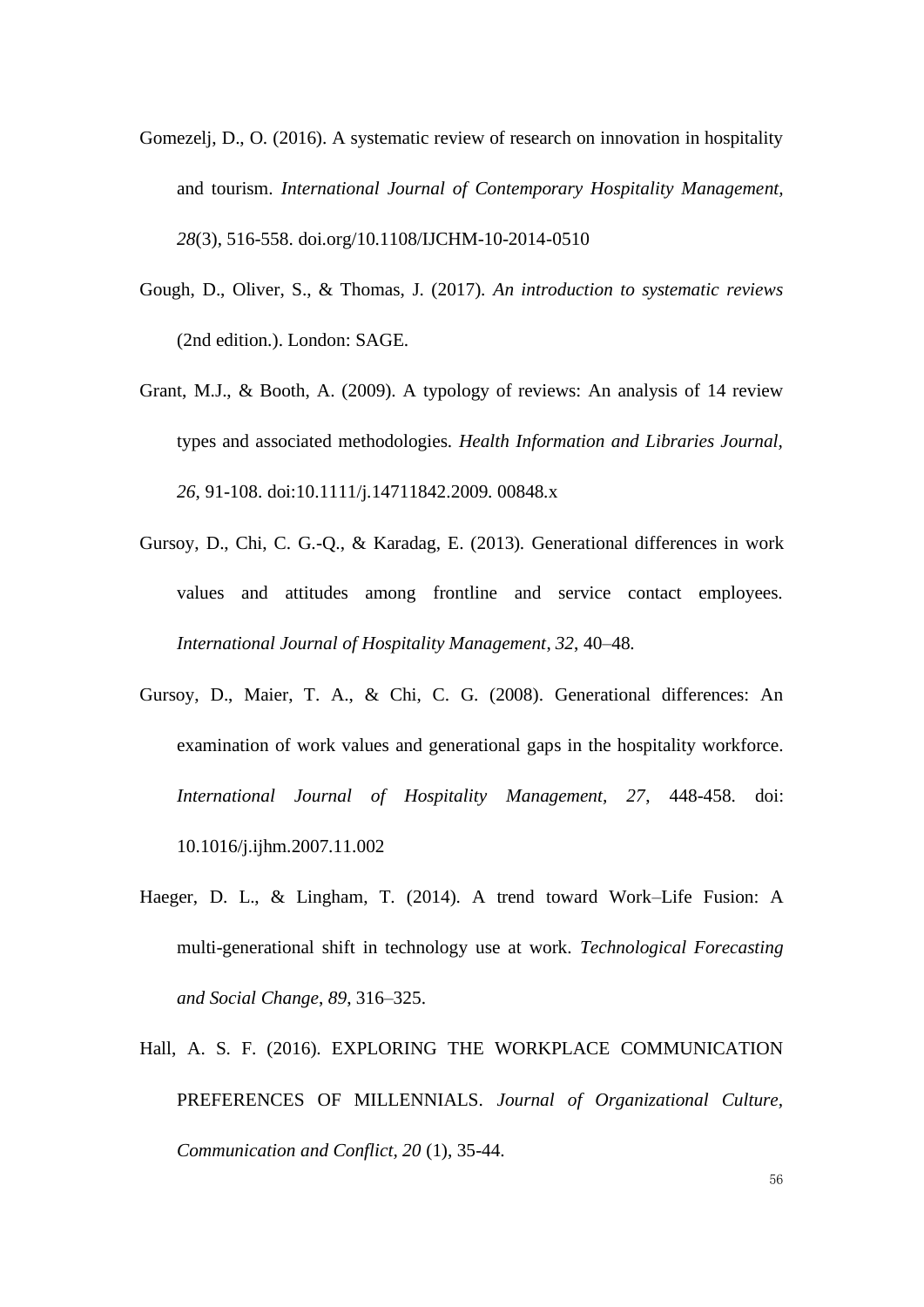- Hart, K. (2006). Generations in the workplace: finding common ground. *Medical Laboratory, Observer 38*(10), 26–27.
- Hofstede, G. (2001). *Culture's consequences: Comparing values, behaviours, institutions, and organisations across nations*. Thousand Oaks, CA: SAGE.
- Hogg, M. A., & Terry, D. J. (2001). Social identity theory and organisational processes. In M. Hogg and D. Terry (Eds.), *Social identity processes in organisational contexts* (pp. 1-5). Philadelphia, PA: Psychology Press.
- Howe, N., & Strauss, W. (2009). *Millennials rising: The next great generation*. Vintage.
- Hummert, M, L. (2013). Intergenerational Communication. The International Encyclopedia of Communication. DOI:10.1002/9781405186407.wbieci054.pub2
- Hummert, M. L., Garstka, T. A., Shaner, J. L., & Strahm, S. (1994). Stereotypes of the elderly held by young, middle-aged, and elderly adults. *Journal of Gerontology: Psychological Sciences, 49*, 240-249.
- Joshi, A., Dencker, J. C., & Franz, G. (2011). Generations in organisations. *Research in Organisational Behavior*, *31*, 177–205.
- Jurkiewicz, C. (2000). Generation X and the public employee. *Public Personnel Management,* 29(1), 55-74.
- Kapoor, C. & Solomon, N. (2011). Understanding and managing generational differences in the workplace. *Worldwide Hospitality and Tourism Themes, 3*(4), 308-318.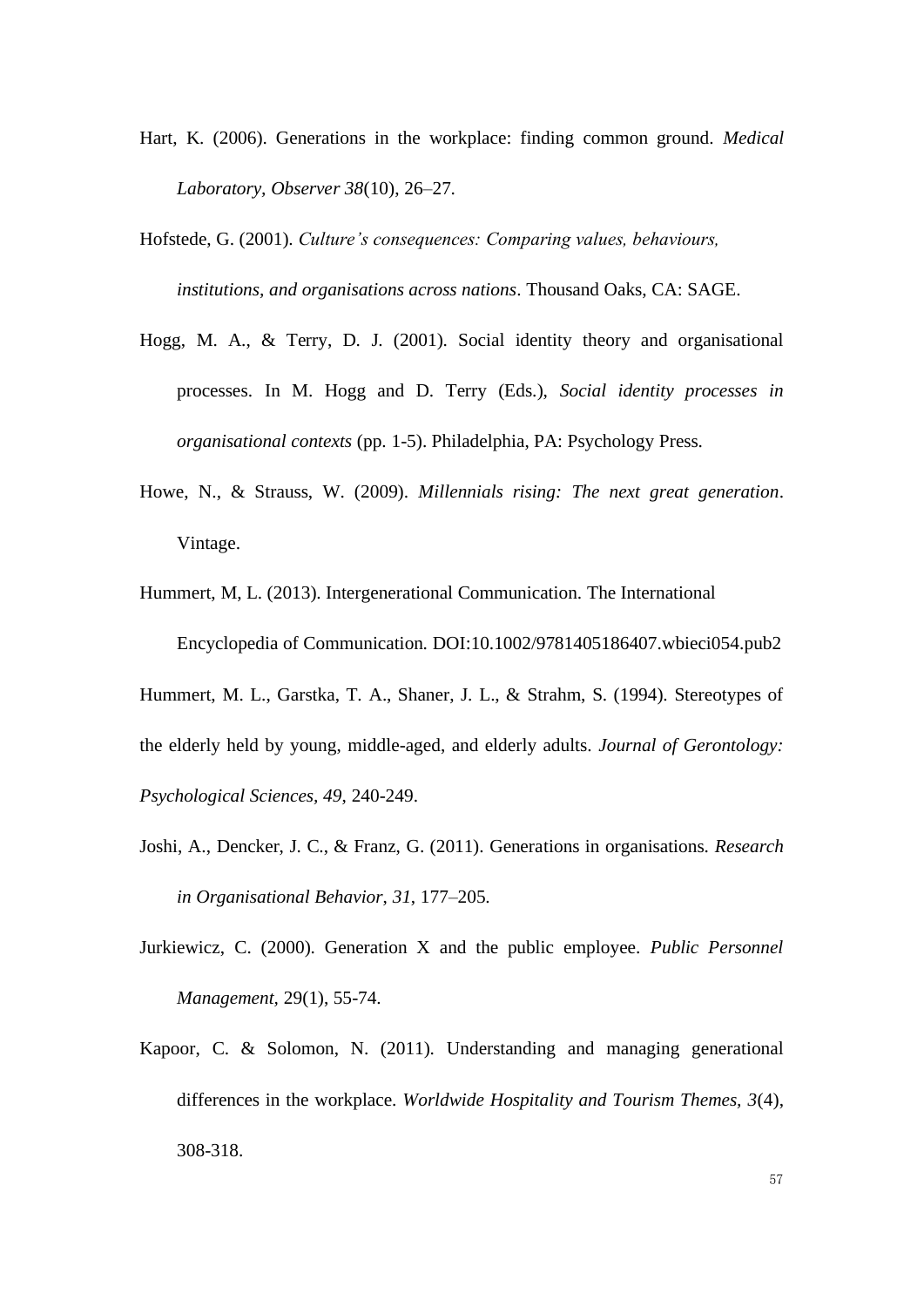- Kelan, E. K. (2014). Organising Generations What Can Sociology Offer to the Understanding of Generations at Work? *Sociology Compass*, *8*(1), 20–30.
- Lamm, E., & Meeks, M. D. (2009). Workplace fun: the moderating effects of generational differences. *Employee Relations*, *31*(6), 613–631.
- Lancaster, L., & Stillman, D. (2002). When Generations Collide. Who they Are? Why They Clash. How to Solve the Generational Puzzle at Work. (New York, 2002). *HarperCollins Publishers, Inc*.
- Law, J., Young, T. J., Almeida, J., & Ginja, S. (2019). Intergenerational communication-an interdisciplinary mapping review of research between 1996 and 2017. *Journal of Intergenerational Relationships*, *17*(3), 287-310. doi.org/10.1080/15350770.2018.1535349
- Lester, S. W., Standifer, R. L., Schultz, N. J., & Windsor, J. M. (2012). Actual Versus Perceived Generational Differences at Work: An Empirical Examination. *Journal of Leadership & Organisational Studies*, *19*(3), 341–354.
- Levac, D., Colquhoun, H., & O'Brien, K.k. (2010). Scoping studies: advancing the methodology. *Implementation science*, 5(69). doi:10.1186/1748-5908-5-69
- Lyons, S. (2003). *An Exploration of Generational Values in Life and at Work Summary of Findings*. *Unpublished doctoral dissertation*. Carleton University, Ottawa, Canada.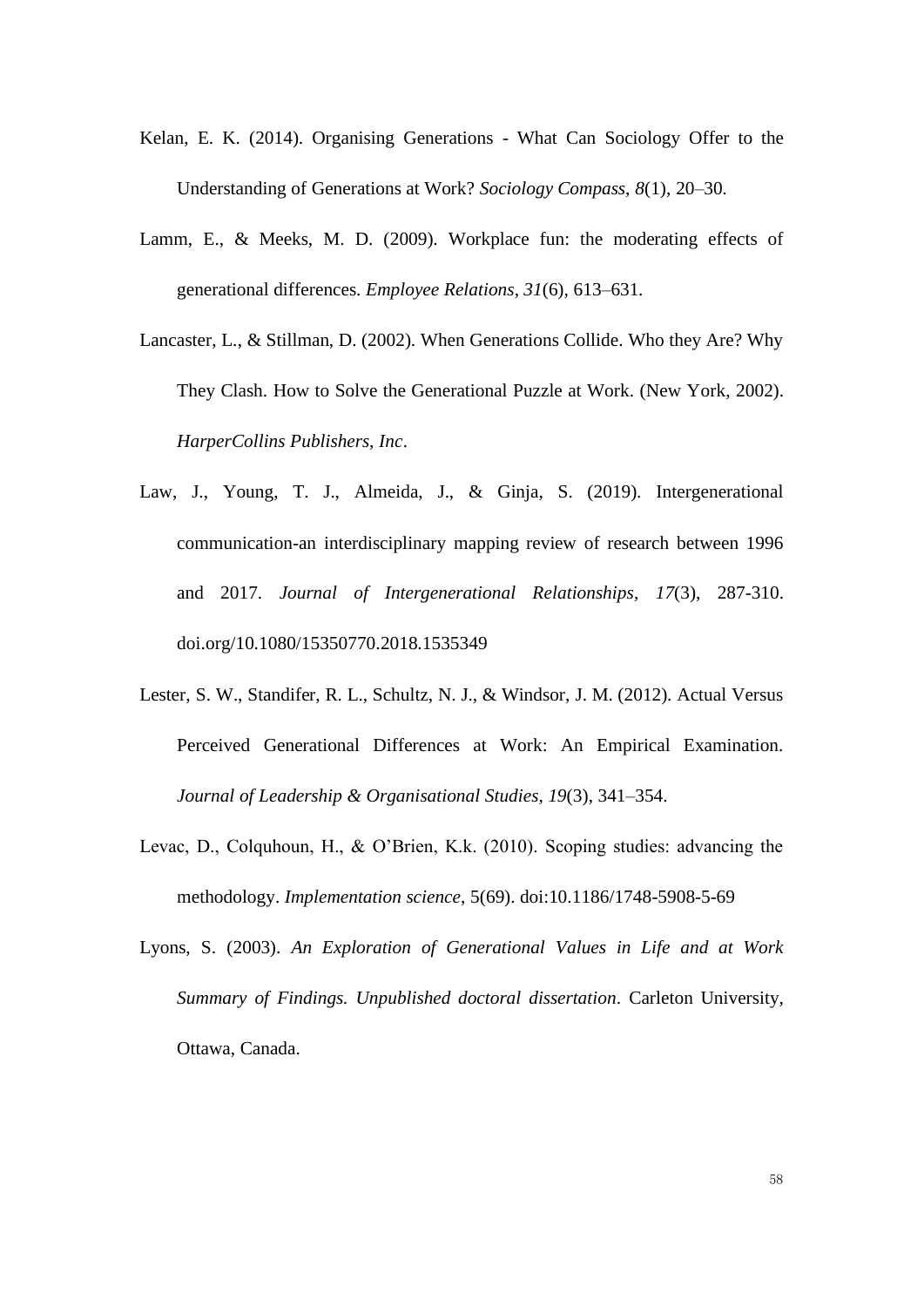- Lyons, S., & Kuron, L. (2014). Generational differences in the workplace: A review of the evidence and directions for future research. *Journal of Organisational Behavior*, *35*(S1), S139-S157.
- Macky, K., Gardner, D., & Forsyth, S. (2008). Generational differences at work: introduction and overview. *Journal of Managerial Psychology*, *23*(8), 857–861.
- Malek, A. M. M. & Jaguli, A. R. ( 2018). Generational differences in workplace communication: Perspectives of female leaders and their direct reports in Malaysia. *Journal of Asian Pacific Communication*, *28*(1), 129–150.
- Mannheim, K. (1952). The Sociological Problem of Generations. *Essays on the Sociology of Knowledge,* London: RKP.
- McCann, R. M., & Giles, H. (2006). Communication With People of Different Ages in the Workplace: Thai and American Data. *Human Communication Research*, *32*(1), 74–108.
- McCann, R., Cargile, A., Giles, H., Bui, C., McCann, R. M., Cargile, A. C., & Bui, C. T. (2004). Communication ambivalence toward elders: data from North Vietnam, South Vietnam, and the U.S.A. *Journal of Cross-Cultural Gerontology*, *19*(4), 275–297.
- McCann, R., Dailey, R., Giles, H., & Ota, H. (2005). Beliefs About Intergenerational Communication Across the Lifespan: Middle Age and the Roles of Age Stereotyping and Respect Norms. *Communication Studies*, *56*(4), 293–311.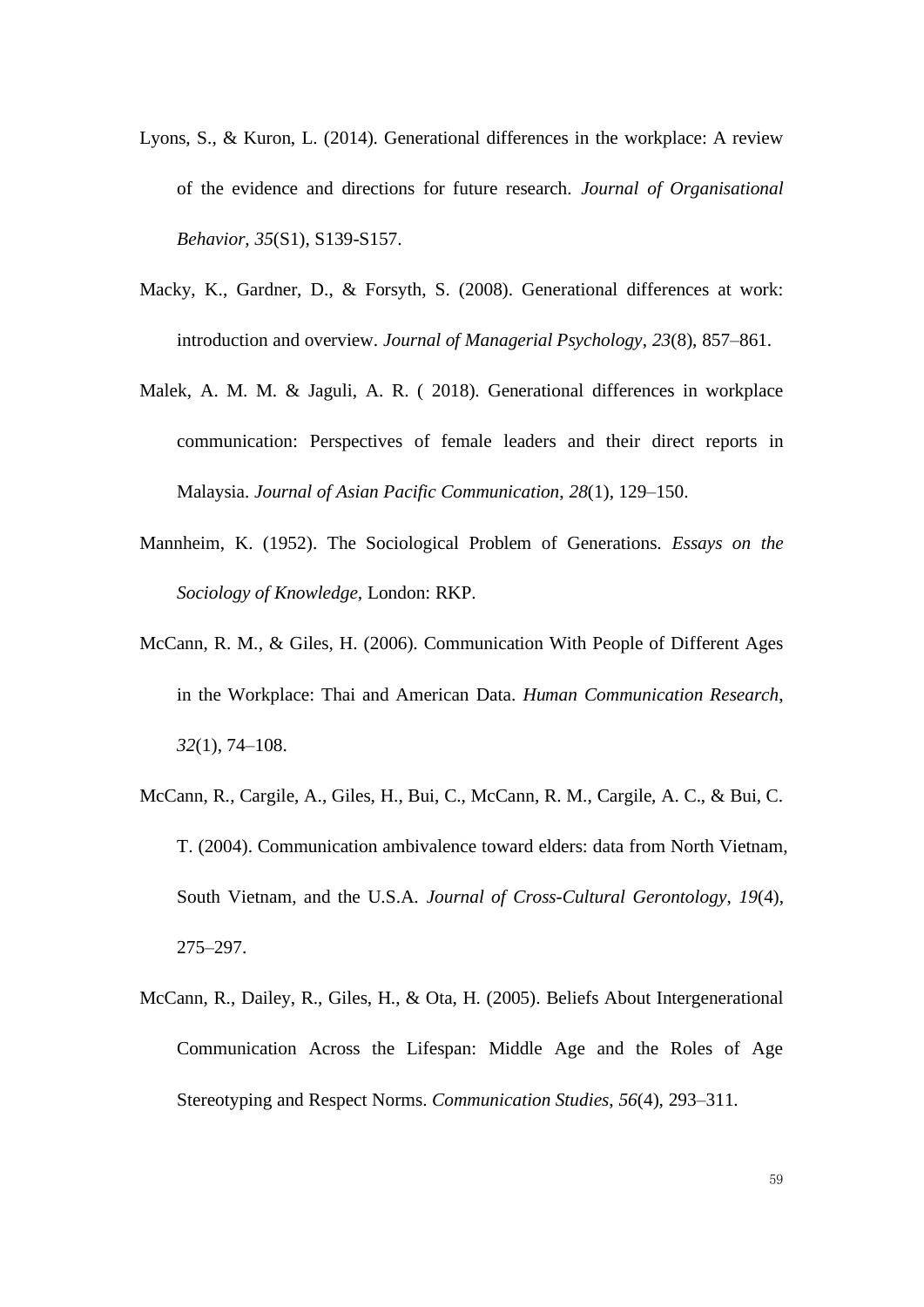- McCroskey, J.C. (1977). Oral communication apprehension: A summary of recent theory and research. *Human Communication Research*, *4*, 78-96.
- McElfresh, J., & Stark, R. K. (2010). Avocado toast and pot roast: exploring perceptions of generational communication differences among health sciences librarians. *Journal of the Medical Library Association, 108*(4), 591-597. DOI: dx.doi.org/10.5195/jmla.2020.851
- McGuire, D., By, R.T. and Hutching, K. (2007), "Towards a model of human resource solutions for achieving intergenerational interaction in organisation", *Journal of European Industrial Training*, *31* (8),p. 592-608
- Mehra, P. & Nickerson, C. (2018). Organisational communication and job satisfaction: what role do generational differences play? *International Journal of Organisational Analysis, 27*(3), 524–547.
- Meredith, G. E., Schewe, C. D., Hiam, A., & Karlovich, J. (2002). *Managing by Defining Moments, Hungry Minds.* Wiley.
- Mulrow, C. D. (1994). Systematic reviews: rationale for systematic reviews. *Bmj (formerly the British Medical Journal)*, *309*(6954), 597-599.
- Myers, K. K., & Sadaghiani, K. (2010). Millennials in the Workplace: A Communication Perspective on Millennials' Organisational Relationships and Performance. *Journal of Business and Psychology*, *25*(2), 225–238.
- Okoli, O.K.S. (2010). Conflict in the operating room: fight and flight or growth and communication. *Canadian Operating Room Nursing Journal*, *28*(2), 7–18.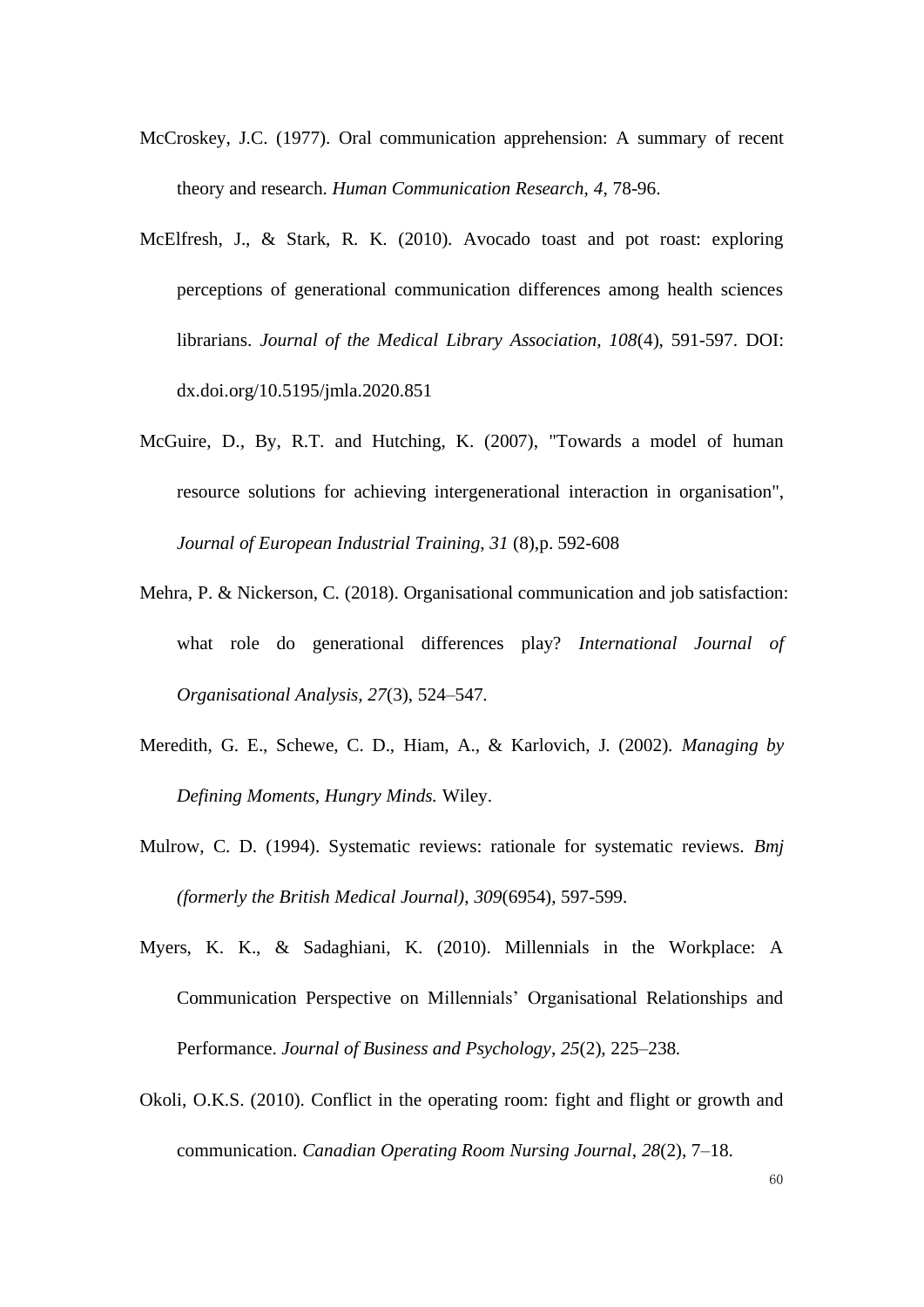- Ota, H., McCann, R. M., & Honeycutt, J. M. (2012). Inter-Asian Variability in Intergenerational Communication. *Human Communication Research*, *38*(2), 172–198.
- Palmore, E. (2008), *The Fact on Aging Quiz: A Handbook of Uses and Results*, Duke University Center for the Study of Aging & Human Development, Durham, NC.
- Parry, E., & Urwin, P. (2011). Generational Differences in Work Values: A Review of Theory and Evidence. *International Journal of Management Reviews*, *13*(1), 79–96.
- Pitt-Catsouphes, M., & Matz-Costa, C. (2008). The multi-generational workforce: Workplace flexibility and engagement. *Community, Work & Family*, *11*(2), 215– 229.
- Polat, S. & Yılmaz, Y. (2020). Barriers to intergenerational learning: a case of a workplace in Turkey. *Leadership & Organisation Development Journal*, *41*(3), 431–447.
- Reisenwitz, T. H., & Iyer, R. (2009). Differences in generation X and generation Y: Implications for the organisation and marketers. *The Marketing Management Journal*, *19*(2), 91-103.
- Reiser, C., Vreede, V. V., & Petty, E. (2019). Genetic counselor workforce generational diversity: Millennials to Baby Boomers. Journal of Genetic Counseling, 28, 730-737. Doi: 10.1002/jgc4.1107.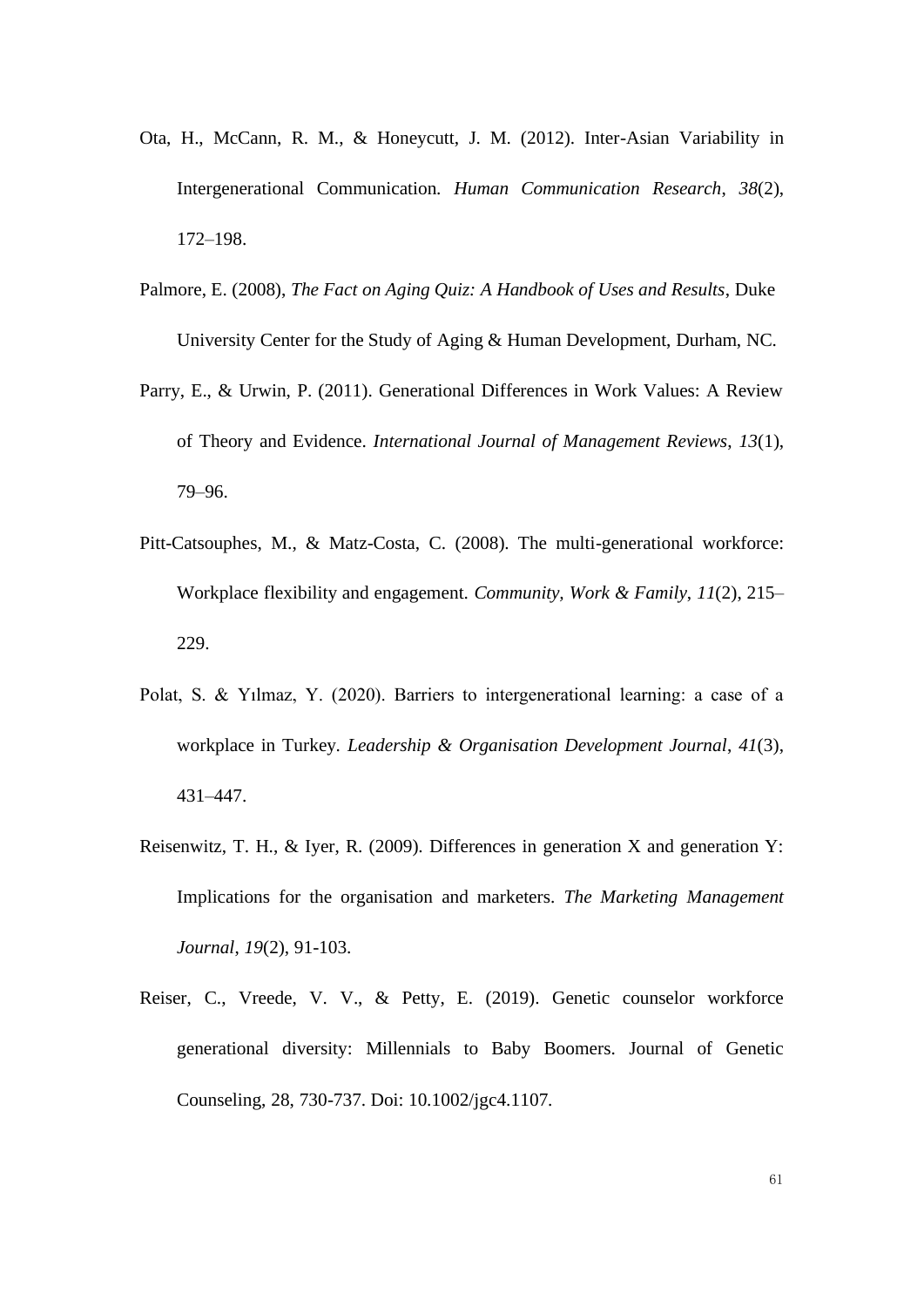- Ritchie, J., & Spencer, L. (1994). Qualitative data analysis for applied policy research. In Bryman, A., & Burgess, R. G. (Eds.), *Analysing qualitative data*. London: Routledge.
- Ritchie, J., Lewis, J., McNaughton Nicholls, C., & Ormston, R. (2014). Qualitative research practice: A guide for social science students and researchers. London, UK: Sage.
- Roberson, Q. (2012). *The Oxford handbook of diversity and work*. Oxford University Press, USA, 504.
- Rosa, N. M. B., & Hastings, O. (2016). Managers Making Sense of Millennials: Perceptions of a Generational Cohort. Q*ualitative Research Reports in Communication, 17* (1), 52-59. doi: 10.1080/17459435.2015.1088895
- Royle, P., Kandala, N. B., Barnard, K., & Waugh, N. (2013). Bibliometrics of systematic reviews: analysis of citation rates and journal impact factors. *Syst Rev*, *2*(1), 74.
- Ryan, E., Giles, H., Bartolucci, G., & Henwood, K. (1986). Psycholinguistic and social psychological components of communication by and with the elderly. *Language and Communication*, 6, 1-24
- Sanner-Stiehr, E. & Vandermause, R, K. (2017). Can' t We All Just Get Along? A Dual-Theory Approach to Understanding and Managing the Multigenerational Workplace. Journal of Organizational Psychology, 17(2), 103-110.

Sanchez, Y. & Guo, K.L. (2005). Workplace Communication. Boston, MA: Pearson.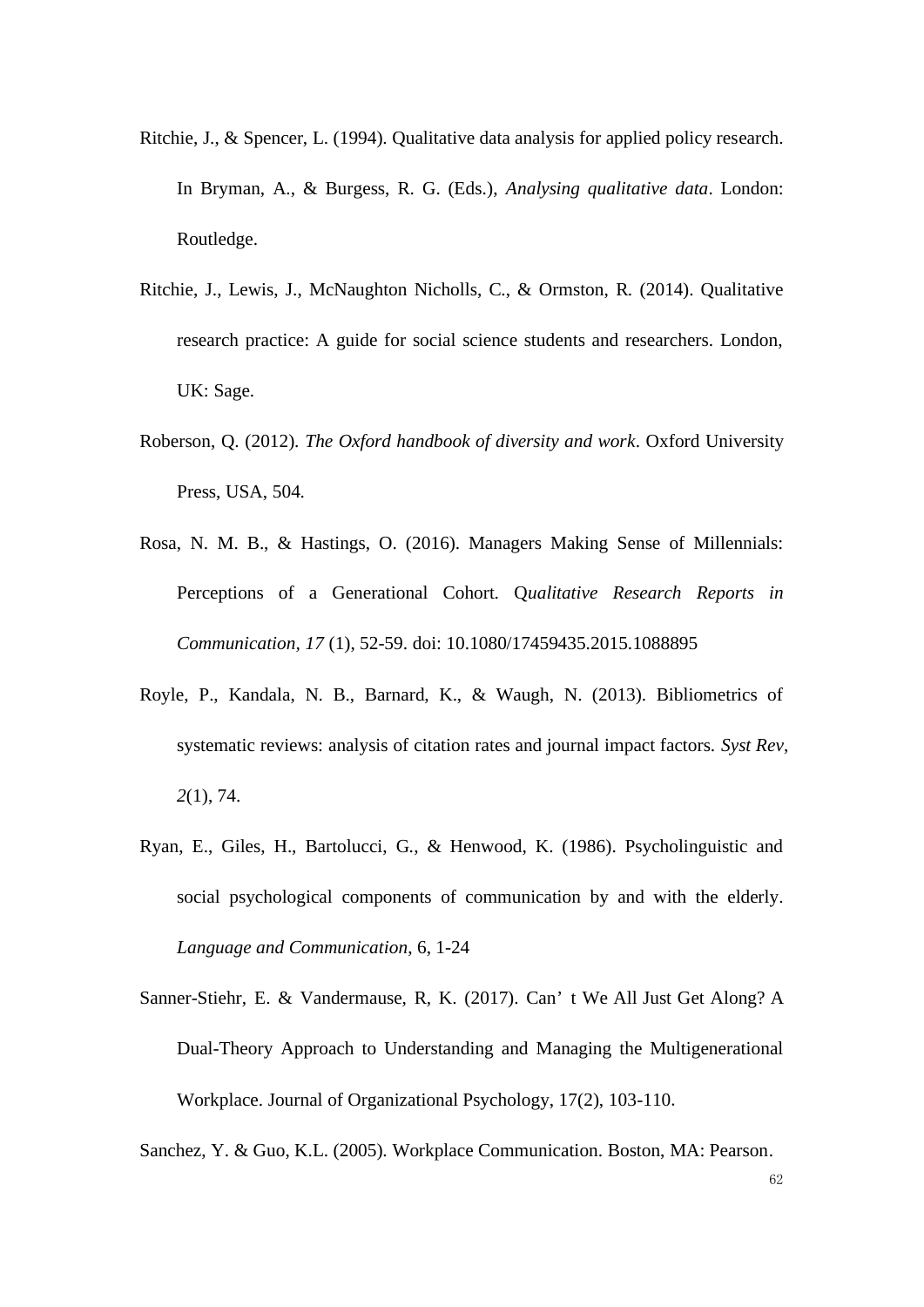- Schuman, H., & Scott, J. (1989). Generations and collective memories. *American sociological review*, 359-381.
- Shannon, C.E., & Weaver, W. (1949). *A mathematical theory of communication.*  Urbana: University of Illinois Press.
- Shaw, H. (2013). *Sticking Points: How To Get 4 Generations Working Together in the 12 Places They Come Apart*. Tyndale House Publishers, Inc.
- Shore, L. M., Chung-Herrera, B. G., Dean, M. a., Ehrhart, K. H., Jung, D. I., Randel, A. E., & Singh, G. (2009). Diversity in organisations: Where are we now and where are we going? *Human Resource Management Review*, *19*(2), 117–133.
- Smith, A. (2014). *Older Adults and Technology Use*. PEW Research Center. [https://www.pewresearch.org/internet/2014/04/03/older-adults-and-technology-u](https://www.pewresearch.org/internet/2014/04/03/older-adults-and-technology-use/) [se/](https://www.pewresearch.org/internet/2014/04/03/older-adults-and-technology-use/)
- Smola, K., & Sutton, C. D. (2002). Generational differences: revisiting generational work values for the new millennium. *Journal of Organisational Behavior*, *23*(4), 363–382.
- Stark, R.K. & McElfresh, J. (2020). Avocado toast and pot roast: exploring perceptions of generational communication differences among health sciences librarians. *Journal of the Medical Library Association*, *108*(4).
- Strauss, W., & Howe, N. (1991). *Generations: The history of America's future, 1584 to 2069* (pp. 279-316). New York, NY: Morrow.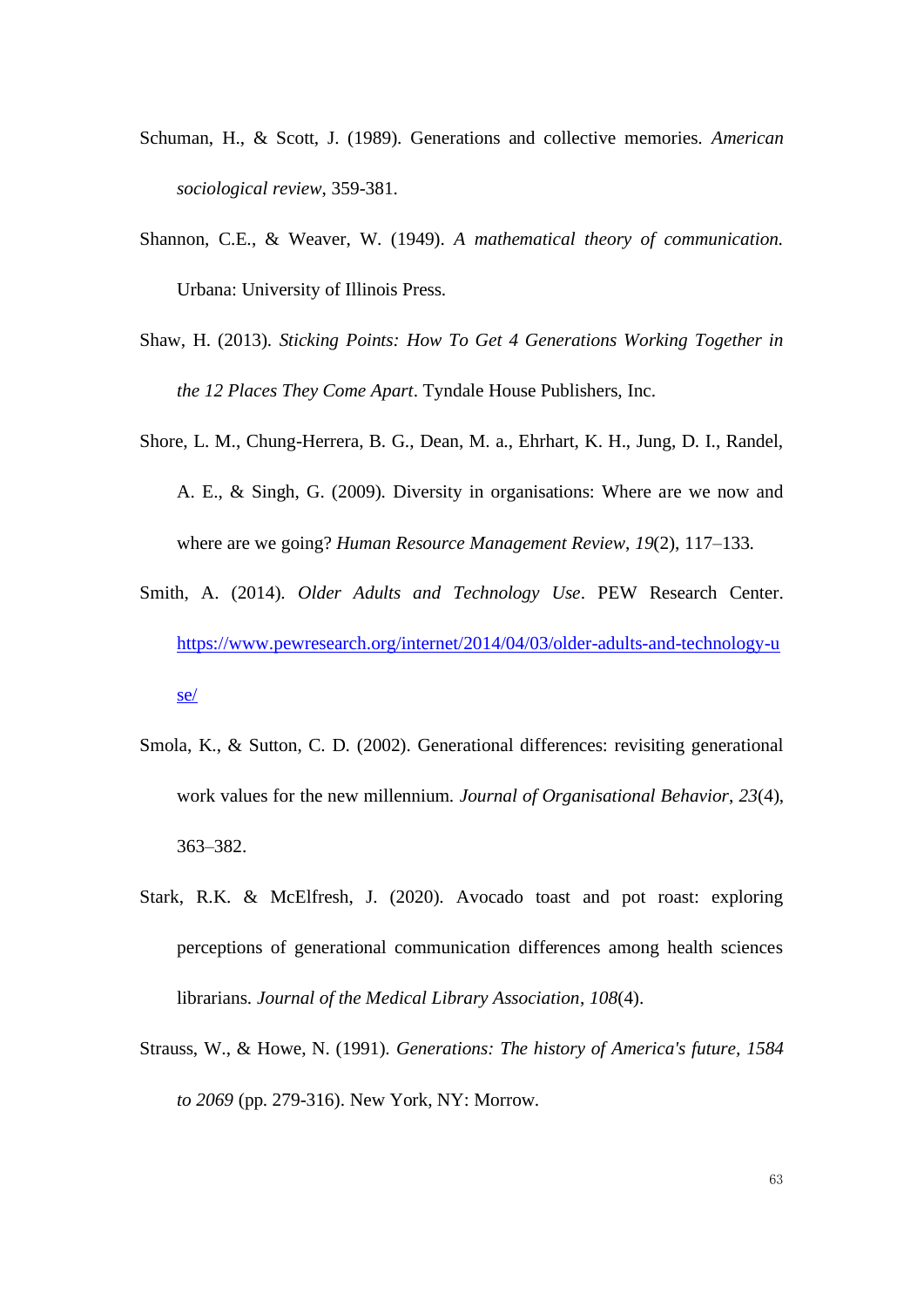- Stutzer, K. (2019). Ask the Experts: Generational Differences and Multigenerational Teamwork. *Critical Care Nurse*, *39*(1), 78–81.
- Tajfel, H. & Turner, J. C. (1979). An integrative theory of intergroup conflict. In W.G. Austin & S. Worchel (Eds.), *The social psychology of intergroup relations* (pp. 33-47). Monterey, CA: Brooks/Cole.
- Thorpe, R., Holt, R., Macpherson, A., & Pittaway, L. (2005). Using knowledge within small and medium-sized firms: a systematic review of the evidence. *International Journal of Management Reviews*, *7*(4), 257-281.
- Tompkins, P., & Cheney, G. (1985). Communication and unobtrusive control in contemporary organizations. *Organisational communication: Traditional themes and new directions*, *13*, 179-210.
- Tranfield, D., Denyer, D., & Smart, P. (2003). Towards a Methodology for Developing Evidence-Informed Management Knowledge by Means of Systematic Review. *British Journal of Management*, *14*(3), 207–222.
- Twenge, J. M., & Campbell, S. M. (2008). Generational differences in psychological traits and their impact on the workplace. *Journal of Managerial Psychology*, *23*(8), 862–877.
- Van Dyke. M. A., Haynes. C, & Ferguson-Mitchell. J. (2009). Bridging the Divide: A Public Relations Perspective on Intergenerational *Communication. Public Relations Quarterly, 52*(4), 19-23.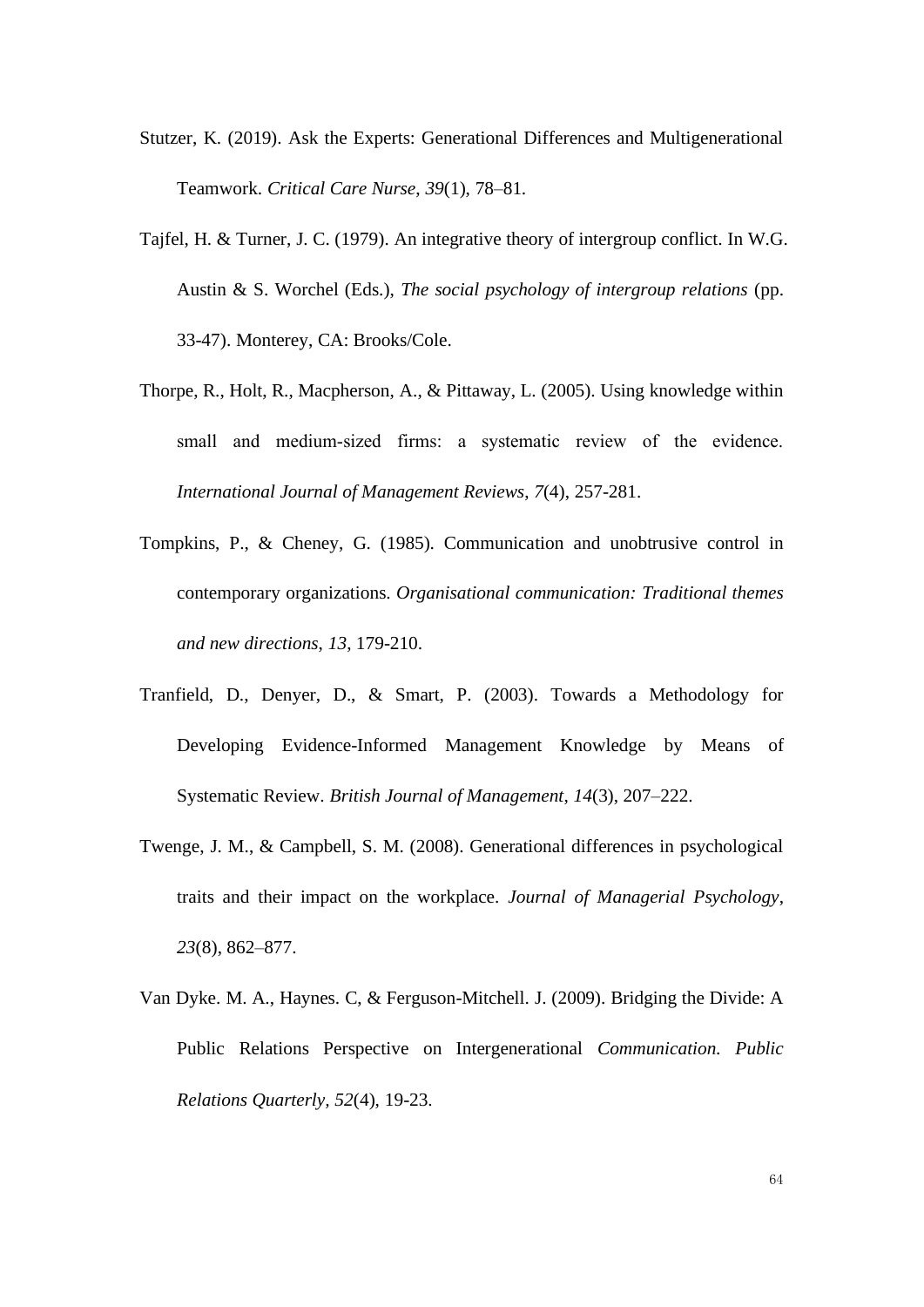- Vanderven, K. (2004). Intergenerational theory in society: Building on the past, questions for the future. *Journal of Intergenerational Relationships, 2*(3–4), 75– 94. doi:10.1300/ J194v02n03\_07
- Way, A, K. & Medved, C, E. (2017). Intergenerational Communication in the Workplace. doi.org/10.1002/9781118955567.wbieoc116
- Weingarten, R. M. (2009). Four generations, one workplace: A gen X‐Y staff nurses view of team building in the emergency department. Journal of Emergency Nursing, 35(1), 27–30.
- Wen, Z., Jaska, P., Brown, R., & Dalby, B. (2010). SELECTING COMMUNICATION MEDIA IN A MULTI-GENERATIONAL WORKPLACE. *International Journal of Business and Public Administration, 7* (2).
- Wok, S., & Hashim, J. (2013). Communicating and sharing working relationships with older employees. *Journal of Communication Management*, *17*(2), 100–121.
- Wong, M., Gardiner, E., Lang, W., & Coulon, L. (2008). Generational differences in personality and motivation: Do they exist and what are the implications for the workplace? *Journal of Managerial Psychology*, *23*(8), 878–890.
- Woodward, I. C., & Vongswasdi, P. (2017). More that unites than divides: intergenerational communication preferences in the workplace. *Communication Research and Practice, 3(*4), 358-385. doi: 10.1080/22041451.2017.1275259.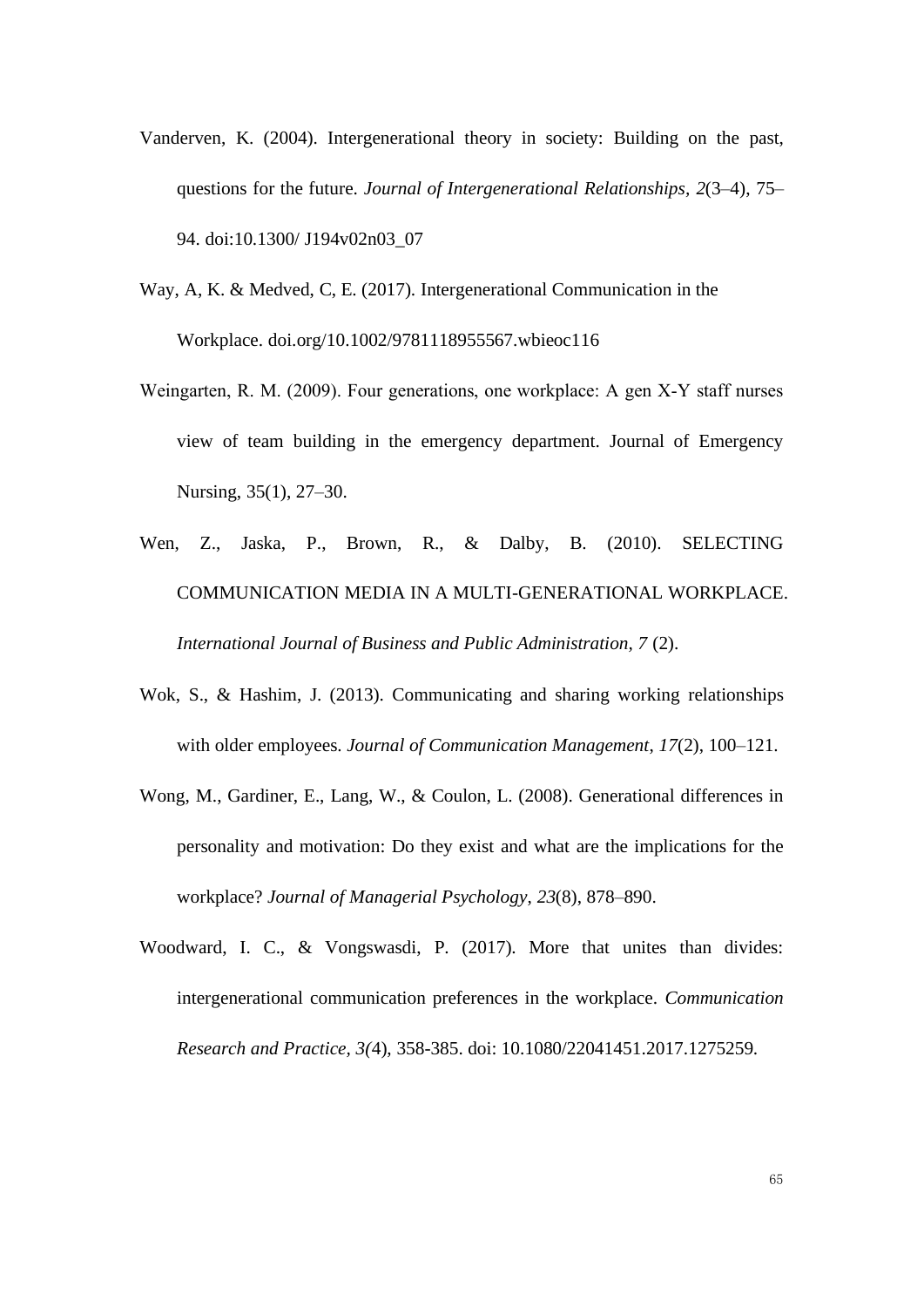- Woodward, I. C., Vongswasdi, P., & More, E. A. (2015). Generational diversity in the workplace: Priorities for research and practice. (INSEAD Working Papers, Ref. 2015/48/OBH).
- Wright, R. W., Brand, R. A., Dunn, W., & Spindler, K.P. (2007). How to write a systematic review. *Clinical Orthopaedics and Related Research*, 455, 23-29. doi:10.1097/BLO.0b13e31802c9098
- Yu, H.C., & Miller, P. (2003). The generation gap and cultural influence-a Taiwan empirical investigation. *Cross Cultural Management: An International Journal*, *10*(3), 23-41.
- Zehrer, A. & Leiß, G. (2020). Intergenerational communication barriers and pitfalls of business families in transition—a qualitative action research approach. *Corporate Communications: An International Journal*, *25*(3), 515–532.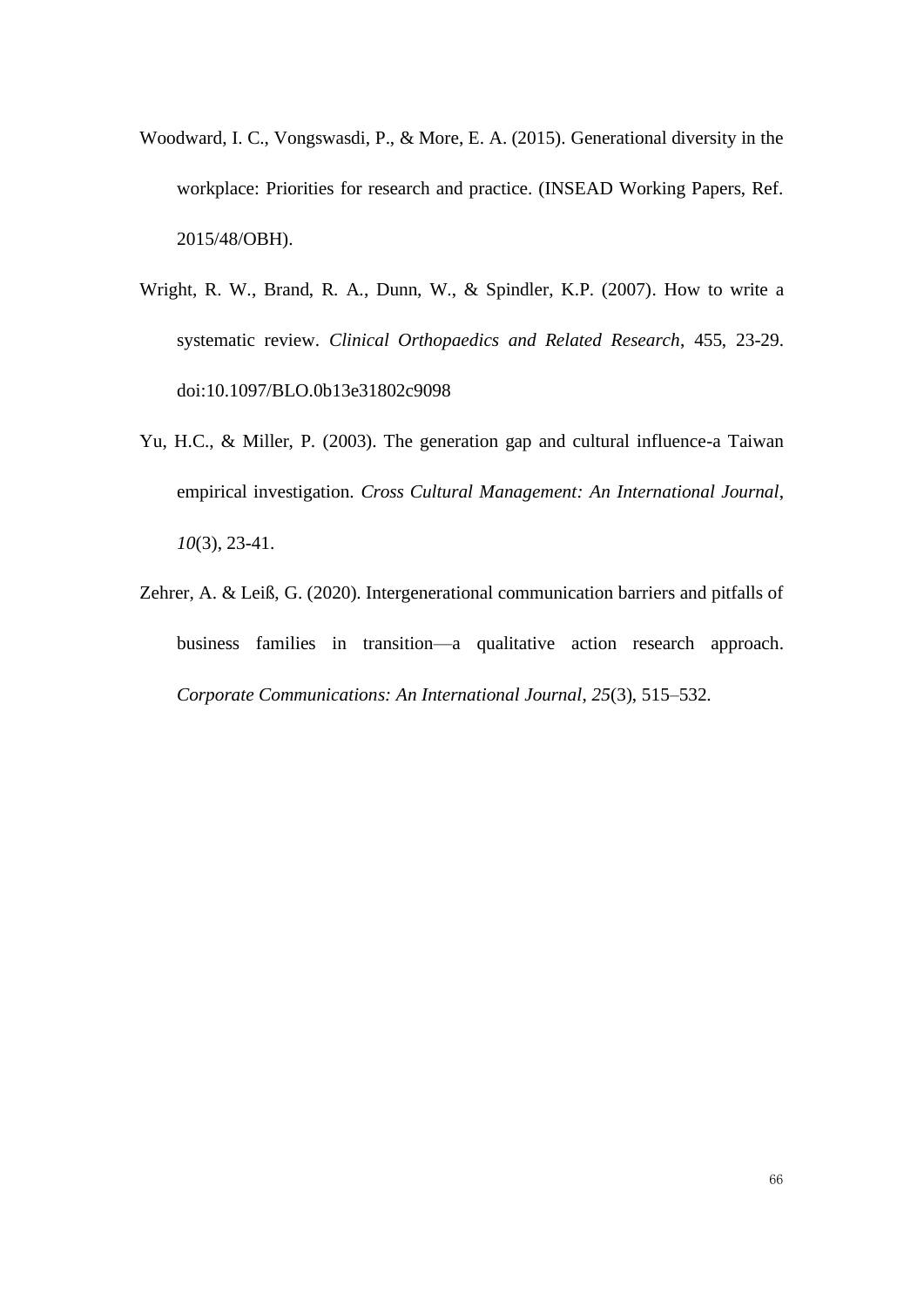# **Appendix 1 Themes Data**

| Author, date     | Methodology   | <b>Purposes</b>             | <b>Sample population</b>        | <b>Theoretical</b> | <b>Findings</b>                | Quality   |
|------------------|---------------|-----------------------------|---------------------------------|--------------------|--------------------------------|-----------|
| & country        |               |                             |                                 | framework          |                                |           |
| (Carrier et al., | Quantitative- | To examine if advances in   | Participants $(n=1,319)$        | Communication      | The usage of modern            | IF: 5.003 |
| 2009)            | survey.       | communication technologies  | across three different          | Accommodation      | technologies is better for     |           |
| The U.S.A.       |               | might affect workplace      | generations, including          | Theory.            | younger generations. In        | ABDC: A   |
|                  |               | generational relations.     | <b>Baby Boomers, Generation</b> | Social Exchange    | comparison to prior            |           |
|                  |               |                             | X, and Generation Y.            | Theory.            | generations, more              |           |
|                  |               |                             |                                 |                    | communication channels were    |           |
|                  |               |                             |                                 |                    | used to fulfil everyday job.   |           |
|                  |               |                             |                                 |                    | And the employment of          |           |
|                  |               |                             |                                 |                    | technological communication    |           |
|                  |               |                             |                                 |                    | at work is of benefit to every |           |
|                  |               |                             |                                 |                    | age.                           |           |
| (Haeger $&$      | Quantitative- | To investigate how specific | Employees $(n=270)$             | Communication      | The methodologies and          | IF: 1.958 |
| Lingham,         | survey.       | technological advancements  | covered all five different      | Accommodation      | preferences for the            | ABDC: B   |

# **Intergenerational Communication and Technology, n=3**

67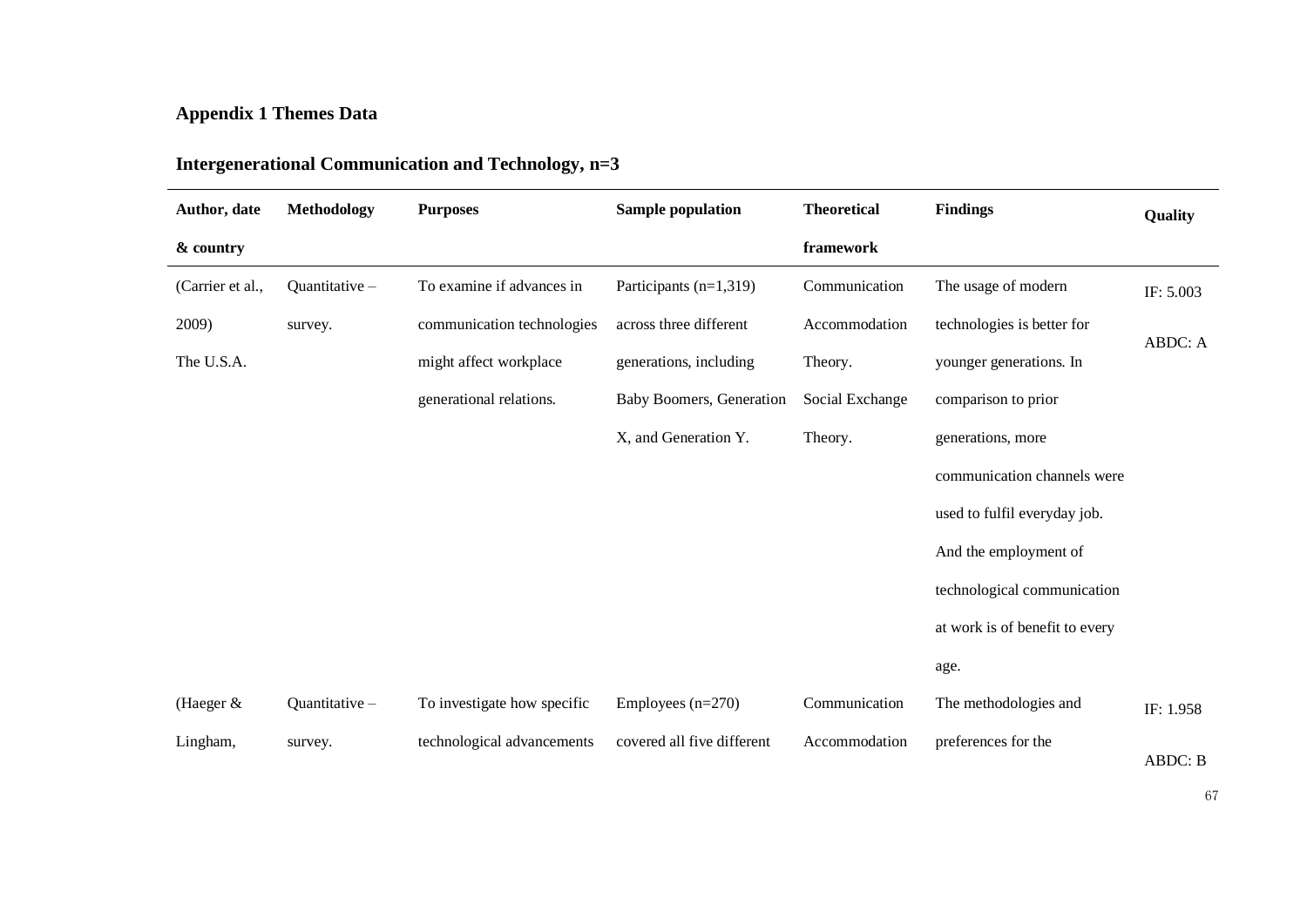| 2014)               |                               | influenced the relationship | generations that co-existed | Theory.            | employment of technology in      |           |
|---------------------|-------------------------------|-----------------------------|-----------------------------|--------------------|----------------------------------|-----------|
| The U.S.A.          |                               | of communication patterns   | in the workplace.           | Social Identity    | workplaces were clearly          |           |
|                     |                               | in a multigenerational      |                             | Theory.            | different through the            |           |
|                     |                               | business.                   |                             |                    | generations.                     |           |
| (Reisenwitz &       | Quantitative-                 | Compared and contrasted     | A total sample of 797       | Social             | Results revealed that            | IF: 2.135 |
| Iyer, 2009)         | survey and                    | the characteristics of      | employees returned the      | Comparison         | Generation Y is amenable to      | ABDC: A   |
| The U.S.A.          | independent                   | communication technology    | questionnaire, generation   | Theory.            | more Internet use of             |           |
|                     | t-test.                       | between Generation X and    | X consisted of 401 and      |                    | communication than the           |           |
|                     |                               | Generation Y.               | generation Y consisted of   |                    | previous generation.             |           |
|                     |                               |                             | 396.                        |                    |                                  |           |
|                     | Dynamics of relationship, n=5 |                             |                             |                    |                                  |           |
| Author, date        | Methodology                   | <b>Purposes</b>             | <b>Sample population</b>    | <b>Theoretical</b> | <b>Findings</b>                  | Quality   |
| <b>&amp;country</b> |                               |                             |                             | framework used     |                                  |           |
| (Wok $&$            | Quantitative method           | To investigate youthful     | Employees from five         | Communication      | The younger staff learn from the | IF: 4.462 |
| Hashim, 2013)       | - survey.                     | employees' perspectives     | Malaysian universities      | Accommodation      | elderly staff through            | ABDC: A   |
| Malaysia.           |                               | on communication and        | $(n=575)$ .                 | Theory.            | communicative collaboration      |           |
|                     |                               | working relationships with  |                             | Social             | and receive favourable feedback  |           |
|                     |                               | elder coworkers.            |                             | Comparison         | from their elder workers, while  |           |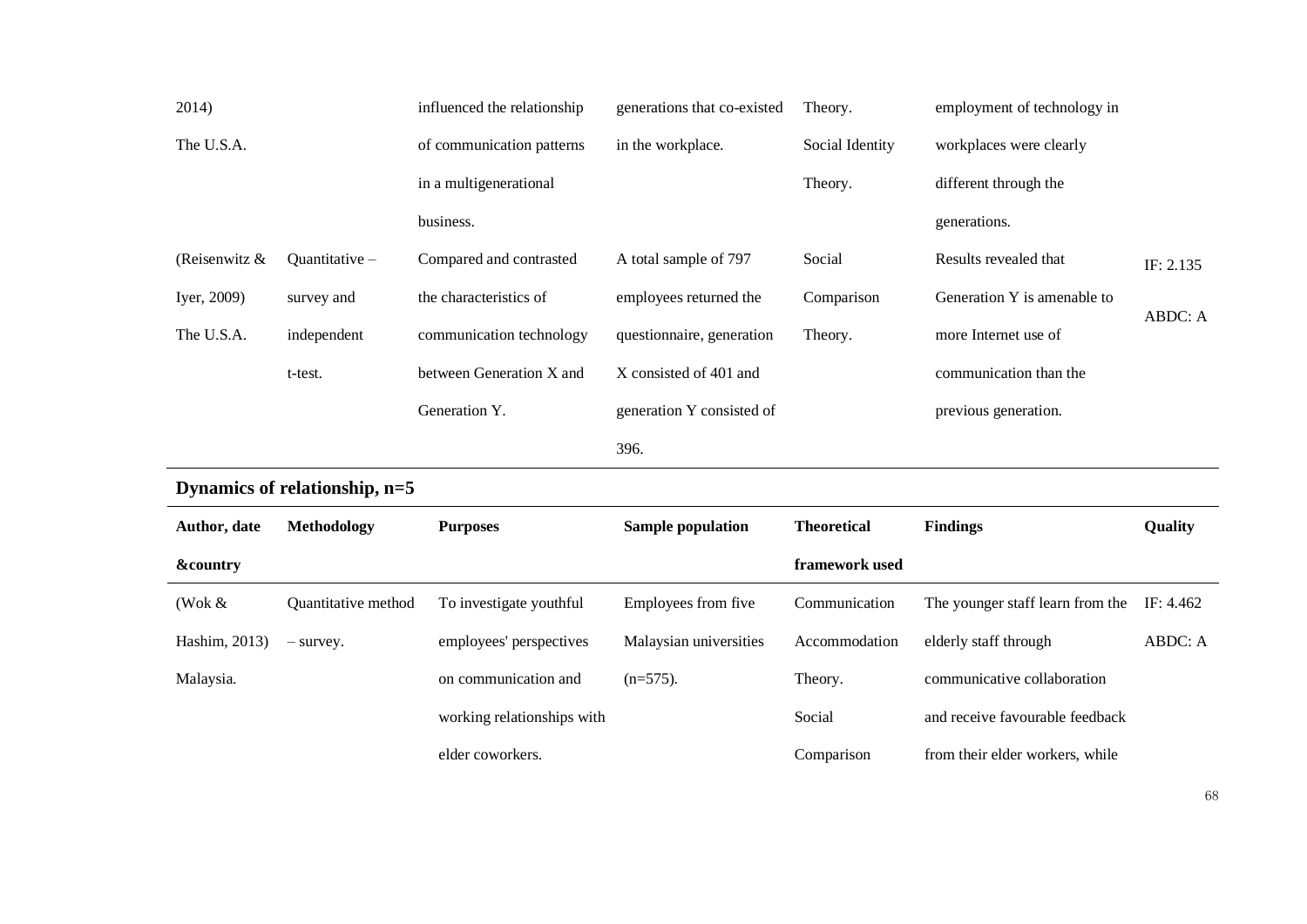|            |                     |                             |                                        | Theory.         | the older staff barely          |                |
|------------|---------------------|-----------------------------|----------------------------------------|-----------------|---------------------------------|----------------|
|            |                     |                             |                                        | Social Exchange | complement their younger staff. |                |
|            |                     |                             |                                        | Theory.         |                                 |                |
| (McCann et | Quantitative method | To investigate age          | Participants (n=137),                  | Communication   | Politeness and deference, and   | IF: 2.336      |
| al., 2005) | $-$ survey.         | stereotypes, norms of       | with equal male and                    | Accommodation   | communicative respect enhance   | ABDC: B        |
| The U.S.A. |                     | respect, beliefs about      | female represented. The                | Theory.         | communication with senior       |                |
|            |                     | intra- and                  | participants were from                 | Social          | workers.                        |                |
|            |                     | intergenerational           | different ethnic groups.               | Comparison      |                                 |                |
|            |                     | communication, and          |                                        | Theory.         |                                 |                |
|            |                     | communication               |                                        |                 |                                 |                |
|            |                     | satisfaction toward young   |                                        |                 |                                 |                |
|            |                     | adult, middle-aged, and     |                                        |                 |                                 |                |
|            |                     | older adult targets.        |                                        |                 |                                 |                |
| (Mehra &   | Quantitative method | To investigate the impact   | Managers from different Media Richness |                 | Differences in communication    | IF: 3.689      |
| Nickerson, | $-$ survey.         | of generational             | companies (n=400).                     | Theory.         | across generations exist,       | <b>ABDC: B</b> |
| 2018)      |                     | categorisation on           |                                        |                 | however a healthy atmosphere    |                |
| India.     |                     | managers' satisfaction with |                                        |                 | for communication might         |                |
|            |                     | intergenerational           |                                        |                 | overcome the gap.               |                |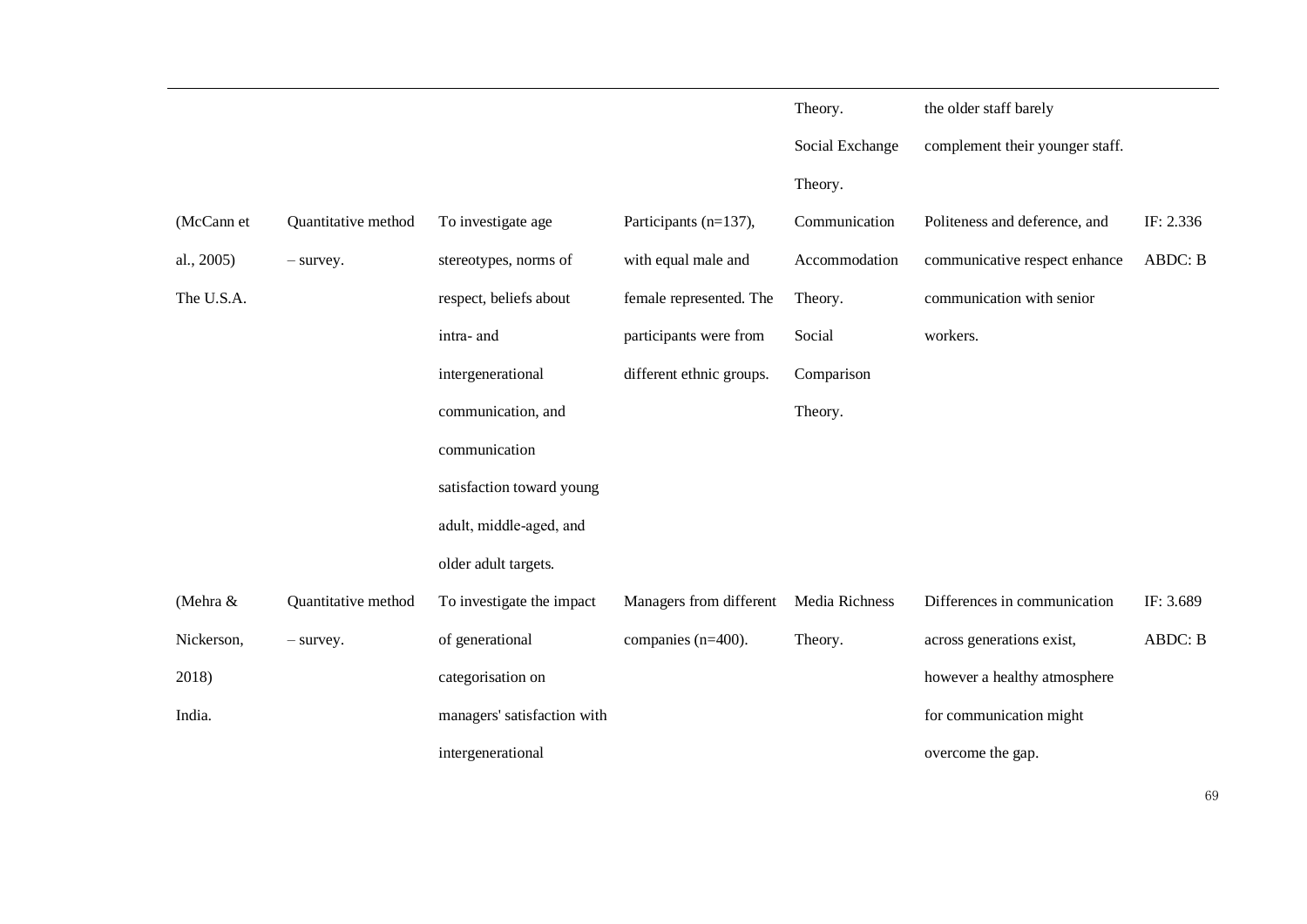# communication..

| (Myers $\&$     | Qualitative -       | To identify how           | Managers and               | Communication   | Millennials have special        | IF: 0.212 |
|-----------------|---------------------|---------------------------|----------------------------|-----------------|---------------------------------|-----------|
| Sadaghiani,     | interviews.         | millennials communicate   | subordinates (total        | Accommodation   | features that allow them to     | ABDC: C   |
| 2010)           |                     | with other generations in | $n=24$ , managers $n=11$ , | Theory.         | interact with various           |           |
| The U.S.A.      |                     | the workplace, and        | subordinates $n=13$ ).     | Social Exchange | generations. Globalization,     |           |
|                 |                     | millennials communicated  |                            | Theory.         | communication and information   |           |
|                 |                     | values to interact with   |                            |                 | technology, economy, and        |           |
|                 |                     | other generations.        |                            |                 | socialising are all expected to |           |
|                 |                     |                           |                            |                 | have an impact on millennials.  |           |
| (Pitt-Catsouph  | Quantitative method | To evaluate the           | <b>Using 49,209</b>        | Communication   | Flexibility fit is critical for | IF: 0.325 |
| $\text{es } \&$ | $-$ survey.         | communication,            | observations               | Accommodation   | bridging the communication gap  | ABDC: C   |
| Matz-Costa,     |                     | engagement, and           | representing 183,454       | Theory.         | and improving employee          |           |
| 2008).          |                     | flexibility of employees  | employees in 22            | Social Identity | engagement and relationships.   |           |
|                 |                     | from various generations  | different companies.       | Theory.         |                                 |           |
|                 |                     | at work.                  |                            | Leadership      |                                 |           |
|                 |                     |                           |                            | Theory.         |                                 |           |

**Health and Well-being, n=6**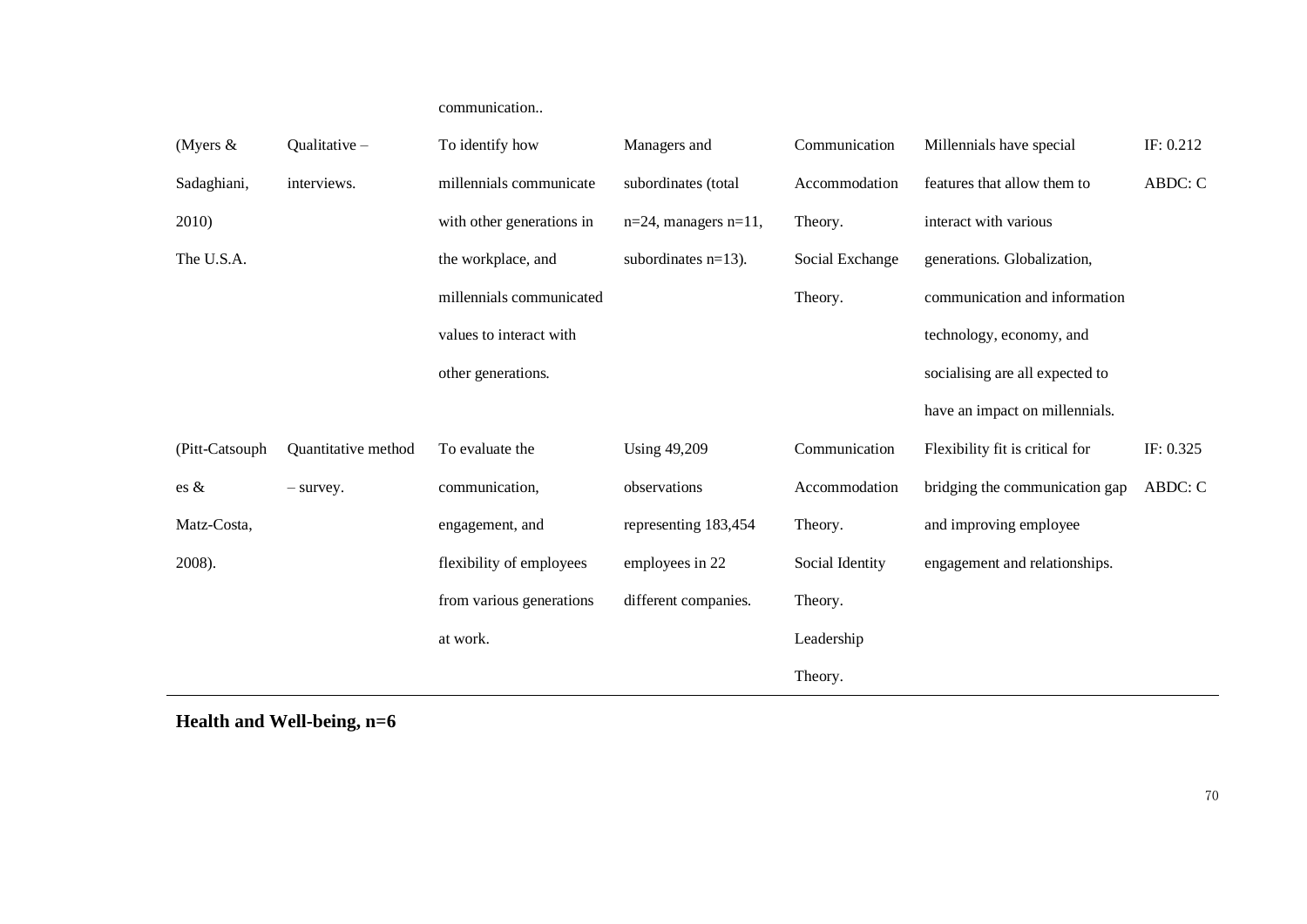| Author, date        | <b>Methodology</b>  | <b>Purposes</b>             | <b>Sample population</b> | <b>Theoretical</b> | <b>Findings</b>                 | Quality        |
|---------------------|---------------------|-----------------------------|--------------------------|--------------------|---------------------------------|----------------|
| <b>&amp;country</b> |                     |                             |                          | framework used     |                                 |                |
| (Anderson $&$       | Qualitative method  | To comprehend and           | <b>Employed nurses</b>   | Communication      | (a) Intergenerational hostility | IF: 2.121      |
| Morgan, 2017)       | -Interview.         | characterise                | $(n=32)$ .               | Accommodation      | is common & socialized.         |                |
| The U.S.A.          |                     | intergenerational           | Classification of        | Theory.            | (B) Dispensable resource        | <b>ABDC: B</b> |
|                     |                     | communication in the        | employees: older         |                    | based on generations.           |                |
|                     |                     | context of healthcare.      | workers: 55 and over,    |                    |                                 |                |
|                     |                     |                             | younger employees        |                    |                                 |                |
|                     |                     |                             | 20-34, and middle-aged   |                    |                                 |                |
|                     |                     |                             | $35 - 54$ ,              |                    |                                 |                |
| (McElfresh &        | Quantitative method | To examine if one's         | Survey questionnaires    | Communication      | Generational differences affect | IF: 2.042      |
| Stark, 2020)        | - survey.           | working life as a librarian | collected from health    | Accommodation      | communication in the            |                |
| Five different      |                     | was linked to beliefs that  | sciences librarians in   | Theory.            | workplace.                      | <b>ABDC: B</b> |
| countries.          |                     | communication in the        | five different countries |                    |                                 |                |
|                     |                     | workplace effects age       | $n=150$ .                |                    |                                 |                |
|                     |                     | and/or generation.          |                          |                    |                                 |                |
| (Clark $&$          | Quantitative method | To study generational       | Managers of medical      | Communication      | The 4 generational groups $-$   | IF: 2.023      |
| Eastland,           | - a cross-sectional | disparities in              | imaging departments      | Accommodation      | veterans, baby boomers,         |                |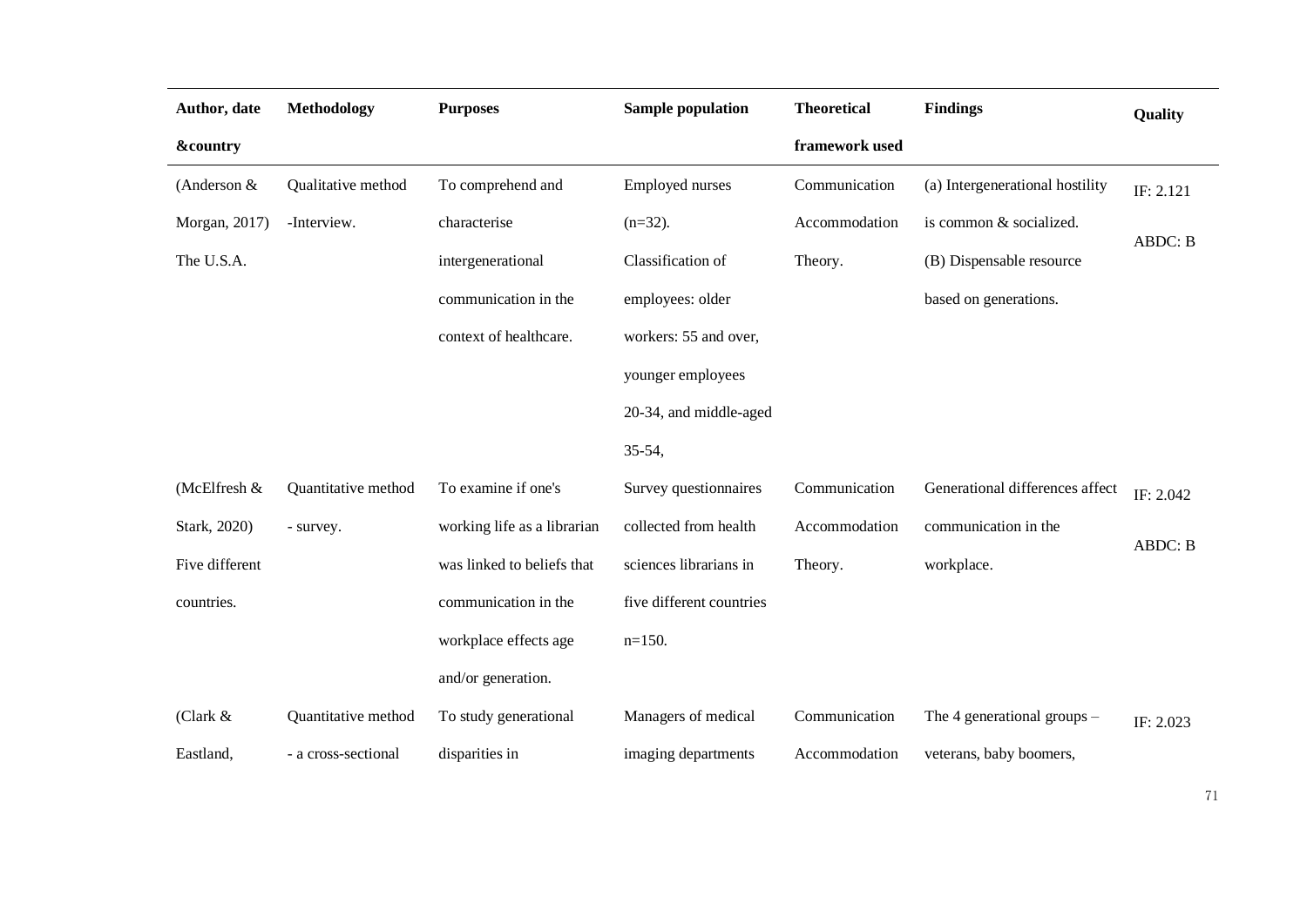| 2019)           | survey.              | intergenerational        | $(n=64)$ .               | Theory.         | generation X and millennia —   | ABDC: C   |
|-----------------|----------------------|--------------------------|--------------------------|-----------------|--------------------------------|-----------|
| The U.S.A.      |                      | communication potential  |                          |                 | have different communication   |           |
|                 |                      | conflicts in medical     |                          |                 |                                |           |
|                 |                      | imaging departments.     |                          |                 |                                |           |
| (Curtis,        | Quantitative method  | To investigate nursing   | The total survey         | Communication   | Horizontal discrimination      | IF: 1.614 |
| Bowen $&$       | - survey.            | personnel' experiences   | participants (n=251),    | Accommodation   | exists in intergenerational    | ABDC: B   |
| Reid, 2017)     |                      | with generational        | 152 (61%) were           | Theory.         | communication.                 |           |
| The U.S.A.      |                      | discrimination in        | completed. Generational  | Social Exchange |                                |           |
|                 |                      | communication in the     | cohorts age category:    | Theory.         |                                |           |
|                 |                      | workplace.               | 20-29 (more than half,   |                 |                                |           |
|                 |                      |                          | n=82), under 20 (n=19),  |                 |                                |           |
|                 |                      |                          | $30-59$ (n=48).          |                 |                                |           |
| (Reiser et al., | Quantitative method  | To study the opinions of | Respondents (n=407,      | Social          | Baby-Boomers, Generation X,    | IF: 0.162 |
| 2019)           | $-$ survey.          | genetic consultants with | estimated 10% response   | Comparison      | and Millennials have different | ABDC: C   |
| The U.S.A.      |                      | respect to communication | rate.) from different    | Theory.         | preferences of communication   |           |
|                 |                      | and the workplace.       | generational counselling | Social Exchange | patterns and approaches.       |           |
|                 |                      |                          | employees.               | Theory.         |                                |           |
| (Okoli, 2010)   | Qualitative method - | To understand            | Interviewees consist of  | Parse's Theory. | Senior and experienced         | IF: 0.022 |
|                 |                      |                          |                          |                 |                                |           |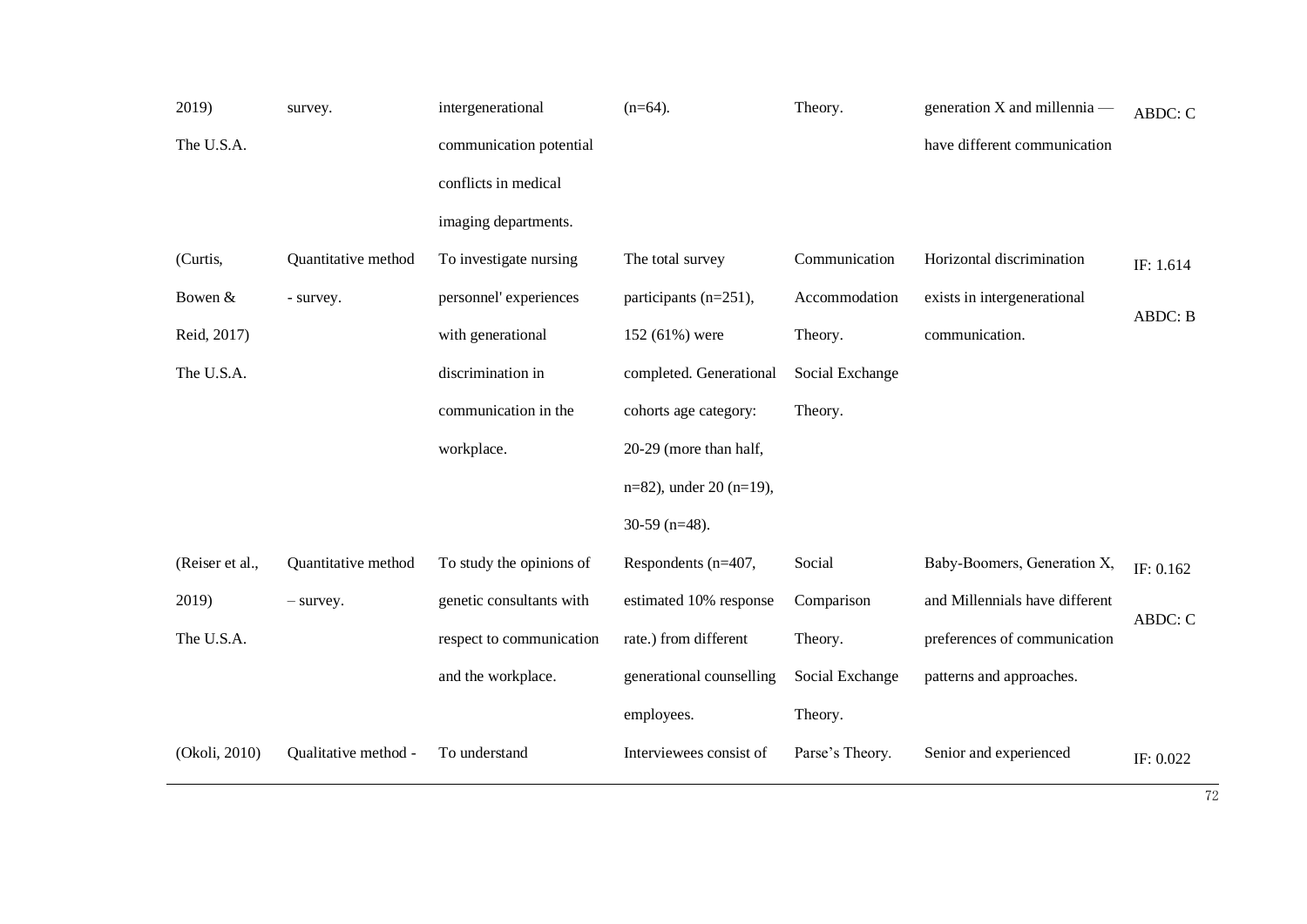| The U.S.A. | case study. | intergenerational    | nurses $(n=14)$ from a   | Generational Gap | employees have more            | $ABDC: -$ |
|------------|-------------|----------------------|--------------------------|------------------|--------------------------------|-----------|
|            |             | communication in the | different perspective of | Theory.          | influence and authority, which |           |
|            |             | operating room.      | age.                     |                  | leads to better communication  |           |
|            |             |                      |                          |                  | and less disagreements.        |           |

## **Intergenerational Communication Differences and Preferences, n=12**

| Author, date        | <b>Methodology</b> | <b>Purposes</b>             | Sample population         | <b>Theoretical</b> | <b>Findings</b>                | Quality   |
|---------------------|--------------------|-----------------------------|---------------------------|--------------------|--------------------------------|-----------|
| <b>&amp;country</b> |                    |                             |                           | framework used     |                                |           |
| (McCann $&$         | Quantitative       | To investigate the          | Nonmanagerial-level       | Social             | Older bankers were seen as     | IF: 3.449 |
| Giles, 2006)        | $method - survey.$ | intergenerational           | bankers in two nations    | Accommodation      | more non-accommodating than    | ABDC: A   |
| Thailand &          |                    | communication differences   | $(n=348)$ . American      | Theory.            | young bankers.                 |           |
| The U.S.A.          |                    | between generations in the  | bankers ( $n=168$ ), Thai | Social Identity    |                                |           |
|                     |                    | banking sector.             | bankers ( $n=180$ ). The  | Theory.            | Thai bankers perceived others, |           |
|                     |                    |                             | average age of the        |                    | in general, as less            |           |
|                     |                    |                             | sample was 23.15          |                    | accommodating (e.g.,           |           |
|                     |                    |                             | years. Overall, males     |                    | supportive, helpful) than did  |           |
|                     |                    |                             | were 114 and females      |                    | their American counterparts.   |           |
|                     |                    |                             | were 234.                 |                    |                                |           |
| (Woodward &         | Quantitative       | To investigate generational | Global business           | Media Richness     | Communication preferences      | IF: 1.216 |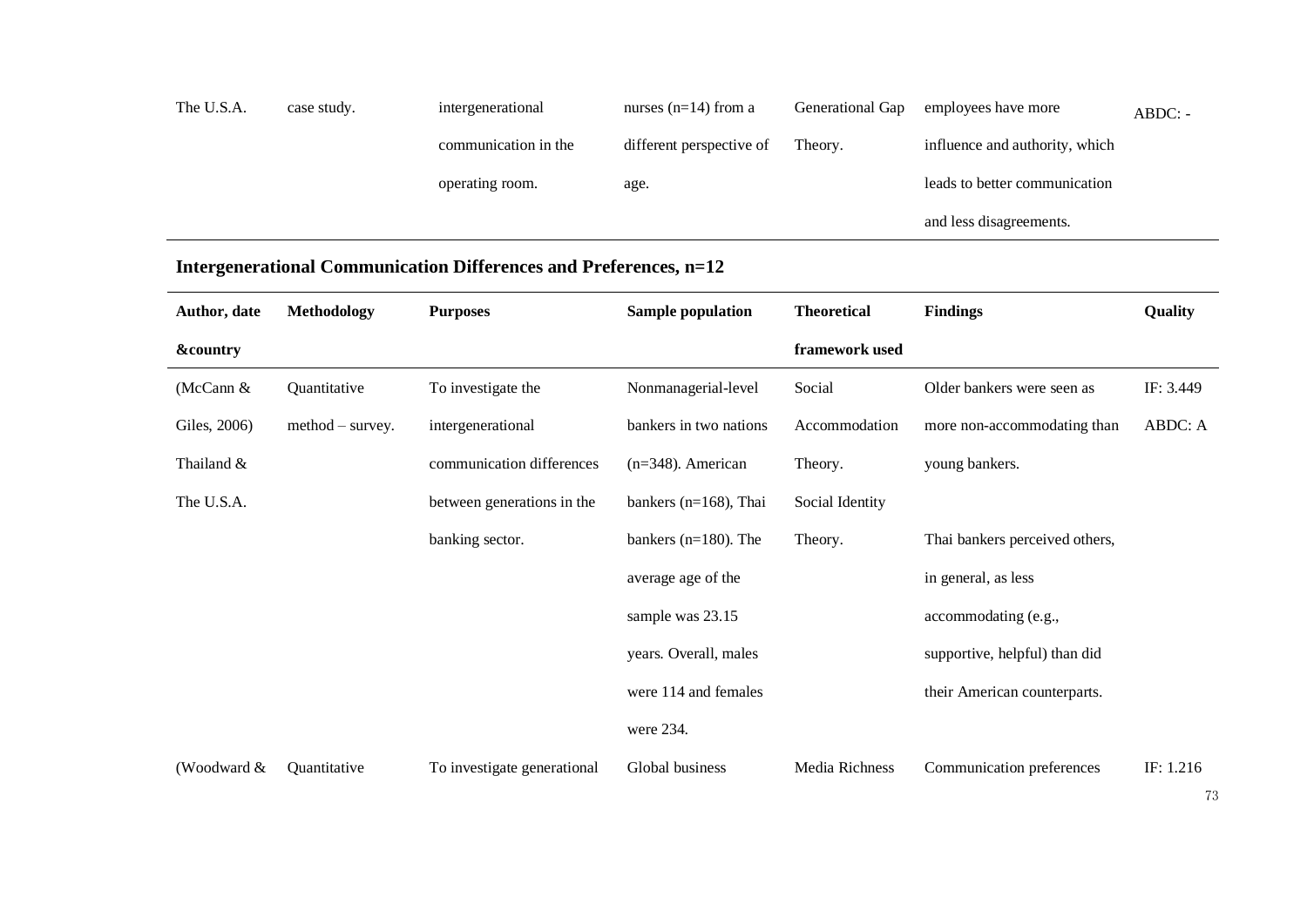| Vongswasdi,  | $method - survey.$ | differences in business      | executives (n=191,       | Theory.          | differ among Baby Boomer,         | ABDC: B   |
|--------------|--------------------|------------------------------|--------------------------|------------------|-----------------------------------|-----------|
| 2017)        |                    | communication practices      | 21.7% completion rate.   | Social Influence | Generation X, and Generation      |           |
| A global     |                    | among global leaders and     | Participants age         | Theory.          | Y.                                |           |
| study.       |                    | managers.                    | category: BB(47-59),     | Channel          |                                   |           |
|              |                    |                              | GX(33-46), and GY        | expansion        |                                   |           |
|              |                    |                              | $(15-32).$               | Theory.          |                                   |           |
|              |                    |                              |                          | Media            |                                   |           |
|              |                    |                              |                          | Synchronicity    |                                   |           |
|              |                    |                              |                          | Theory.          |                                   |           |
| (Ota, McCann | Quantitative       | To investigate Japanese and  | Data was collected       | Communication    | Different views on                | IF: 3.540 |
| & Honeycutt, | $method - survey.$ | Thai younger adults' intra-  | from a 4-year university | Accommodation    | intergenerational                 | ABDC: A   |
| 2012)        |                    | and intergenerational        | in both Japan and        | Theory.          | communication at work exist,      |           |
| Japan &      |                    | communication.               | Thailand.                | Social Identity  | and culture is one of the factors |           |
| Thailand.    |                    |                              | Japan participants: 41   | Theory.          | contributing to the problem.      |           |
|              |                    |                              | males and 72 females.    |                  |                                   |           |
|              |                    |                              | Thai participants: 31    |                  |                                   |           |
|              |                    |                              | males and 100 females.   |                  |                                   |           |
| (McCann et   | Quantitative       | To investigate young adults' | The total number of      | Communication    | Interactions with older people    | IF: 1.333 |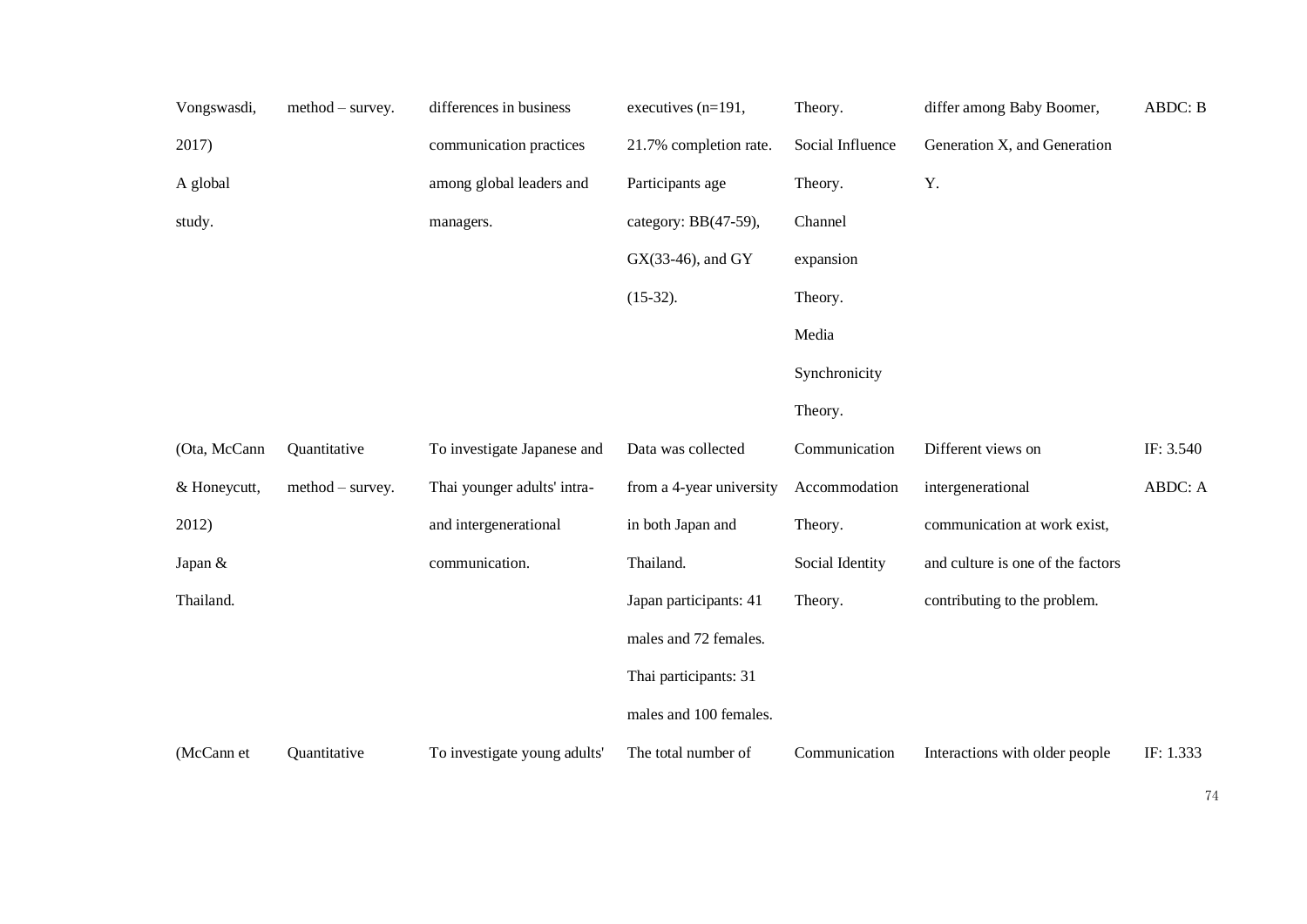| al., 2004)    | $method - survey.$ | beliefs about their intra and | participants was 554,     | Accommodation   | are more problematic than their | ABDC: C   |
|---------------|--------------------|-------------------------------|---------------------------|-----------------|---------------------------------|-----------|
| South & North |                    | intergenerational             | with 167 from the         | Theory.         | interactions with their peers.  |           |
| Vietnam, &    |                    | communications in three       | U.S.A, 167 from North     |                 |                                 |           |
| the U.S.A.    |                    | countries.                    | Vietnam, and 224 from     |                 |                                 |           |
|               |                    |                               | South Vietnam             |                 |                                 |           |
|               |                    |                               | respectively.             |                 |                                 |           |
| (Malek &      | Qualitative method | To investigate the            | Leaders from different    | Communication   | Power and authority relate to   | IF: 4.856 |
| Jaguli, 2018) | $-$ interview.     | generational differences in   | organizations,            | Accommodation   | generational differences in     | ABDC: A   |
| Malaysia.     |                    | workplace communication.      | participants consisted    | Theory.         | workplace communication.        |           |
|               |                    |                               | of 12 female leaders      |                 |                                 |           |
|               |                    |                               | and 24 of their direct    |                 |                                 |           |
|               |                    |                               | reports.                  |                 |                                 |           |
| (Gursoy,      | Qualitative -      | To identify the differences   | Employees $(n=91)$ from   | Media Richness  | Findings suggested Baby         | IF: 6.701 |
| Maier & Chi,  | in-depth focused   | and similarities of           | three different           | Theory.         | Boomers respect hierarchy       | ABDC:A*   |
| 2008)         | group discussions. | intergenerational             | generations were          | Social exchange | when communicating with         |           |
| The U.S.A.    |                    | communication to increase     | classified into the focus | Theory.         | others, while the Generation    |           |
|               |                    | the productivity of both the  | groups.                   |                 | Xers rebel against authority.   |           |
|               |                    | managers and employees.       |                           |                 |                                 |           |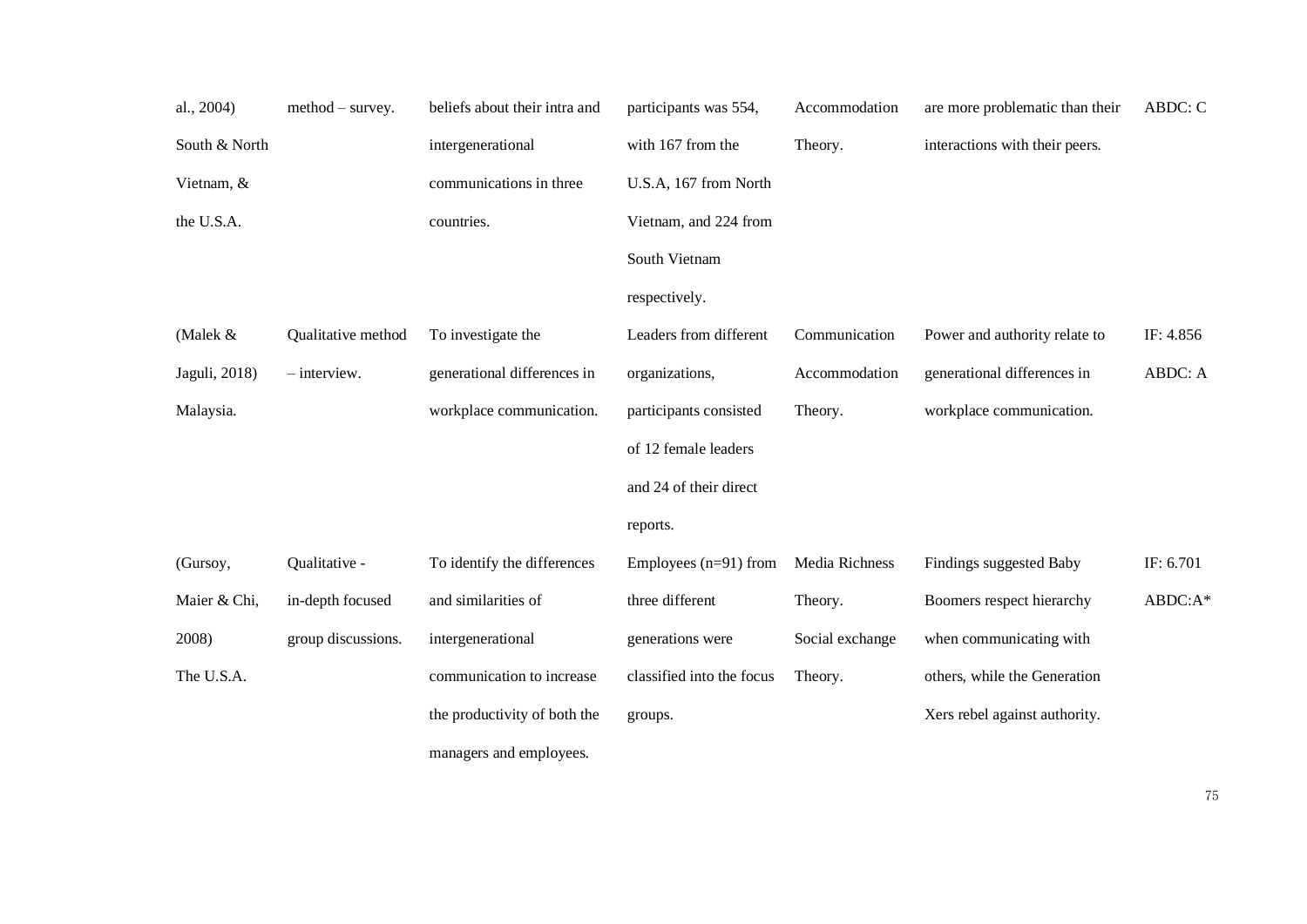| (Rosa &      | Qualitative method | To explore how                | A total number of 25         | Communication   | Millennials are perceived as       | IF: 0.625      |
|--------------|--------------------|-------------------------------|------------------------------|-----------------|------------------------------------|----------------|
| Hastings,    | $-$ interview.     | intergenerational             | managers aged 31 or          | Accommodation   | Millennials: "kids", "age          | ABDC: C        |
| 2016).       |                    | communication difference      | older. The                   | Theory.         | group," and "Millennials" that     |                |
|              |                    | plays a role in affecting the | characteristics and          | Social Identity | affect manager's                   |                |
|              |                    | perception of and             | self-references placed       | Theory.         | communication with them.           |                |
|              |                    | communication with            | participants in Gen          | Social Exchange |                                    |                |
|              |                    | millennial employees.         | Xers and Baby                | Theory.         |                                    |                |
|              |                    |                               | Boomers.                     |                 |                                    |                |
| (Hall, 2016) | Quantitative-      | To investigate the            | Participants ( $n=84$ ), the | Communication   | Intergenerational                  | IF: 1.546      |
| The U.S.A.   | survey.            | communication preferences     | sample age ranged            | Accommodation   | communication disparities          | ABDC: A        |
|              |                    | between Gen Xers and          | between 19 to 45.            | Theory.         | occurred, and employees in         |                |
|              |                    | millennials in the workplace. | Females were 58.33%          | Social Identity | firms should adjust to these       |                |
|              |                    |                               | and males were               | Theory.         | differences and seek to improve    |                |
|              |                    |                               | 41.67%.                      |                 | relationships across generations.  |                |
| (Mehra &     | Quantitative-      | To investigate the            | Managers in 19 listed        | Media Richness  | Communication satisfaction was     | IF: 3.689      |
| Nickerson,   | survey.            | communication preferences     | organizations $(n=822)$      | Theory.         | poor in both generations           | <b>ABDC: B</b> |
| 2019)        |                    | reported by different         | with a response rate of      | Communication   | studied, with GenYers reporting    |                |
| India.       |                    | generations in the Indian     | 64.4%.                       | Accommodation   | the lowest levels of satisfaction. |                |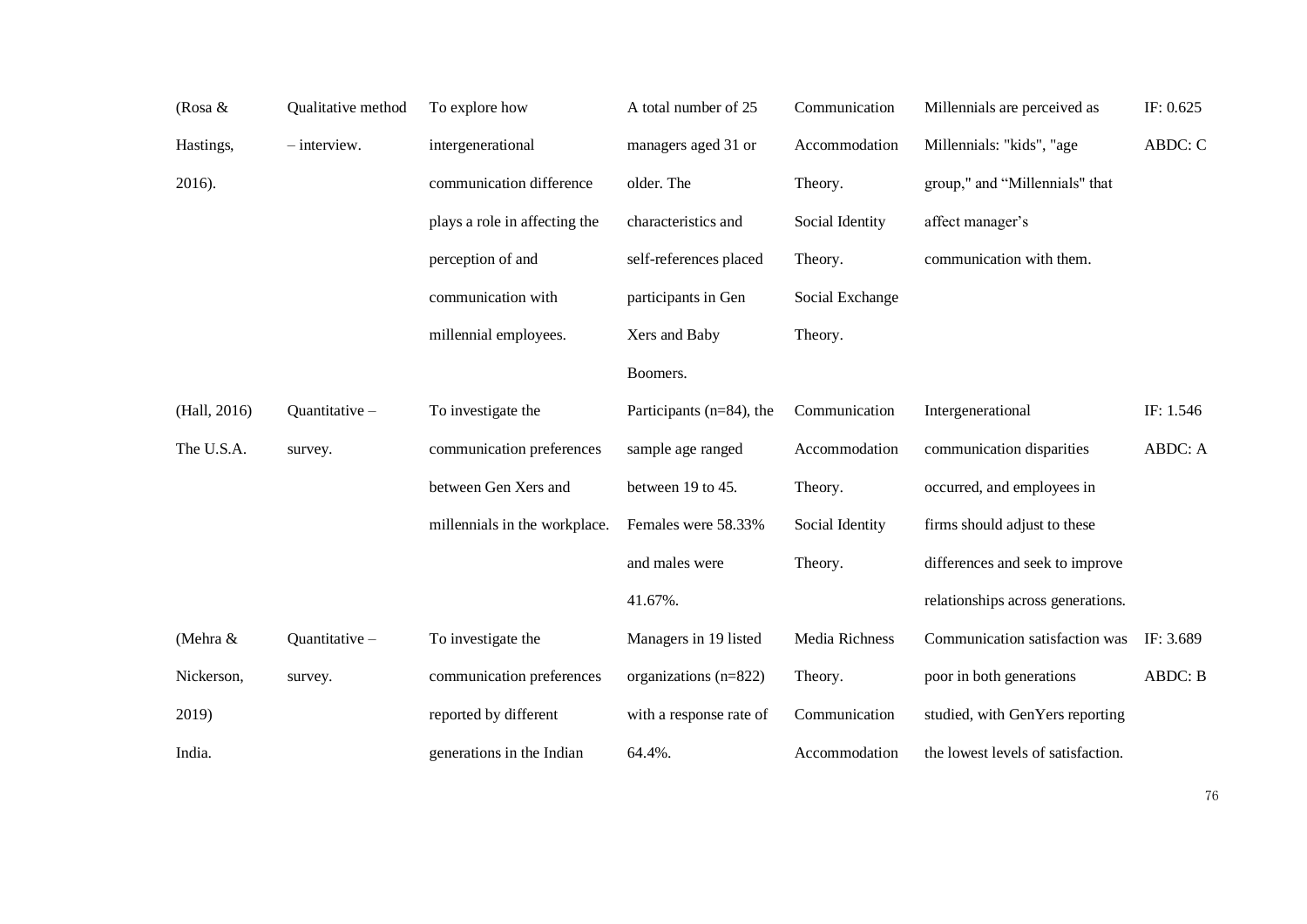|                 |                    | workplace and the           |                          | Theory.         | The intergenerational            |           |
|-----------------|--------------------|-----------------------------|--------------------------|-----------------|----------------------------------|-----------|
|                 |                    | relationship between        |                          | Communication   | communication connection was     |           |
|                 |                    | communication preferences   |                          | Predicament of  | not improved by a manager's      |           |
|                 |                    | and employee satisfaction.  |                          | Ageing Theory.  | generational category.           |           |
| (Lester et al., | Quantitative-      | To examine how              | Employees in the         | Generational    | According to the findings, the   | IF: 2.197 |
| 2012)           | survey.            | intergenerational           | organization $(n=263)$ , | Cohort Theory.  | differences that people perceive | ABDC: A   |
| The U.S.A.      |                    | communication differed with | with a 56% response      |                 | across generations surpass the   |           |
|                 |                    | different generational      | rate. 84% were female    |                 | actual value differences that    |           |
|                 |                    | cohorts (Baby Boomers, Gen  | and 16% were male.       |                 | respondents reported             |           |
|                 |                    | Xers in the workplace.      | Ages of employees        |                 |                                  |           |
|                 |                    |                             |                          |                 |                                  |           |
|                 |                    |                             | $17-65.$                 |                 |                                  |           |
| (Lagacé, Van    | Quantitative       | To investigate the          | The total number of      | Intergroup      | Positive intergenerational       | IF: 4.206 |
| de Beeck, &     | $method - survey.$ | communication barrier       | questionnaire            | Contact Theory. | workplace climate bridges the    | ABDC: A   |
| Firzly, 2019)   |                    | between generations and the | participants was 415,    |                 | communication gap.               |           |
| Canada.         |                    | relation with               | with a response rate of  |                 |                                  |           |
|                 |                    | intergenerational workplace | 34.6%.                   |                 |                                  |           |
|                 |                    | climate.                    |                          |                 |                                  |           |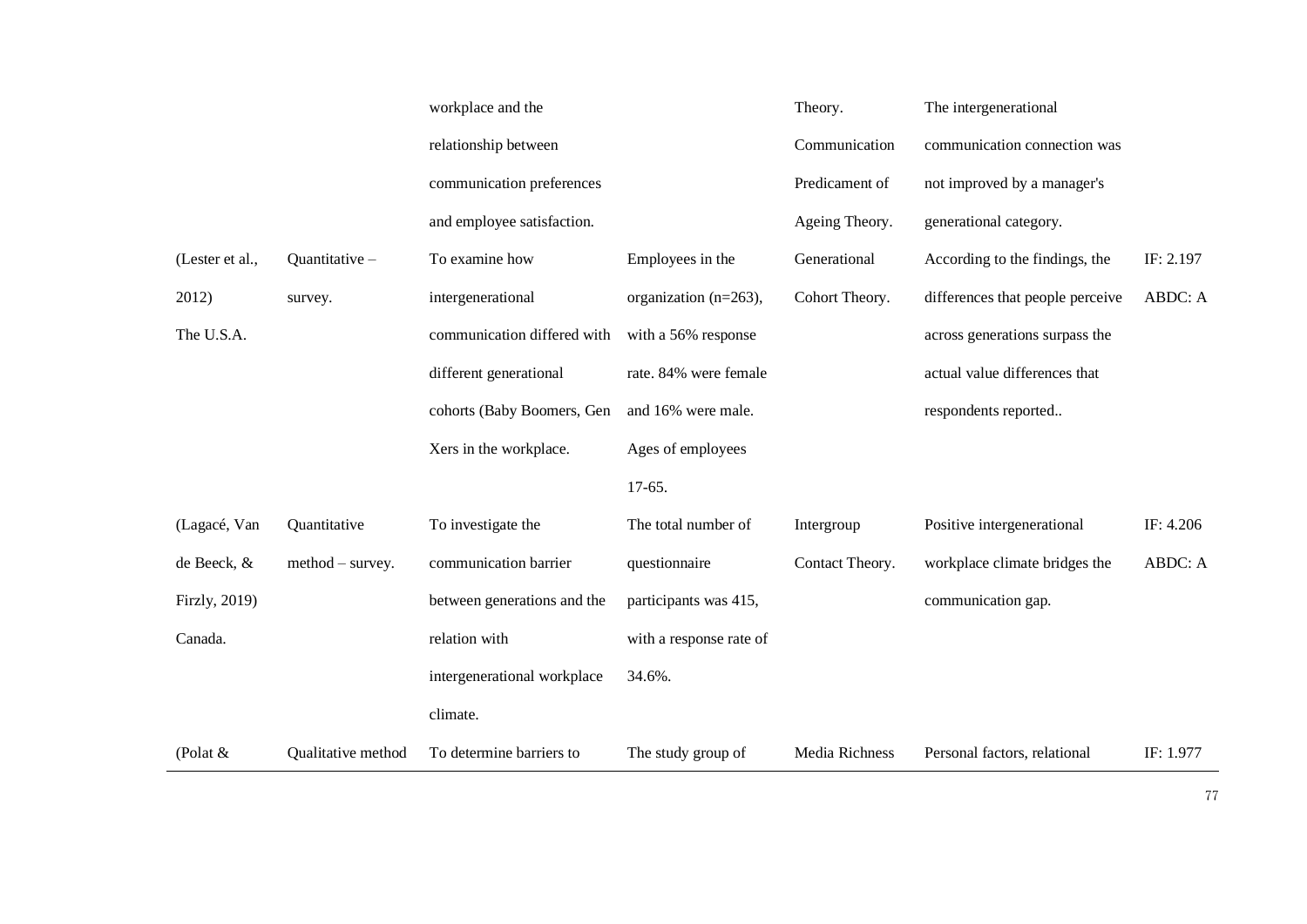| Yılmaz, 2020)       | - Interview.                     | intergenerational learning | employees consists of    | Theory.            | factors, and managerial factors | <b>ABDC: B</b> |
|---------------------|----------------------------------|----------------------------|--------------------------|--------------------|---------------------------------|----------------|
| Turkey.             |                                  | and communication.         | 61 participants. The     | Communication      | affect communication among      |                |
|                     |                                  |                            | participants were        | Accommodation      | generations.                    |                |
|                     |                                  |                            | different hierarchical   | Theory.            |                                 |                |
|                     |                                  |                            | and generational         |                    |                                 |                |
|                     |                                  |                            | cohorts.                 |                    |                                 |                |
|                     | <b>Attitudes and Values, n=4</b> |                            |                          |                    |                                 |                |
| Author, date        | <b>Methodology</b>               | <b>Purposes</b>            | <b>Sample population</b> | <b>Theoretical</b> | <b>Findings</b>                 | Quality        |
| <b>&amp;country</b> |                                  |                            |                          | framework used     |                                 |                |
| (Gursoy et al.,     | Quantitative $-$ a               | Identified attitudes and   | Employees ( $n=814$ , a  | Communication      | There are differences in        | IF: 6.701      |
| 2013)               | cross-sectional                  | values towards             | return rate of 52%) of a | Accommodation      | communication attitudes and     | ABDC: A*       |
| The U.S.A.          | survey and one-way               | communication in the       | North American           | Theory.            | ideals among generations.       |                |
|                     | ANOVA tests.                     | workplace between          | branded hotel.           | Value Theory.      | Understanding generational      |                |
|                     |                                  | different generations.     |                          |                    | differences can help managers   |                |
|                     |                                  |                            |                          |                    | create a more pleasant and      |                |
|                     |                                  |                            |                          |                    | effective workplace.            |                |
| (Zehrer $&$         | Qualitative method               | To understand              | A case study described   | Leadership         | Emotional barriers and          | IF: 3.256      |
| Leiß, 2020)         | -an action research              | intergenerational          | three different          | Theory.            | communication hindrances        | ABDC: A        |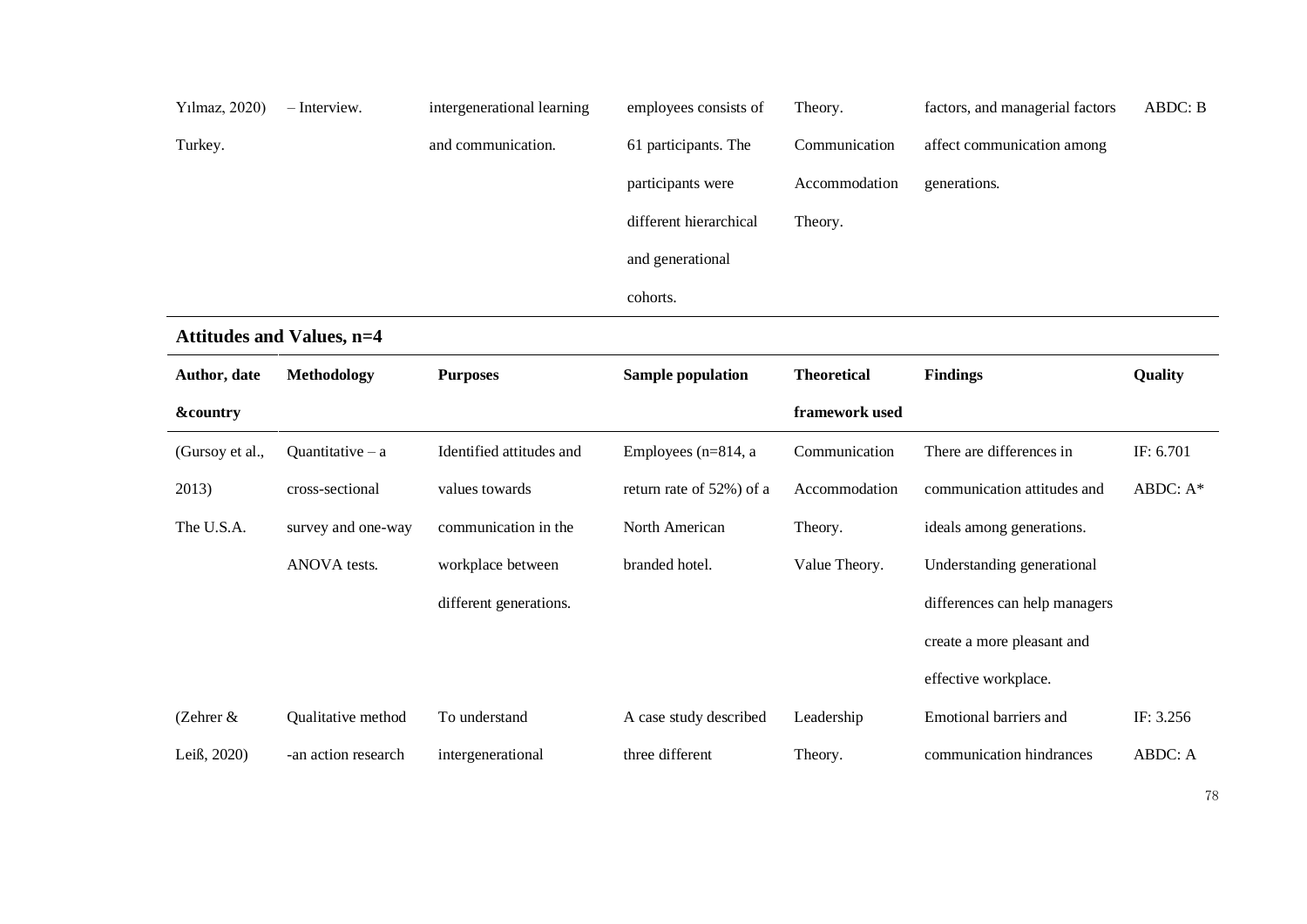| Germany.      | approach case study. | communication in            | generations in the            | Social Identity  | exist in communication.         |           |
|---------------|----------------------|-----------------------------|-------------------------------|------------------|---------------------------------|-----------|
|               |                      | business families during    | family business of<br>Theory. |                  |                                 |           |
|               |                      | their leadership            | running a four-star           |                  |                                 |           |
|               |                      | succession.                 | hotel.                        |                  |                                 |           |
| (Freytag $\&$ | Quantitative-        | Explored intergenerational  | Participants (n=567)          | Communication    | The findings revealed that      | IF: 1.596 |
| Rauscher,     | Survey.              | communication               | ranged in age from 18 to      | Patterns Theory. | communication views in          | ABDC: A   |
| 2017)         |                      | perceptions in              | 88.                           |                  | advanced care planning          |           |
| The U.S.A.    |                      | organizations.              |                               |                  | differed significantly among    |           |
|               |                      |                             |                               |                  | generations.                    |           |
| (Wen et al.,  | Quantitative-        | Examined the selection of   | Respondent (n=79),            | Media Richness   | According to the findings of    | IF: 1.254 |
| 2010)         | survey.              | communication channels      | Generation X (58%),           | Theory.          | this study, the impression of   | ABDC: A   |
| The U.S.A.    |                      | and media in relation to    | and Generation Y              | Generational     | the ease of use of conventional |           |
|               |                      | generational differences in | $(42\%)$ .                    | Cohort Theory.   | and mobile phone-based          |           |
|               |                      | the workplace concerning    |                               | Technology       | media by the two generations    |           |
|               |                      | multigenerational           |                               | Acceptance       | is not substantially different, |           |
|               |                      | workplace.                  |                               | Model Theory.    | although there are disparities  |           |
|               |                      |                             |                               |                  | in computer and                 |           |
|               |                      |                             |                               |                  | internet-based media.           |           |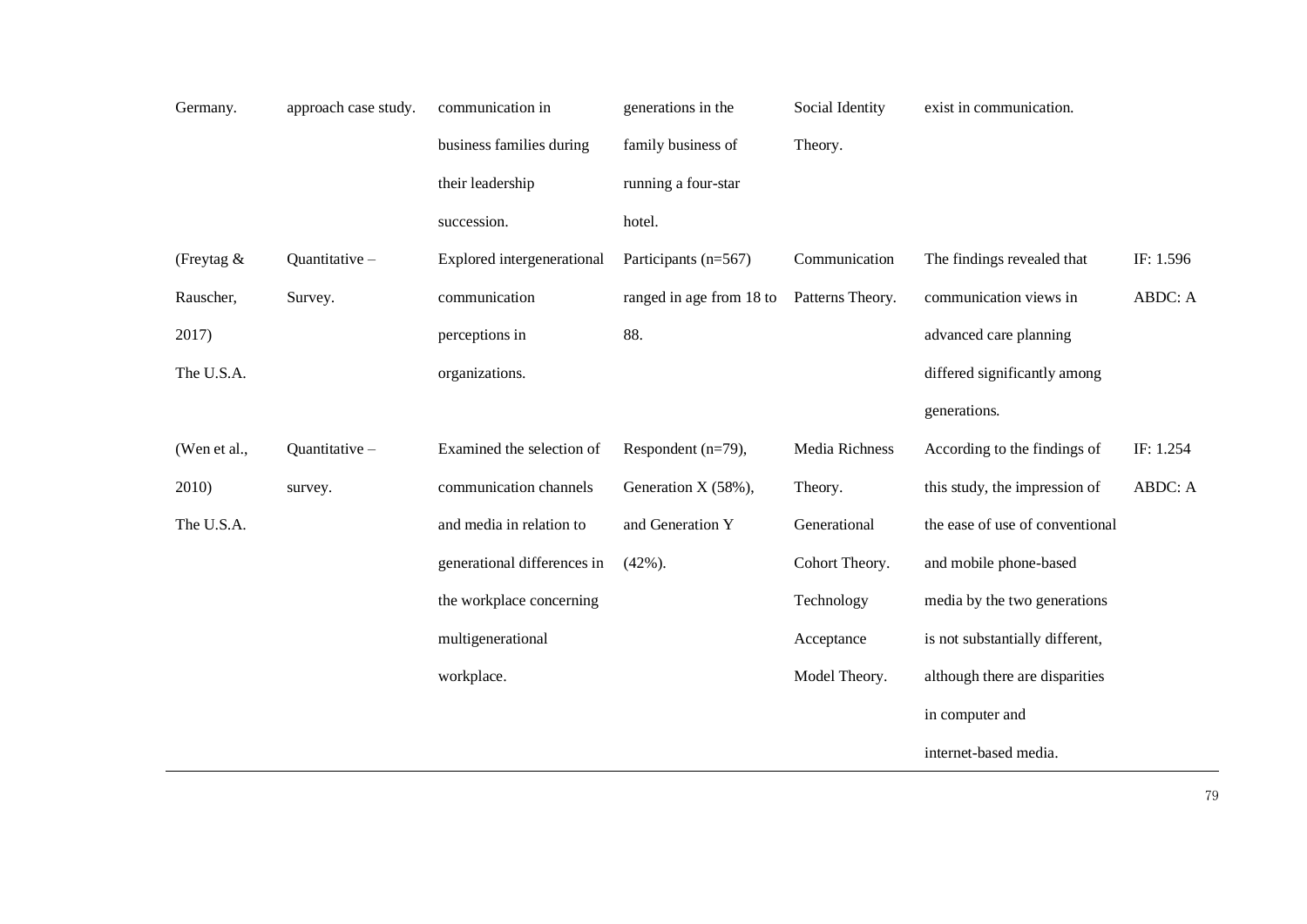| Author, date        | Methodology          | <b>Purposes</b>            | <b>Sample population</b>   | <b>Theoretical</b> | <b>Findings</b>            | Quality   |
|---------------------|----------------------|----------------------------|----------------------------|--------------------|----------------------------|-----------|
| <b>&amp;country</b> |                      |                            |                            | framework used     |                            |           |
| (Gibson, 2009)      | Quantitative method  | To investigate             | Participants in different  | Communication      | Communication gaps exist   | IF: 2.023 |
| The U.S.A.          | - survey.            | communication amongst      | generational cohorts       | Accommodation      | between generations due to | ABDC: C   |
|                     |                      | four active                | were examined $(n=321)$ .  | Theory.            | different characteristics. |           |
|                     |                      | generations-Traditionalis  |                            |                    |                            |           |
|                     |                      | t, Baby Boomers,           |                            |                    |                            |           |
|                     |                      | Generation X, and          |                            |                    |                            |           |
|                     |                      | Millennial.                |                            |                    |                            |           |
| (Chen, 2019)        | Qualitative method - | To investigate the         | Interviewee number         | Communication      | In intergenerational       | IF: 1.224 |
| Taiwan.             | Interview.           | language-accommodation     | $(n=15)$ , 9 females and 6 | Accommodation      | communication, young and   | ABDC: B   |
|                     |                      | strategies used by         | males, all aged between    | Theory.            | middle-aged teachers were  |           |
|                     |                      | Taiwanese teachers when    | 40 to 70.                  |                    | more likely to encounter   |           |
|                     |                      | communicating with older   |                            |                    | deep-seated conflict and   |           |
|                     |                      | adults in senior-education |                            |                    | power struggles.           |           |
|                     |                      | contexts.                  |                            |                    |                            |           |

**Learning and Literacy, n=2**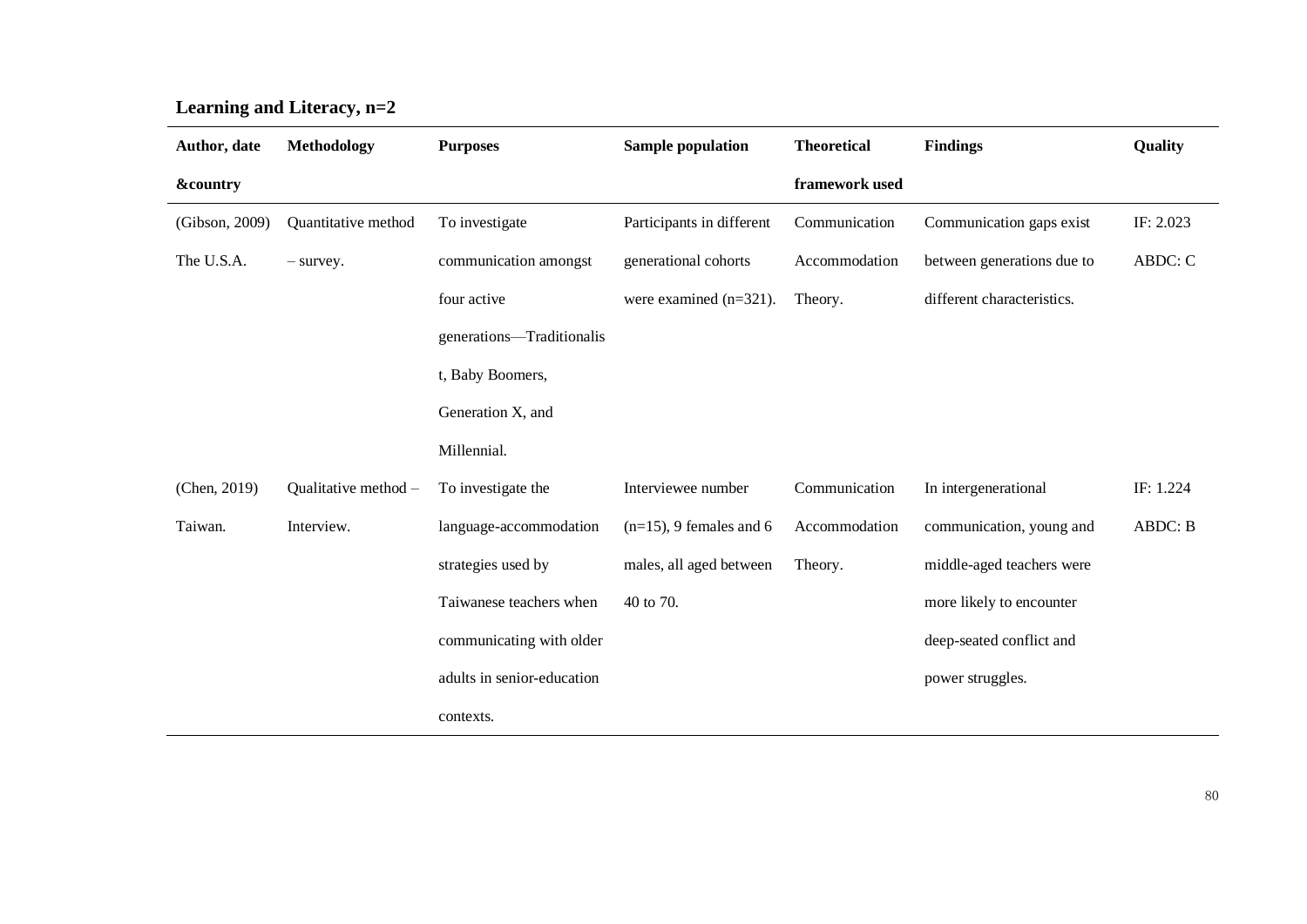| <b>Database</b>  | Journal                                                | No. included   |
|------------------|--------------------------------------------------------|----------------|
| <b>EBSCOHost</b> | Management Communication Quarterly                     | 1              |
| Google Scholar   | Journal of the Medical Library Association             | 1              |
| Emerald          | Corporate Communication International                  | 1              |
| <b>EBSCOHost</b> | <b>International Communication Association</b>         | $\mathbf{1}$   |
| Emerald          | Journal of Communication Management                    | $\mathbf{1}$   |
| <b>EBSCOHost</b> | <b>Communication Research and Practice</b>             | $\mathbf{1}$   |
| <b>EBSCOHost</b> | Human Communication Research                           | $\mathbf{1}$   |
| <b>EBSCOHost</b> | <b>Communication Studies</b>                           | 1              |
| ScienceDirect    | <b>Nursing Education Perspectives</b>                  | $\overline{2}$ |
| Emerald          | International Journal of Organizational Analysis       | 2              |
| <b>EBSCOHost</b> | Journal of Cross-Cultural Gerontology                  | $\mathbf{1}$   |
| <b>EBSCOHost</b> | Journal of Asian Pacific Communication                 | 1              |
| ScienceDirect    | Nurse Education in Practice                            | 1              |
| <b>EBSCOHost</b> | Journal of Intergenerational Relationships             | 1              |
| Google Scholar   | Leadership & Organization Development Journal          | 1              |
| <b>EBSCOHost</b> | Qualitative Research Reports in Communication          | 1              |
| <b>EBSCOHost</b> | International Journal of Ageing and Later Life         | 1              |
| <b>EBSCOHost</b> | Community, Work & Family                               | $\mathbf{1}$   |
| Google Scholar   | National Society of Genetic Counselors                 | 2              |
| Emerald          | Journal of Leadership & Organizational Studies         | $\overline{c}$ |
| ScienceDirect    | Journal of Organizational Culture, Communications and  | $\overline{c}$ |
|                  | Conflict                                               |                |
| <b>EBSCOHost</b> | <b>International Journal of Hospitality Management</b> | $\overline{c}$ |
| Google Scholar   | Journal of Business Psychology                         | $\mathbf{1}$   |
| Emerald          | The Marketing Management Journal                       | 1              |

## **Appendix 2** Database and Journals Included